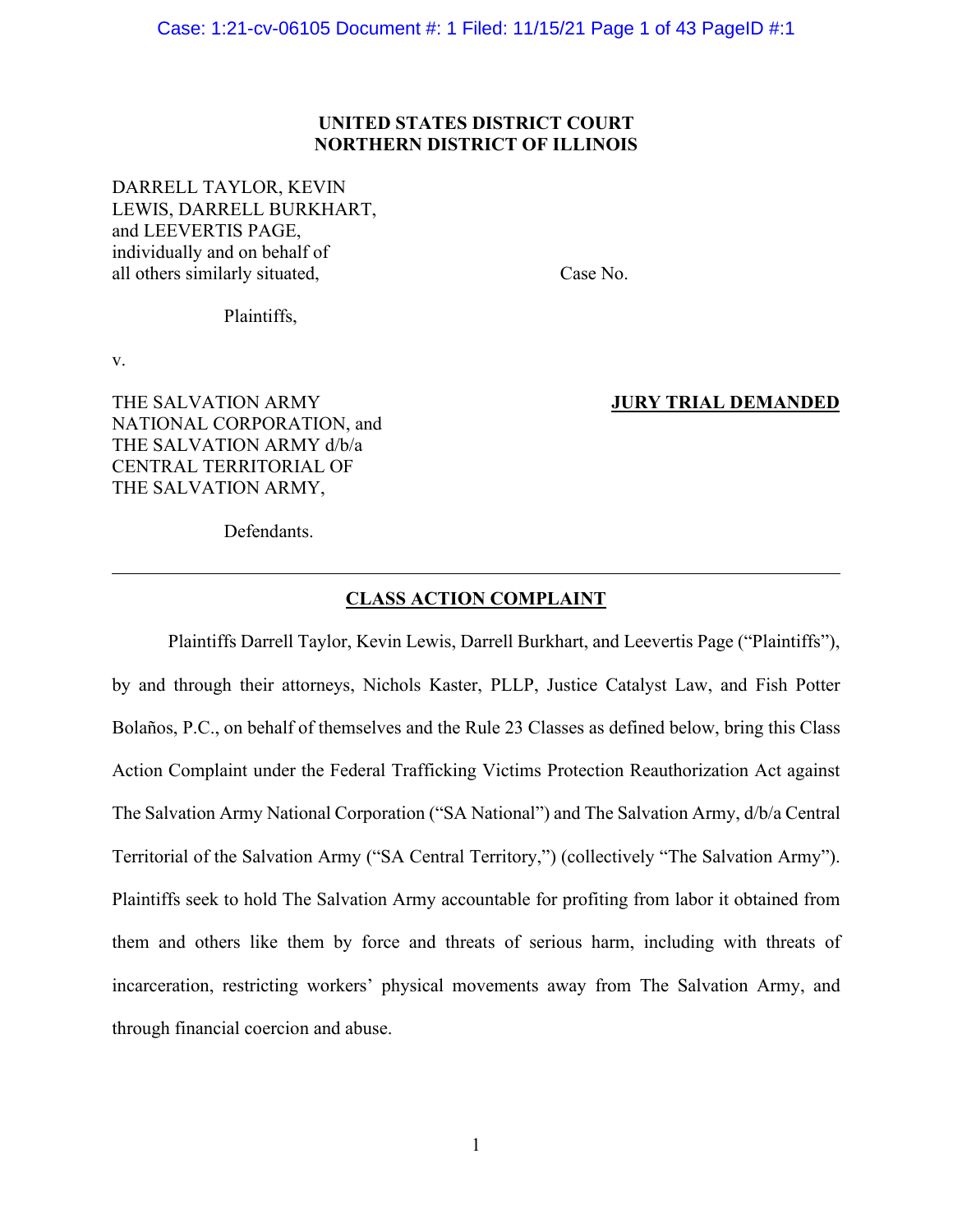#### **INTRODUCTION**

2. 1.21-cv-06105 Document #: 1 Filed: 11/15/21 Page 2 of 43 PagelD #:2<br>
INTRODUCTION<br>
1. Nationwide, The Salvation Army staffs its commercial thrift store operations and<br>
usiness enterprises by coercing vulnerable Adult Re Case: 1:21-cv-06105 Document #: 1 Filed: 11/15/21 Page 2 of 43 PagelD #:2<br>
INTRODUCTION<br>
1. Nationwide, The Salvation Army staffs its commercial thrift store operations and<br>
other business enterprises by coercing vulnerabl participants to perform labor under threat of serious harm, abuse of legal process, and a scheme to Case: 1:21-cv-06105 Document #: 1 Filed: 11/15/21 Page 2 of 43 PagelD #:2<br>
MTRODUCTION<br>
1. Nationwide, The Salvation Army staffs its commercial thrift store operations and<br>
other business enterprises by coercing vulnerable harm, and financial harm. 2. Engaging in a long-standing abuse of the state to force workers – who are extremely<br>approximates abuse of the Salvation Army staffs its commercial thrift store operations and<br>abusiness enterprises by coercing vulnerable Case: 1:21-cv-06105 Document *#*: 1 Filed: 11/15/21 Page 2 of 43 PagelD *#*:2<br> **INTRODUCTION**<br>
1. Nationwide, The Salvation Army staffs its commercial thrift store operations and<br>
other business enterprises by coercing vu

**EXEMICTION**<br>
1. Nationwide, The Salvation Army staffs its commercial thrift store operations and<br>
other business enterprises by coercing vulnerable Adult Rehabilitation Center (\*ARC") program<br>
participants to perform labo **EXTRODUCTION**<br>
1. Nationwide, The Salvation Army staffs its commercial thrift store operations and<br>
other business enterprises by coercing vulnerable Adult Rehabilitation Center ("ARC") program<br>
participants to perform la Territory. asiness enterprises by eoereing vulnerable Adult Rehabilitation Center ("ARC") program<br>ants to perform labor under threat of serious harm, abuse of legal process, and a seheme to<br>articipants believe they face the threat of participants to perform labor under threat of serious harm, abuse of legal process, and a scheme to make participants believe they face the threat of serious harm, such as incarceration, reputational harm, and financial ha make participants believe they face the threat of serious harm, such as incarceration, reputational<br>harm, and financial harm.<br>2. Engaging in a long-standing abuse of the criminal justice system, The Salvation<br>Army sceures 2. Engaging in a long-standing abuse of the criminal justice system, The Salvation<br>recurres much of its labor force by soliciting referrals from courts and probation programs,<br>appropriating the coercive power of the state

alternative to incarceration.

ARC requires program participants to work in The Salvation Army's commercial operations as a condition of enrollment. There are anywhere from a handful to hundreds of laborers enrolled in economically vulnerable – to work for the benefit of Defendants SA National and SA<br>
Territory.<br>
3. During the past 10 years, courts and other participants in the criminal justic<br>
have ordered or diverted hundreds or thous 5. During the past 10 years, courts and other participants in the criminal justice system<br>dered or diverted hundreds or thousands of people, generally with drug or alcohol use<br>rs, to The Salvation Army's ARC program as a c

the symptoms and causes of alcohol and drug dependence."<sup>1</sup>

<sup>&</sup>lt;sup>1</sup> https://www.salvationarmyusa.org/usn/rehabilitation/ (last visited on November 15, 2021).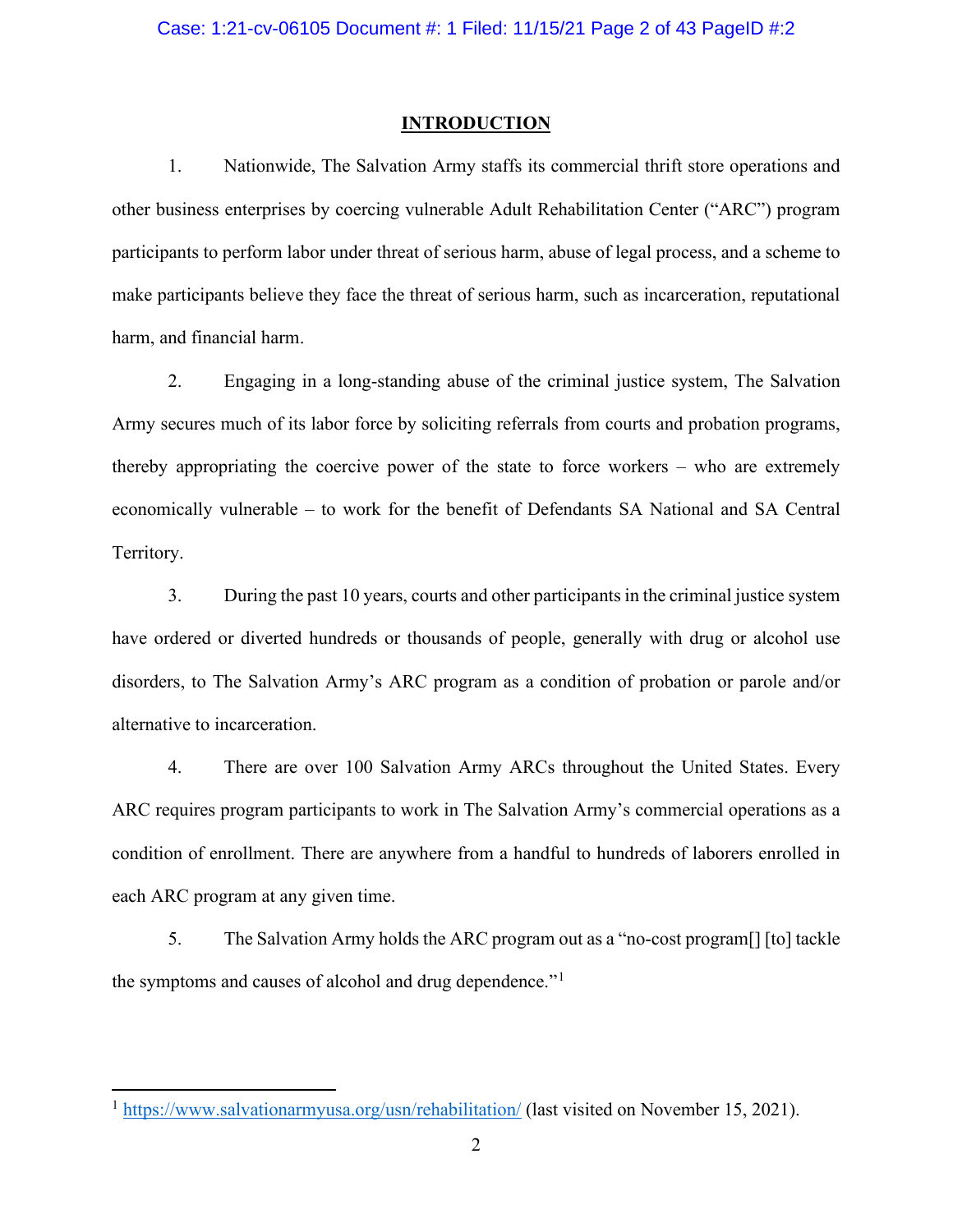#### Case: 1:21-cv-06105 Document #: 1 Filed: 11/15/21 Page 3 of 43 PageID #:3

Case: 1:21-cv-06105 Document #: 1 Filed: 11/15/21 Page 3 of 43 PageID #:3<br>6. Under the guise of "work therapy" which The Salvation Army asserts and<br>ses is a form of treatment for drug or alcohol use disorders, The Salvatio advertises is a form of treatment for drug or alcohol use disorders, The Salvation Army requires Case: 1:21-cv-06105 Document #: 1 Filed: 11/15/21 Page 3 of 43 PageID #:3<br>6. Under the guise of "work therapy" which The Salvation Army asserts and<br>advertises is a form of treatment for drug or alcohol use disorders, The S physically demanding jobs that further The Salvation Army's commercial interests. 7. In exchange for this work members of the ARC workforce receive a "gratuity" of the guise of "work therapy" which The Salvation Army asserts and<br>
1. Under the guise of "work therapy" which The Salvation Army asserts and<br> Case: 1:21-cv-06105 Document #: 1 Filed: 11/15/21 Page 3 of 43 PagelD #:3<br>6. Under the guise of "work therapy" which The Salvation Army asserts and<br>advertises is a form of treatment for drug or alcohol use disorders, The ase: 1:21-cv-06105 Document #: 1 Filed: 11/15/21 Page 3 of 43 PagelD #:3<br>6. Under the guise of "work therapy" which The Salvation Army asserts and<br>es is a form of treatment for drug or alcohol use disorders, The Salvation

labor.

by any of its other employees. The justice-referred ARC workforce does not have a choice about the same of program is the Salvation Army requires its "ARC workforce" – meaning everyone enrolled in the ARC program – to labo 6. Under the guise of "work therapy" which The Salvation Army asserts and<br>advertises is a form of treatment for drug or alcohol use disorders, The Salvation Army requires<br>its "ARC workforee" – meaning everyone enrolled in their terms of parole or probation and reincarceration. C workforce" – meaning everyone enrolled in the ARC program – to labor long hours in<br>Ily demanding jobs that further The Salvation Army's commercial interests.<br>7. In exchange for this work, members of the ARC workforce rec physically demanding jobs that further The Salvation Army's commercial interests.<br>
7. In exchange for this work, members of the ARC workforce receive a "gratuity" of<br>
between approximately \$1 and \$25 per full week of work 7. In exchange for this work, members of the ARC workforce receive a "gratt<br>between approximately \$1 and \$25 per full week of work – equating to pennies an hour fe<br>labor.<br>8. The Salvation Army does not afford its ARC workf 11. The Salvation Army does not afford its ARC workforce the rights that are enjoyed<br>
19. The Salvation Army does not afford its ARC workforce the rights that are enjoyed<br>
19. The Salvation Army streport to and participate Rabor.<br>
8. The Salvation Army does not afford its ARC workforce the rights that are enjoyed<br>
by any of its other employees. The justice-referred ARC workforce does not have a choice about<br>
whether they work. They *must* re of its other employees. The justice-referred ARC workforce does not have a choice about<br>they work. They *must* report to and participate in the ARC program or they risk violating<br>ms of parole or probation and reincarcerati

the same work.

whether they work. They *must* report to and participate in the ARC program or they risk violating<br>their terms of parole or probation and reincarceration.<br>9. The Salvation Army's ARC workforce is not limited to justice-ref their terms of parole or probation and reincarecration.<br>
9. The Salvation Army's ARC workforce is not limited to justice-referred<br>
participants. The Salvation Army also solicits walk-in participants who, like the justice-r 9. The Salvation Army's ARC workforee is not limited to justice-referred<br>ants. The Salvation Army also solicits walk-in participants who, like the justice-referred<br>ants, are often extremely economically vulnerable.<br>10. Def participants. The Salvation Army also solicits walk-in participants who, like the justice-referred<br>participants, are often extremely economically vulnerable.<br>10. Defendant SA Central Territory exploits these vulnerabilitie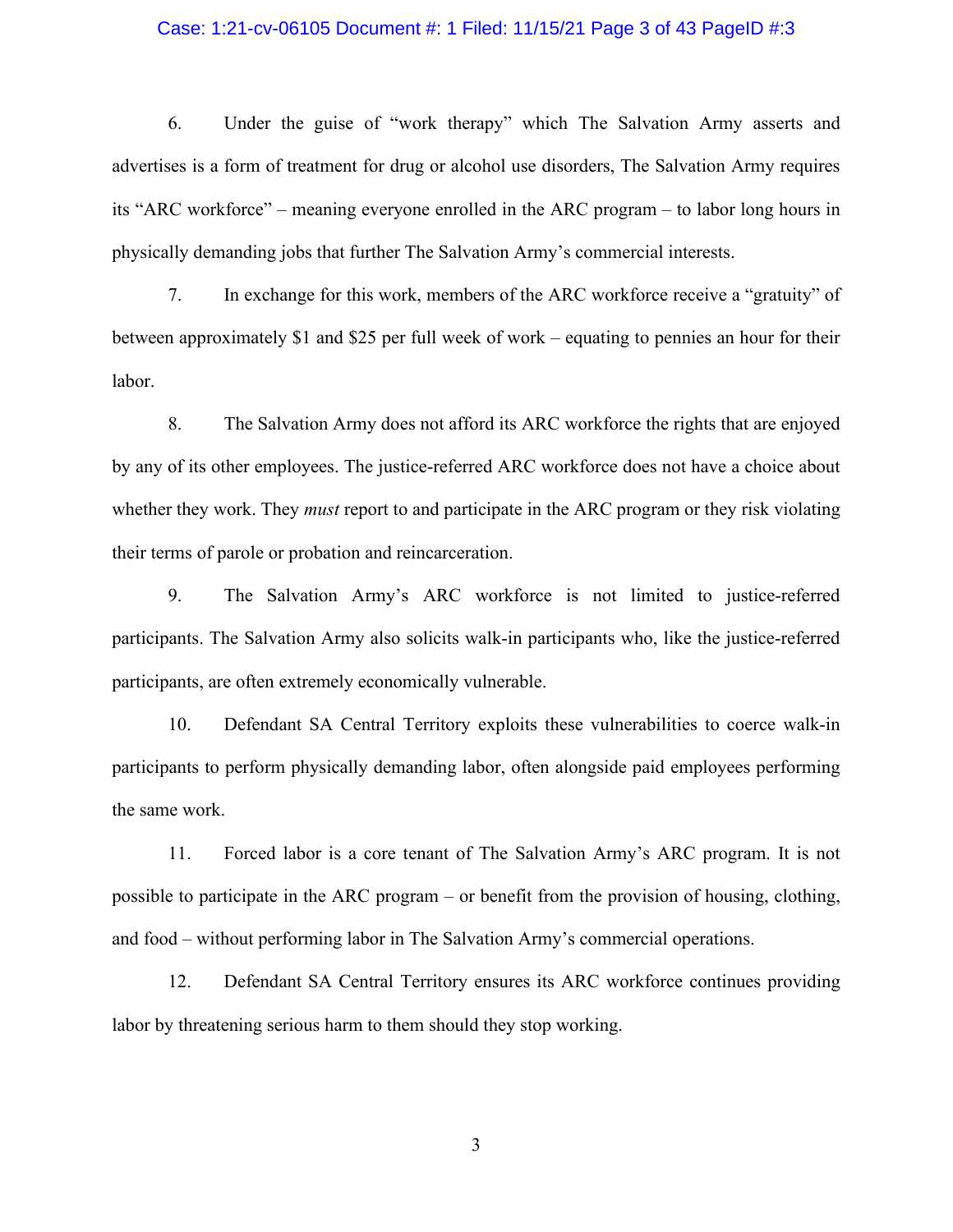#### Case: 1:21-cv-06105 Document #: 1 Filed: 11/15/21 Page 4 of 43 PageID #:4

11.21-cv-06105 Document #: 1 Filed: 11/15/21 Page 4 of 43 PageID #:4<br>13. For example, Defendant SA Central Territory threatens to report justice-referred<br>13. For example, Defendant SA Central Territory threatens to report participants for violations of their terms of probation or parole ("conditions") if the justice-referred Case: 1:21-cv-06105 Document #: 1 Filed: 11/15/21 Page 4 of 43 PageID #:4<br>13. For example, Defendant SA Central Territory threatens to report justice-referred<br>participants for violations of their terms of probation or paro Central Territory. Specifically, Defendant SA Central Territory threatens to contact participants' Case: 1:21-cv-06105 Document #: 1 Filed: 11/15/21 Page 4 of 43 PagelD #:4<br>
13. For example, Defendant SA Central Territory threatens to report justice-referred<br>
participants for violations of their terms of probation or pa The Figure 11:21-cv-06105 Document #: 1 Filed: 11/15/21 Page 4 of 43 PagelD #:4<br>
13. For example, Defendant SA Central Territory threatens to report justice-referred<br>
21. The report is that such a report conditions") if th Case: 1:21-cv-06105 Document #: 1 Filed: 11/15/21 Page 4 of 43 PageID #:4<br>
13. For example, Defendant SA Central Territory threatens to report justice-referred<br>
participants for violations of their terms of probation or pa 13. For example, Defendant SA Central Territory threatens to report justice-referred<br>ants for violations of their terms of probation or parole ("conditions") if the justice-referred<br>ant fails to complete their required lab 13. For example, Defendant SA Central Territory threatens to report justice-referred<br>participants for violations of their terms of probation or parole ("conditions") if the justice-referred<br>participant fails to complete th participants for violations of their terms of probation or parole ("conditions") if the justice-referred<br>participant fails to complete their required labor in the time and mamer dictated by Defendant SA<br>Central Territory.

conditions of probation or parole.

financial instability, food insecurity, homelessness, and the inability to obtain paid work. Territory. Specifically, Defendant SA Central Territory threatens to contact participants'<br>or probation officers, or even the sentencing court, to report a violation.<br>14. Defendant SA Central Territory knows that such a re

parole or probation officers, or even the sentencing court, to report a violation.<br>
14. Defendant SA Central Territory knows that such a report could result in the worker<br>
being incarcerated or otherwise punished by the ju 14. Defendant SA Central Territory knows that such a report could result in the worker<br>being incarcerated or otherwise punished by the justice system for allegedly violating their<br>conditions of probation or parole.<br>15. The housing. 17. The Salvation Army engages in a scheme, plan, or pattern intended to cause its<br>
17. The Salvation Army engages in a scheme, plan, or pattern intended to cause its<br>
11. The required labor, they will suffer serious harm

restricts their contact with anyone outside of The Salvation Army for the first month to six weeks ARC workforce, justice-referred and walk-in participants alike, to believe that, if they do not<br>perform the required labor, they will suffer serious harm that may include but is not limited to,<br>financial instability, food perform the required labor, they will suffer serious harm that may include but is not limited to,<br>financial instability, food insecurity, homelessness, and the inability to obtain paid work.<br>16. For example, The Salvation financial instability, food insecurity, homelessness, and the inability to obtain paid work.<br>
16. For example, The Salvation Army ensures that its ARC workforce will<br>
providing forced labor through sustained and targeted f 16. For example, The Salvation Army ensures that its ARC workforce will continue mg forced labor through sustained and targeted financial coercion. The Salvation Army's ogram is designed to make participants fully reliant

The Salvation Army ensures that participants must work for months before they can save enough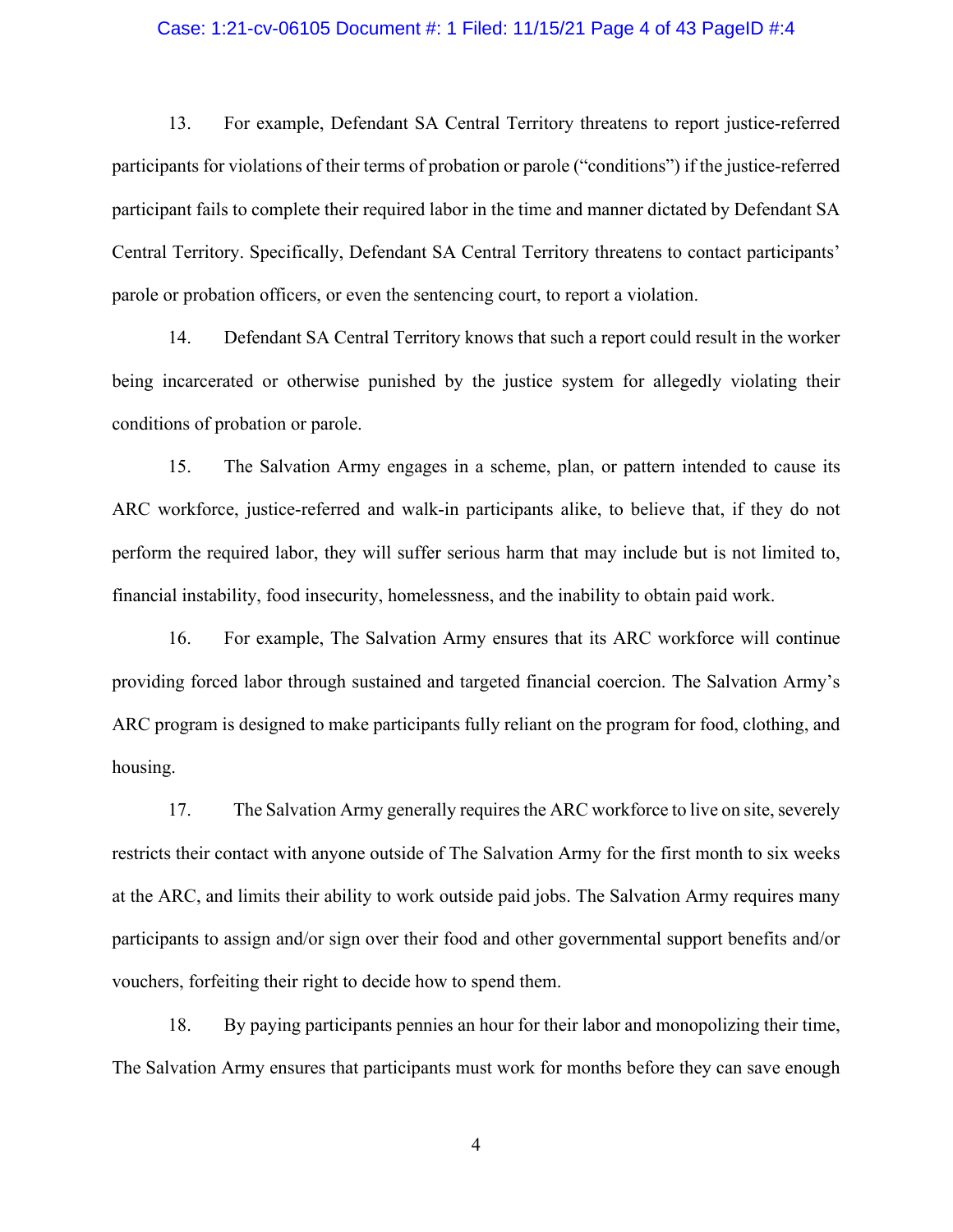#### Case: 1:21-cv-06105 Document #: 1 Filed: 11/15/21 Page 5 of 43 PageID #:5

Case: 1:21-cv-06105 Document #: 1 Filed: 11/15/21 Page 5 of 43 PageID #:5<br>money from "gratuities" to provide for their most basic needs for even a few days outside of The<br>Salvation Army's ARC program.<br>19. Similarly, The Sa Salvation Army's ARC program.

19. Similarly, The Salvation Army also ensures that its ARC workforce will continue for their most basic needs for even a few days outside of The Salvation Army's ARC program.<br>
19. Similarly, The Salvation Army also ensure Case: 1:21-cv-06105 Document #: 1 Filed: 11/15/21 Page 5 of 43 PagelD #:5<br>money from "gratuities" to provide for their most basic needs for even a few days outside of The<br>Salvation Army's ARC program.<br>19. Similarly, The Sa serious harm.

20. The Salvation Army is clear about the terms of the exchange the ARC workfores will continue and mmy's ARC program.<br>
19. Similarly, The Salvation Army also ensures that its ARC workforce will continue the Salvation Army Case: 1:21-cv-06105 Document #: 1 Filed: 11/15/21 Page 5 of 43 PageID #:5<br>money from "gratuities" to provide for their most basic needs for even a few days outside of The<br>Salvation Army's ARC program.<br>19. Similarly, The Sa Case: 1:21-cv-06105 Document *it*: 1 Filed: 11/15/21 Page 5 of 43 PagelD *it*:5<br>money from "gratuities" to provide for their most basic needs for even a few days outside of The<br>Salvation Army's ARC program.<br>19. Similarly, often dangerous jobs. 12. The Salvation Army is considered above, they were a few days outside of The<br>
21. Similarly, The Salvation Army also ensures that its ARC workforce will continue<br>
21. Similarly, The Salvation Army is clear about the ter 19. Similarly, The Salvation Army also ensures that its ARC workforce will continue<br>providing forced labor through sustained and targeted psychological coercion and threats of<br>serious harm.<br>20. The Salvation Army is elear harm.<br>20. The Salvation Army is clear about the terms of the exchange the ARC workforce<br>ake: if they want a bed in an ARC facility, they must work full-time for effectively zero<br>1 The Salvation Army's commercial stores and

cause its workers to believe that, if they do not perform the required labor, they will suffer serious to obtain paid work.

20. The Salvation Army is clear about the terms of the exchange the ARC workforce<br>must make: if they want a bed in an ARC facility, they must work full-time for effectively zero<br>wages in The Salvation Army's commercial sto must make: if they want a bed in an ARC facility, they must work full-time for effectively zero<br>wages in The Salvation Army's commercial stores and warehouses, in physically demanding and<br>often dangerous jobs.<br>21. The Salv therapy." angerous jobs.<br>
21. The Salvation Army therefore engages in a scheme, plan, or pattern intended to<br>
sworkers to believe that, if they do not perform the required labor, they will suffer serious<br>
cluding but not limited to cluding but not limited to financial instability, food insecurity, homelessness, and inability<br>
22. Further, Defendant SA Central Territory abuses the criminal justice system by<br>
22. Further, Defendant SA Central Territory

Protection Reauthorization Act as outlined in detail below.

#### JURISDICTION AND VENUE

claims stated herein pursuant to 28 U.S.C. § 1331 because this action asserts claims arising under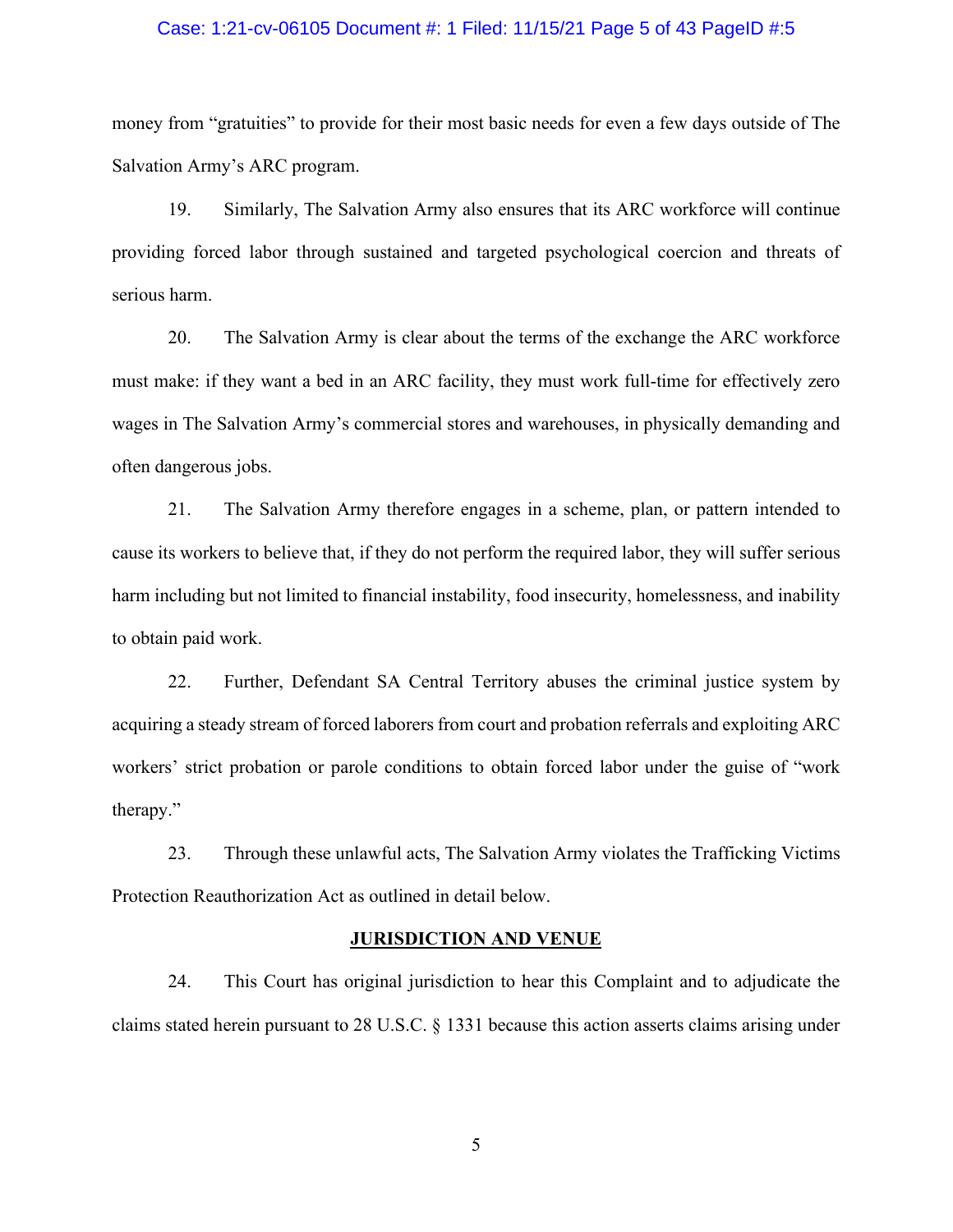#### Case: 1:21-cv-06105 Document #: 1 Filed: 11/15/21 Page 6 of 43 PageID #:6

federal law, the Trafficking Victims Protection Reauthorization Act ("TVPRA"), 18 U.S.C. § 1589 et seq. 25. Venue is proper in this District pursuant to 28 U.S.C. § 1391 because a substantial<br>the events or omissions giving rise to the claims occurred in this District.<br> $\frac{PARTIES}{P}$ 

part of the events or omissions giving rise to the claims occurred in this District.

#### PARTIES

26. 1:21-cv-06105 Document #: 1 Filed: 11/15/21 Page 6 of 43 PagelD #:6<br>
1 alw, the Trafficking Victims Protection Reauthorization Act ("TVPRA"), 18 U.S.C. § 1589<br>
25. Venue is proper in this District pursuant to 28 U.S.C. Jersey corporation headquartered in Virginia and doing business throughout the United States, Case: 1:21-cv-06105 Document #: 1 Filed: 11/15/21 Page 6 of 43 PagelD #<br>
federal law, the Trafficking Victims Protection Reauthorization Act ("TVPRA"), 18 U.S.C<br>
et seq.<br>
25. Venue is proper in this District pursuant to 2 22. Venue is proper in this District pursuant to 28 U.S.C. § 1391 because a substantial<br>25. Venue is proper in this District pursuant to 28 U.S.C. § 1391 because a substantial<br>26. Defendant The Salvation Army National Corp federal law, the Trafficking Victims Protection Reauthorization Act ("TVPRA"), 18 U.S.C. § 1589<br>
25. Venue is proper in this District pursuant to 28 U.S.C. § 1391 because a substantial<br>
part of the events or omissions giv 25. Venue is proper in this District pursuant to 28 U.S.C. § 1391 because *ε* the events or omissions giving rise to the claims occurred in this District.<br> **PARTIES**<br>
26. Defendant The Salvation Army National Corporation The events or omissions giving rise to the claims occurred in this District.<br> **PARTIES**<br>
26. Defendant The Salvation Army National Corporation ("SA National") is a New<br>
corporation headquartered in Virginia and doing busi **EXAMPLES**<br>
26. Defendant The Salvation Army National Corporation ("SA National") is a New<br>
20. corporation headquartered in Virginia and doing business throughout the United States,<br>
27. Defendant The Salvation Army  $d^b$ 26. Defendant The Salvation Army National Corporation ("SA National") is a New<br>corporation headquartered in Virginia and doing business throughout the United States,<br>g in Illinois and in this district.<br>27. Defendant The Sa

States, including in Illinois. 32. Plaintiffs re-allege and incorporate by reference the above paragraphs as if fully setted<br>
32. Plaintiff Darrell Taylor is an adult resident of Illinois.<br>
32. Plaintiff Darrell Taylor is an adult resident of Illinois.

- 
- 
- 

#### FACTUAL ALLEGATIONS

forth herein.

#### The Salvation Army's Organizational Structure

including in Illinois.<br>
28. Plaintiff Darrell Taylor is an adult resident of Illinois.<br>
29. Plaintiff Kevin Lewis is an adult resident of Illinois.<br>
31. Plaintiff Leevertis Page is an adult resident of Michigan.<br>
31. Plain 28. Plaintiff Darrell Taylor is an adult resident of Illinois.<br>
29. Plaintiff Kevin Lewis is an adult resident of Illinois.<br>
30. Plaintiff Darrell Burkhart is an adult resident of Michigan.<br>
31. Plaintiff Leevertis Page is 29. Plaintiff Kevin Lewis is an adult resident of Illinois.<br>
30. Plaintiff Darrell Burkhart is an adult resident of Michigan.<br>
21. Plaintiff Leevertis Page is an adult resident of Florida.<br>
22. Plaintiffs re-allege and inc

Commanders are Officers—both Cadets, who are officers-in-training, and full rank officers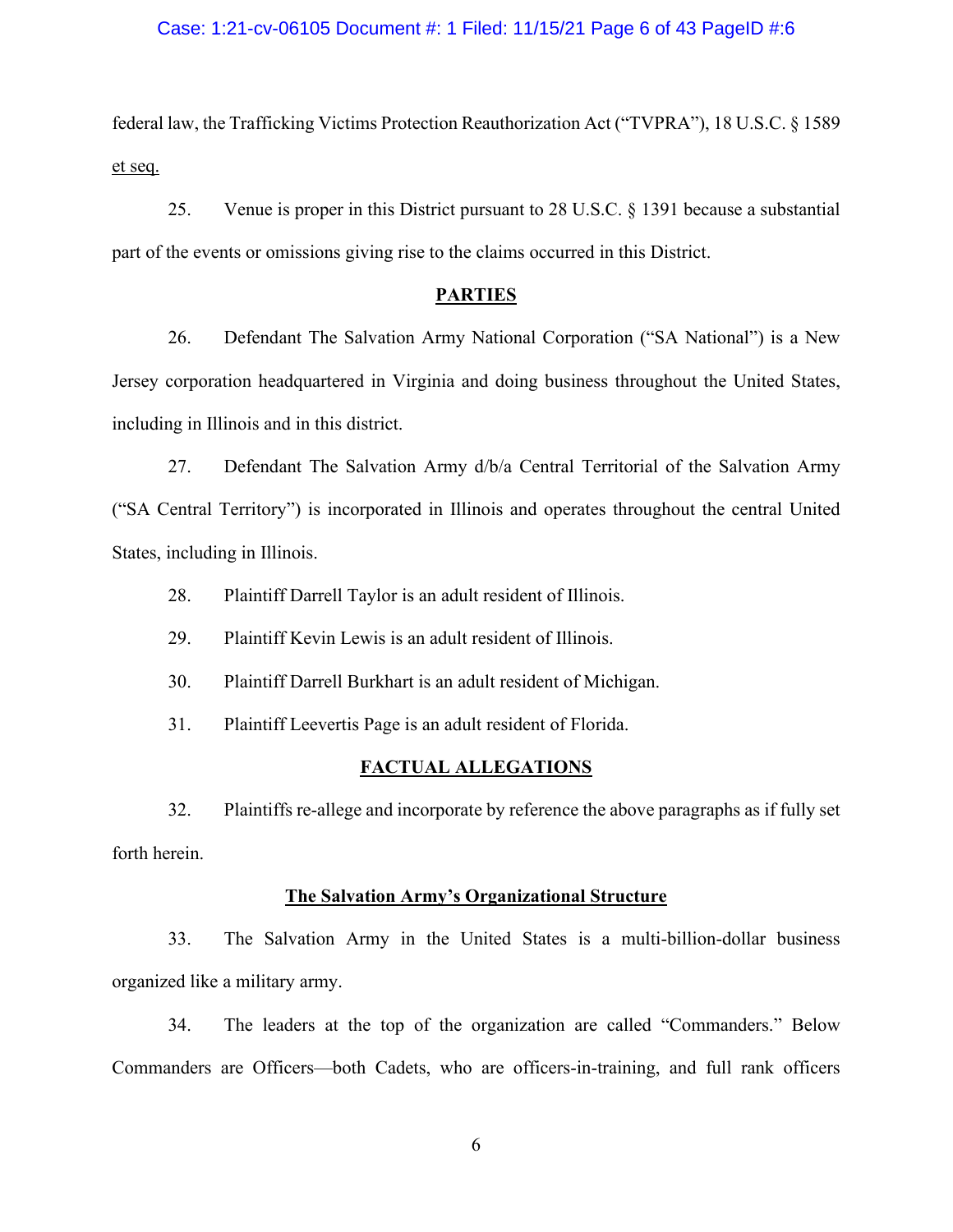#### Case: 1:21-cv-06105 Document #: 1 Filed: 11/15/21 Page 7 of 43 PageID #:7

Case: 1:21-cv-06105 Document #: 1 Filed: 11/15/21 Page 7 of 43 PageID #:7<br>(Lieutenant, Captain, Major, Lieutenant Colonel, Colonel, Commissioner). Local adherents who<br>give allegiance to the doctrines and disciplines of The give allegiance to the doctrines and disciplines of The Salvation Army are called Soldiers.

35. The Salvation Army in the United States is divided into four territories". Local adherents who egiance to the doctrines and disciplines of The Salvation Army are called Soldiers.<br>35. The Salvation Army in the United St Case: 1:21-cv-06105 Document #: 1 Filed: 11/15/21 Page 7 of 43 PagelD #:7<br>
(Lieutenant, Captain, Major, Lieutenant Colonel, Colonel, Commissioner). Local adherents who<br>
give allegiance to the doctrines and disciplines of T Case: 1:21-cv-06105 Document #: 1 Filed: 11/15/21 Page 7 of 43<br>(Lieutenant, Captain, Major, Lieutenant Colonel, Colonel, Commissioner). Lo<br>give allegiance to the doctrines and disciplines of The Salvation Army are calle<br>35 36. 1:21-cv-06105 Document #: 1 Filed: 11/15/21 Page 7 of 43 PagelD #:7<br>
1998. Above the four Territorial Colonel, Colonel, Commissioner). Local adherents who<br>
1998. The Salvation Army in the United States is divided into 237. The National Commander serves as the official Lader of The Salvation Army and National, Captain, Major, Lieutenant Colonel, Colonel, Commissioner). Local and equance to the doctrines and disciplines of The Salvation A mant, Captain, Major, Lieutenant Colonel, Colonel, Commissioner). Local adherents who<br>egiance to the doctrines and disciplines of The Salvation Army are called Soldiers.<br>
35. The Salvation Army in the United States is divi 35. The Salvation Army in the United States is divided into four territories: Eastern, Southern, and Western ("the Territories" or "Salvation Army Territories"). Each Territory or a Territorial Commander.<br>36. Above the fou

of all Salvation Army activities in the United States.

The National Commander serves as the official leader of The Salvation Army at National Headquarters in Alexandria, Virginia. National Headquarters acts on  $up.2$ 

Central, Southern, and Western ("the Territories" or "Salvation Army Territories"). Each Territory<br>is led by a Territorial Commander.<br>36. Above the four Territorial Commanders sits the National Commander, the leader<br>of al directives, and according to national policies established by Defendant SA National. 36. Above the four Territorial Commanders sits the National Commander, the leader<br>alvation Army activities in the United States.<br>37. According to The Salvation Army:<br>The National Commander serves as the official leader of Following 11 states: Illinois, Indiana, Iowa, Kansas, Michigan, Minnesota, Missouri, Nebraska, Social Salvation Army:<br>
The National Commander serves as the official leader of The Salvation Army at National Headquarters in The National Commander serves as the official leader of The Salvation Army at<br>
National Commander serves as the official leader of The Salvation Army at<br>
National Headquarters in Alexandria, Virginia. National Headquarters

41. The National Communder serves as the official leader of The Salvation Army at The National Communder serves as the official leader of The Salvation Army at National Headquarters acts primarily as a coordinating body f the work of The Salvation Army in the remaining 46 states, regions, and territories: Connecticut, Delaware, Northeast Kentucky, Maine, Massachusetts, New Hampshire, New Jersey, New York, 38. Each of the Salvation Army Territories, including Defendant SA Central Territory,<br>operate at the direction of Defendant SA National, subject to Defendant SA National's broad<br>directives, and according to national polici

<sup>&</sup>lt;sup>2</sup> https://s3.amazonaws.com/usn-cache.salvationarmy.org/25328cb3-2dd5-477c-a150-5bdfe657a0da\_Fact\_Sheet -\_Salvation\_Army\_Organization\_and\_Structure.pdf (last visited on November 13, 2021).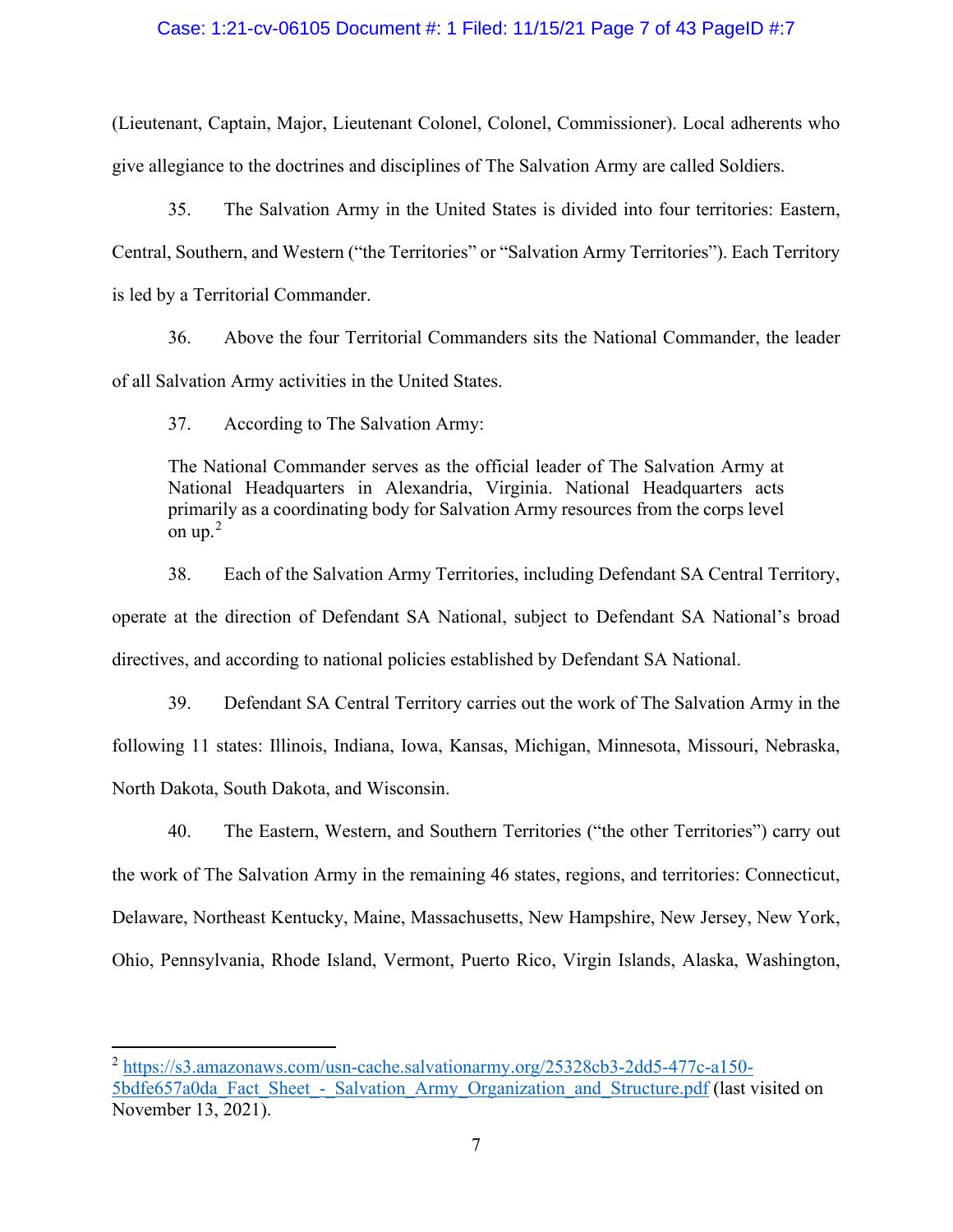#### Case: 1:21-cv-06105 Document #: 1 Filed: 11/15/21 Page 8 of 43 PageID #:8

Oregon, California, New Mexico, Arizona, Nevada, Utah, Idaho, Wyoming, Montana, Colorado, Case: 1:21-cv-06105 Document #: 1 Filed: 11/15/21 Page 8 of 43 PagelD #:8<br>Oregon, California, New Mexico, Arizona, Nevada, Utah, Idaho, Wyoming, Montana, Colorado,<br>Hawaii, Guam, Micronesia, Marshall Islands, Alabama, Arkan Louisiana, Maryland, Mississippi, North Carolina, Oklahoma, South Carolina, Tennessee, Texas, Virginia, Washington, D.C., and West Virginia. 91. date: 1:21-cv-06105 Document #: 1 Filed: 11/15/21 Page 8 of 43 PagelD #:8<br>
5. California, New Mexico, Arizona, Nevada, Utah, Idaho, Wyoming, Montana, Colorado,<br>
6. Guam, Micronesia, Marshall Islands, Alabama, Arkansas, 22. Latifornia, New Mexico, Arizona, Nevada, Utah, Idaho, Wyoming, Montana, Colorado, Culifornia, New Mexico, Arizona, Nevada, Utah, Idaho, Wyoming, Montana, Colorado, Guam, Micronesia, Marshall Islands, Alabama, Arkansas, ase: 1:21-cv-06105 Document #: 1 Filed: 11/15/21 Page 8 of 43 PagelD #:8<br>
California, New Mexico, Arizona, Nevada, Utah, Idaho, Wyoming, Montana, Colorado,<br>
Guam, Micronesia, Marshall Islands, Alabama, Arkansas, Florida, G California, New Mexico, Arizona, Nevada, Utah, Idaho, Wyoming, Montana, Colorado, Guam, Micronesia, Marshall Islands, Alabama, Arkansas, Florida, Georgia, Kentucky, na, Maryland, Mississippi, North Carolina, Oklahoma, Sout na, Maryland, Mississippi, North Carolina, Oklahoma, South Carolina, Tennessee, Texas,<br>a, Washington, D.C., and West Virginia.<br>41. Defendant SA National dictates national policy for all Salvation Army Territories.<br>42. Defe

Commissioners' Conference.

of The Salvation Army in the United States.

Commissioners' Conference.

Virginia, Washington, D.C., and West Virginia.<br>
41. Defendant SA National dictates national policy for all Salvation Army Territories.<br>
42. Defendant SA National dictates national policy through, among other means, the<br>
Co 41. Defendant SA National dictates national policy for all Salvation Army Territories.<br>42. Defendant SA National dictates national policy through, among other means, the<br>sioners' Conference.<br>43. The Commissioners' Conferen 12. Defendant SA National dietates national policy through, among other means, the<br>
14. The Commissioners' Conference is a board that serves as the policy-making body<br>
14. The Commissioners' Conference is a board that serv leadership of the National Commander.

43. The Commissioners' Conference is a board that serves as the policy-making body<br>Salvation Army in the United States.<br>44. The National Commander of Defendant SA National presides over the<br>51. Territorial Commanders from of The Salvation Army in the United States.<br>
44. The National Commander of Defendant SA National presides over the<br>
Commissioners' Conference.<br>
45. Territorial Commanders from each of the four Salvation Army Territories al 44. The National Commander of Defendant SA National presides over the<br>
26. Territorial Commanders from each of the four Salvation Army Territories also<br>
serve on the Commissioners' Conference and participate in national po Salvation Army's programs within the Central Territory. 45. Territorial Commanders from each of the four Salvation Army Territories also<br>the Commissioners' Conference and participate in national policy-making.<br>46. All Territories, including Defendant SA Central Territory, opera serve on the Commissioners' Conference and participate in national policy-making.<br>
46. All Territories, including Defendant SA Central Territory, operate under the same<br>
broad, overall policies, including those dictated b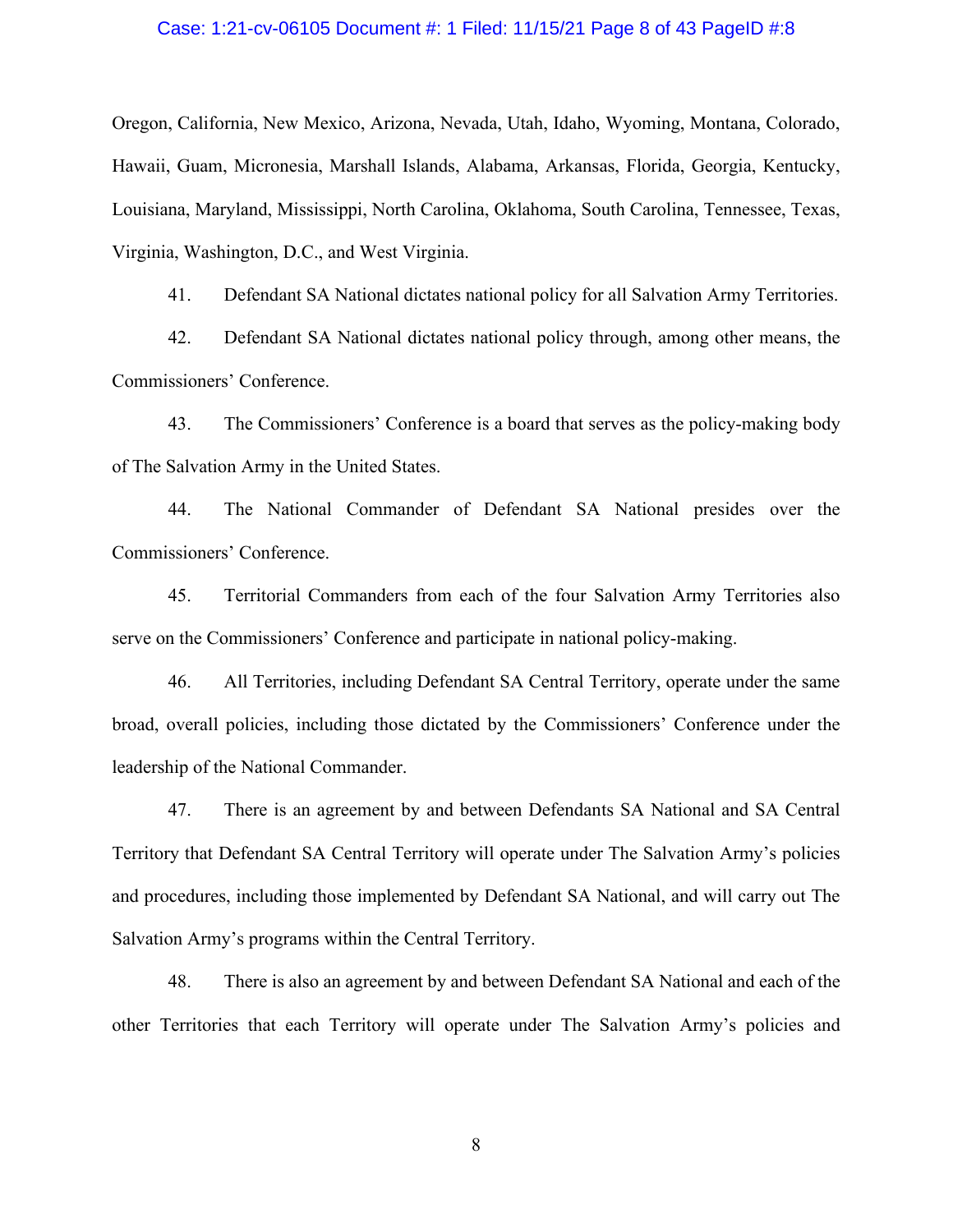#### Case: 1:21-cv-06105 Document #: 1 Filed: 11/15/21 Page 9 of 43 PageID #:9

procedures, including those implemented by Defendant SA National, and will carry out The Case: 1:21-cv-06105 Document #: 1 Filed: 11/15/21 Page 9 of 43 PageID #:9<br>procedures, including those implemented by Defendant SA National, and will carry out The<br>Salvation Army's programs within its respective territory.<br> 49. The purpose and effect of these agreements is for The Salvation Army to operate allow The purpose and effect of these agreements is for The Salvation Army to operate allow metric and integrated enterprise throughout th

as a single, unified, and integrated enterprise throughout the United States.

Frace: 1:21-cv-06105 Document #: 1 Filed: 11/15/21 Page 9 of 43 PageID #:9<br>
Ires, including those implemented by Defendant SA National, and will carry out The<br>
on Army's programs within its respective territory.<br>
49. The p Frace: 1:21-cv-06105 Document #: 1 Filed: 11/15/21 Page 9 of 43 PagelD #:9<br>
ures, including those implemented by Defendant SA National, and will carry out The<br>
n Army's programs within its respective territory.<br>
49. The pu announced that he would "lead the largest social services organization in the United States, with more than 7,600 centers of operations across the country that together serve 23 million people each year."<sup>3</sup> res, including those implemented by Defendant SA National, and will carry out The<br>on Army's programs within its respective territory.<br>49. The purpose and effect of these agreements is for The Salvation Army to operate<br>gle, on Army's programs within its respective territory.<br>
49. The purpose and effect of these agreements is for The Salvation Army to operate<br>
gle, unified, and integrated enterprise throughout the United States.<br>
50. Kenneth H

49. The purpose and effect of these agreements is for The Salvation Army to operate<br>as a single, unified, and integrated enterprise throughout the United States.<br>50. Kenneth Hodder is the current National Commander of The of needs, from drug and alcohol rehabilitation to rent and utility assistance to disaster response . .  $\cdot$  .  $\cdot$  . 51. When Commander Hodder accepted his commission, The Salvation Army<br>ced that he would "lead the largest social services organization in the United States, with<br>an 7,600 centers of operations across the country that toge

65,469 employees and 3.2 million volunteers serving in more than 7,500 centers of operation throughout the United States."<sup>5</sup>

<sup>&</sup>lt;sup>3</sup> See https://www.salvationarmyusa.org/usn/story/commissioners-kenneth-and-jolene-hodderbegin-tenure-as-leaders-of-the-salvation-army/ (last visited August 26, 2021).

<sup>&</sup>lt;sup>4</sup> See https://www.salvationarmyusa.org/usn/news/the-salvation-army-appoints-new-nationalleaders/ (last visited August 26, 2021).  $\frac{5}{1}$  Id.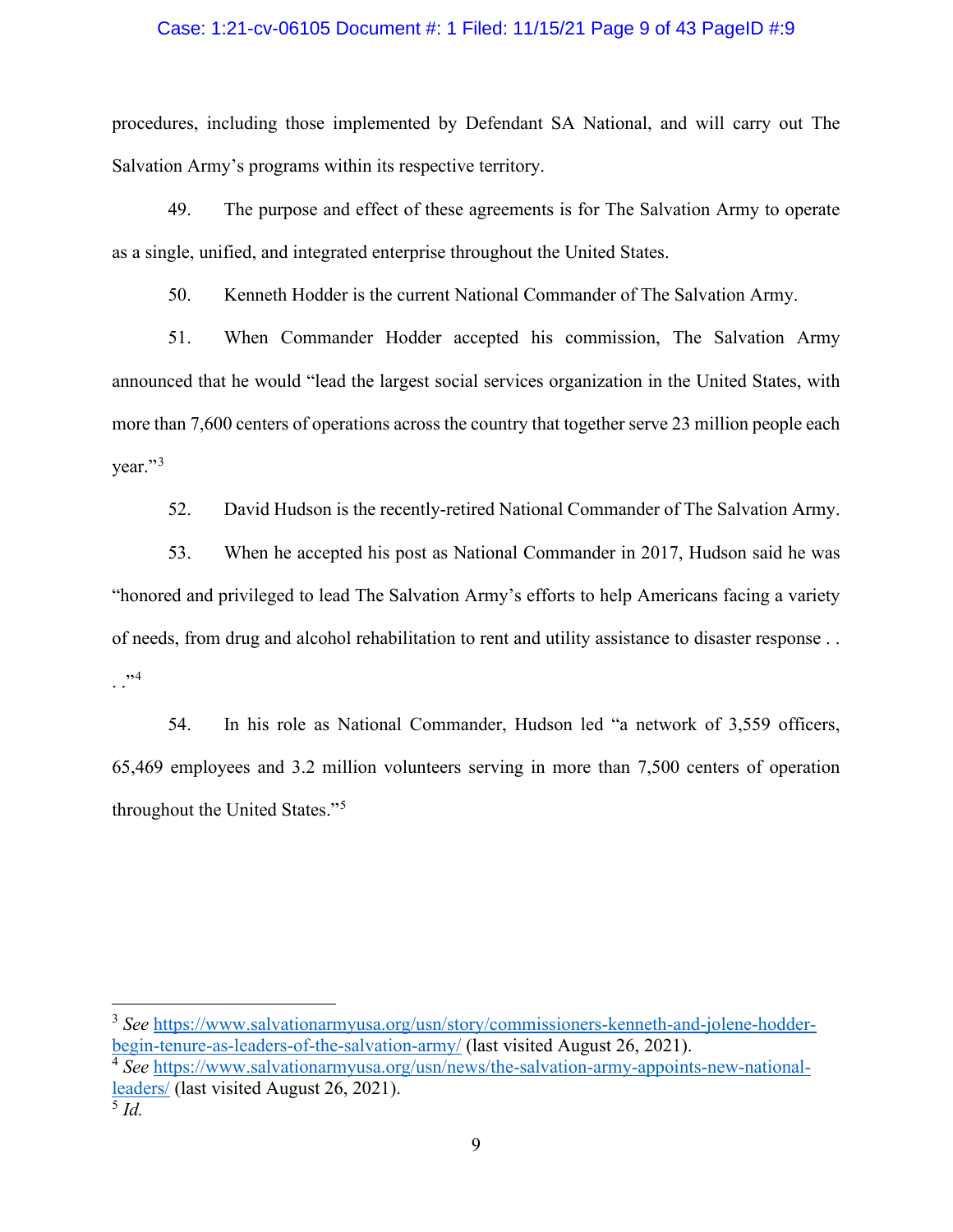#### Defendant SA National's Contacts with Illinois

1:21-cv-06105 Document #: 1 Filed: 11/15/21 Page 10 of 43 PagelD #:10<br> **Defendant SA National's Contacts with Illinois**<br>
55. William Roberts, the National Commander before Hudson, was installed as "USA<br>
1 Leader" in a cere Case: 1:21-cv-06105 Document #: 1 Filed: 11/15/21 Page 10 of 43 PagelD #:10<br>
Defendant SA National's Contacts with Illinois<br>
55. William Roberts, the National Commander before Hudson, was installed as "USA<br>
National Leader Illinois. $6$ 1:21-cv-06105 Document #: 1 Filed: 11/15/21 Page 10 of 43 PagelD #:10<br>
<u>Defendant SA National's Contacts with Illinois</u><br>
55. William Roberts, the National Commander before Hudson, was installed as "USA<br>
1 Leader" in a cere

Board, planned and scheduled a four-day long National Advisory Organizations Conference to be

held in Chicago, Illinois.<sup>7</sup>

SEE 1:21-cv-06105 Document #: 1 Filed: 11/15/21 Page 10 of 43 Pag<br>
<u>Defendant SA National's Contacts with Illinois</u><br>
55. William Roberts, the National Commander before Hudson, was inst<br>
1 Leader" in a ceremony at The Salva [a]n organization consisting of prominent leaders from across the country that assists with strategic planning, advocacy, networking, brand positioning, visibility, and high level fund raising for The Salvation Army for issues of significant national interest. It sets the standard for the Army in these areas to advance the ministry of the Army, under the guidance of The Salvation Army National Corporation and the Commissioners' Conference.<sup>8</sup> <sup>6</sup><br>56. In 2020, Defendant SA National, through the Salvation Army National Advisory<br>56. In 2020, Defendant SA National, through the Salvation Army National Advisory<br>planned and scheduled a four-day long National Advisory of the ongoing Covid-19 pandemic, Defendant SA National, through the Salvation Army National Advisory<br>
Board, planned and scheduled a four-day long National Advisory Organizations Conference to be<br>
held in Chicago, Illino Board, planned and scheduled a four-day long National Advisory Organizations Conference to be<br>
held in Chicago, Illinois.<sup>7</sup><br>
57. The Salvation Army National Advisory Board is<br>
(alm organization consisting of prominent le Finance and schedards a four dary only National Advisory Board is<br>Chicago, Illinois.<sup>7</sup><br>57. The Salvation Army National Advisory Board is<br>[a]n organization consisting of prominent leaders from aeross the country that<br>assis Examples, minds and Amory National Advisory Board is<br>
[a] organization consisting of prominent leaders from across the country that<br>
assists with strategic planning, advocacy, networking, brand positioning, visibility,<br>
a services for the purpose of portional advertises Then Salvation Army's significant and assists with strategic planning, advocacy, networking, brand positioning, visibility, and high level fund raising for The Salvation Arm

<sup>&</sup>lt;sup>6</sup> See https://www.salvationarmy.org/ihq/news/9526CFF0A589BD64802577E0004AB49F (last visited October 25, 2021).

<sup>&</sup>lt;sup>7</sup> See https://westernusa.salvationarmy.org/advisory\_board\_west/national-advisoryorganizations-conference-2020/ (last visited November 4, 2021).

<sup>8</sup> https://s3.amazonaws.com/usn-cache.salvationarmy.org/070eacd0-ece0-4887-bcc5 fdbe9ae2ec25\_Advisory-Board-Manual.pdf, at 36 (last visited November 4, 2021).

<sup>&</sup>lt;sup>9</sup> See https://tsabestpractices.org/document.pdf (last visited November 4, 2021).

 $10$  *Id.* at 7-11.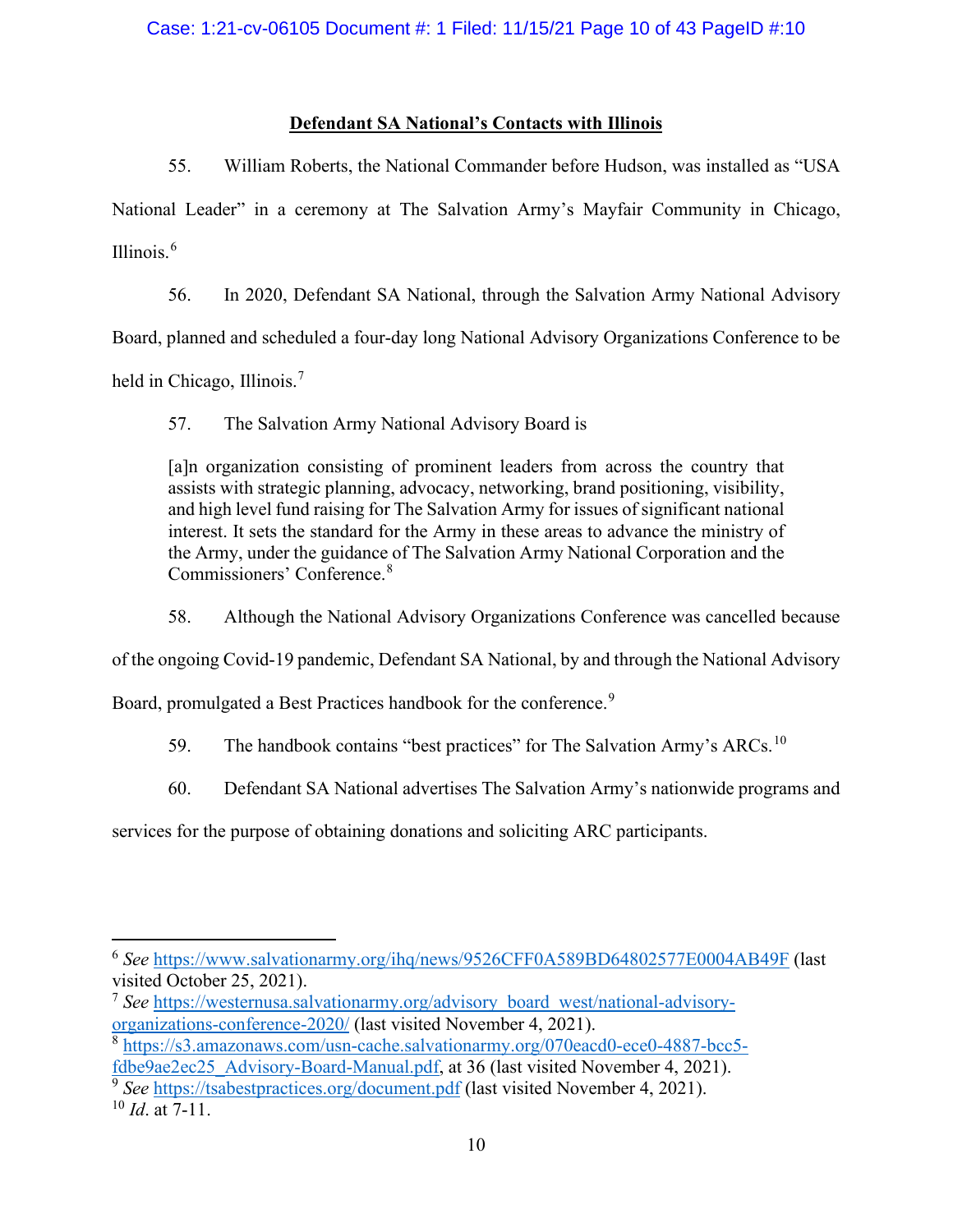#### Case: 1:21-cv-06105 Document #: 1 Filed: 11/15/21 Page 11 of 43 PageID #:11

61. Defendant SA National advertises using the website www.salvationarmyusa.org.<br>That website is interactive and can be specifically directed at users in particular locations around<br>the country, including in Illinois.<br>62. Case: 1:21-cv-06105 Document #: 1 Filed: 11/15/21 Page 11 of 43 PageID #:11<br>61. Defendant SA National advertises using the website www.salvationarmyusa.<br>That website is interactive and can be specifically directed at users 1:21-cv-06105 Document #: 1 Filed: 11/15/21 Page 11 of 43 PagelD #:11<br>61. Defendant SA National advertises using the website www.salvationarmyusa.org.<br>bbsite is interactive and can be specifically directed at users in part 1:21-cv-06105 Document #: 1 Filed: 11/15/21 Page 11 of 43 PagelD #:11<br>
61. Defendant SA National advertises using the website www.salvationarmyusa.org.<br>
bisite is interactive and can be specifically directed at users in pa 1.21-cv-06105 Document #: 1 Filed: 11/15/21 Page 11 of 43 PagelD #:11<br>61. Defendant SA National advertises using the website www.salvationarmyusa.org.<br>bsite is interactive and can be specifically directed at users in parti 61. Defendant SA National advertises using the website <u>www.salvationarmyusa.org</u>.<br>
Ebsite is interactive and can be specifically directed at users in particular locations around<br>
Intry, including in Illinois.<br>
62. For exa

specifically routed to Illinois by using the "Donate Locally" feature.

will be specifically routed to their particular state by using the "Donate Locally" feature.

Territory's website for the purpose of making local (Illinois) donations.

bsite is interactive and can be specifically directed at users in particular locations around<br>thry, including in Illinois.<br>62. For example, users in Illinois can submit donations from this website that will be<br>ally routed furniture, and other goods) and cash donations specifically earmarked for use in Salvation Army programs in Illinois, including Illinois ARCs, rather than referring those collections to the Central Territory or an Illinois division. 63. Users in the other Territories can similarly submit donations from this website that specifically routed to their particular state by using the "Donate Locally" feature.<br>
64. Defendant SA National does not redirect Ill

physical donations that would be picked up by the local ARC workforce, they can do so through Defendant SA National's centralized donation websites, https://www.salvationarmyusa.org/usn/, and https://satruck.org/.<sup>11</sup>

<sup>&</sup>lt;sup>11</sup> At the top right corner, select red button labeled "donate locally." A drop-down donation page will appear. On the left-hand side, under "Donate Goods," a visitor to SA National's page can enter any zip code and click "Go." This directs the visitor to a centralized goods donation platform e.g., https://satruck.org/Donate/Choose?zip=%2060604 (Chicago, 60604), where Salvation Army allows the visitor to select what they want to donate and shows Salvation Army's availability for pick-ups and drop offs. Pick-up availability varies based on the zip code the visitor enters. Similarly, if instead of "Donate Goods" the visitor selects "Give Now," Salvation Army allows the visitor to make a monetary donation earmarked for any city in the country, e.g.,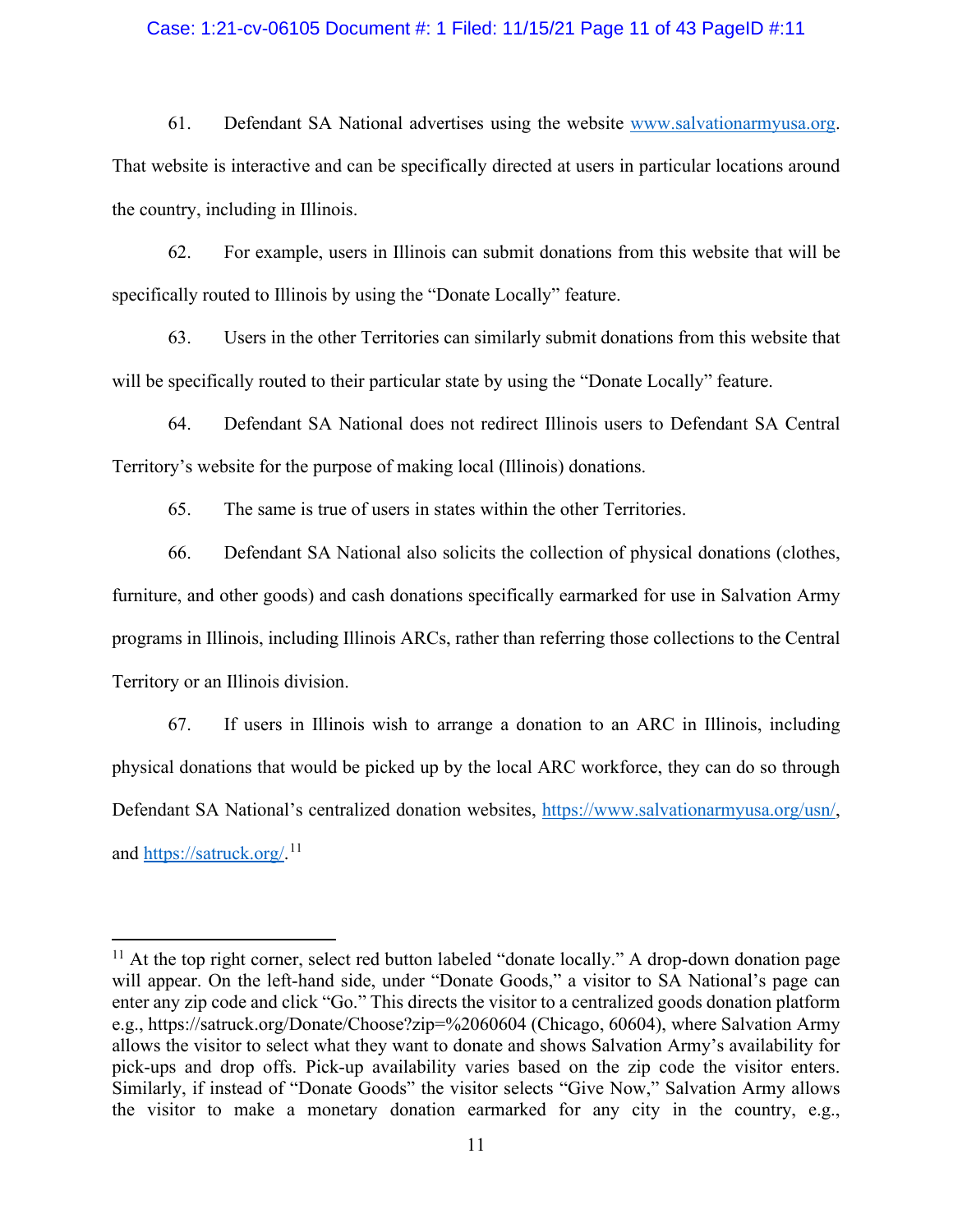#### Case: 1:21-cv-06105 Document #: 1 Filed: 11/15/21 Page 12 of 43 PageID #:12

1:21-cv-06105 Document #: 1 Filed: 11/15/21 Page 12 of 43 PageID #:12<br>68. Defendant SA National engages in extensive advertising regarding its ARCs<br>7. vide, including in Illinois.<br>69. For example, Defendant SA National adv nationwide, including in Illinois.

1:21-cv-06105 Document #: 1 Filed: 11/15/21 Page 12 of 43 PagelD #:12<br>68. Defendant SA National engages in extensive advertising regarding its ARCs<br>7. For example, Defendant SA National advertises the ARC program to donors Case: 1:21-cv-06105 Document #: 1 Filed: 11/15/21 Page 12 of 43 PagelD #:12<br>68. Defendant SA National engages in extensive advertising regarding its ARCs<br>nationwide, including in Illinois.<br>69. For example, Defendant SA Nat Case: 1:21-cv-06105 Document #: 1 Filed: 11/15/21 Page 12 of 43 PageID #:12<br>
68. Defendant SA National engages in extensive advertising regarding its ARCs<br>
nationwide, including in Illinois.<br>
69. For example, Defendant SA

access [its] website."<sup>12</sup>

1968. Defendant SA National engages in extensive advertising regarding its ARCs<br>
1969. For example, Defendant SA National advertises the ARC program to donors and<br>
1969. For example, Defendant SA National advertises the AR 98. Defendant SA National engages in extensive advertising regarding its ARCs<br>
199. For example, Defendant SA National advertises the ARC program to donors and<br>
199. For example, Defendant SA National advertises the ARC p 68. Defendant SA National engages in extensive advertising regarding its ARCs<br>nationwide, including in Illinois.<br>69. For example, Defendant SA National advertises the ARC program to donors and<br>participants in Illinois incl in Illinois.<br>
ample, Defendant SA National advertises the ARC program to donors and<br>
s including, upon information and belief, through print, television, and<br>
ts, including the website www.salvationarmy.org.<br>
lant SA Natio 69. For example, Defendant SA National advertises the ARC program to donors and<br>ants in Illinois including, upon information and belief, through print, television, and<br>advertisements, including the website <u>www.salvationar</u> participants in Illinois including, upon information and belief, through print, television, and<br>internet advertisements, including the website <u>www.salvationarmy.org</u>.<br>70. Defendant SA National admits that it collects the internet advertisements, including the website <u>www.salvationarmy.org</u>.<br>
70. Defendant SA National admits that it collects the "locations of devices used to<br>
access [its] website.<sup>r-12</sup><br>
71. Defendant SA National does this 70. Defendant SA National admits that it collects the "locations of devices used to its] website."<sup>12</sup><br>
71. Defendant SA National does this, in part, "[t]o provide, operate, maintain, improve,<br>
lize, and promote [its] serv 71. Defendant SA National does this, in part, "[t]o provide, operate, main<br>
lize, and promote [its] services, and donor and volunteer opportunities and a<br>
licit volunteer, financial, and other support for [its] mission."<sup>1</sup>

Iize, and promote [its] services, and donor and volunteer opportunities and activities" and<br>
Ideit volunteer, financial, and other support for [its] mission."<sup>13</sup><br> **Defendants' Adult Rehabilitation Center Program**<br>
72. Def

within the 46 states, regions, and territories in their purview.

Salvation Army for food, clothing, and shelter.

https://give.salvationarmyusa.org/give/164006/#!/donation/checkout?amount=Other (last visited November 15, 2021).

<sup>&</sup>lt;sup>12</sup> See https://www.salvationarmyusa.org/usn/privacypolicy/ (last visited November 9, 2021).  $13$  See Id.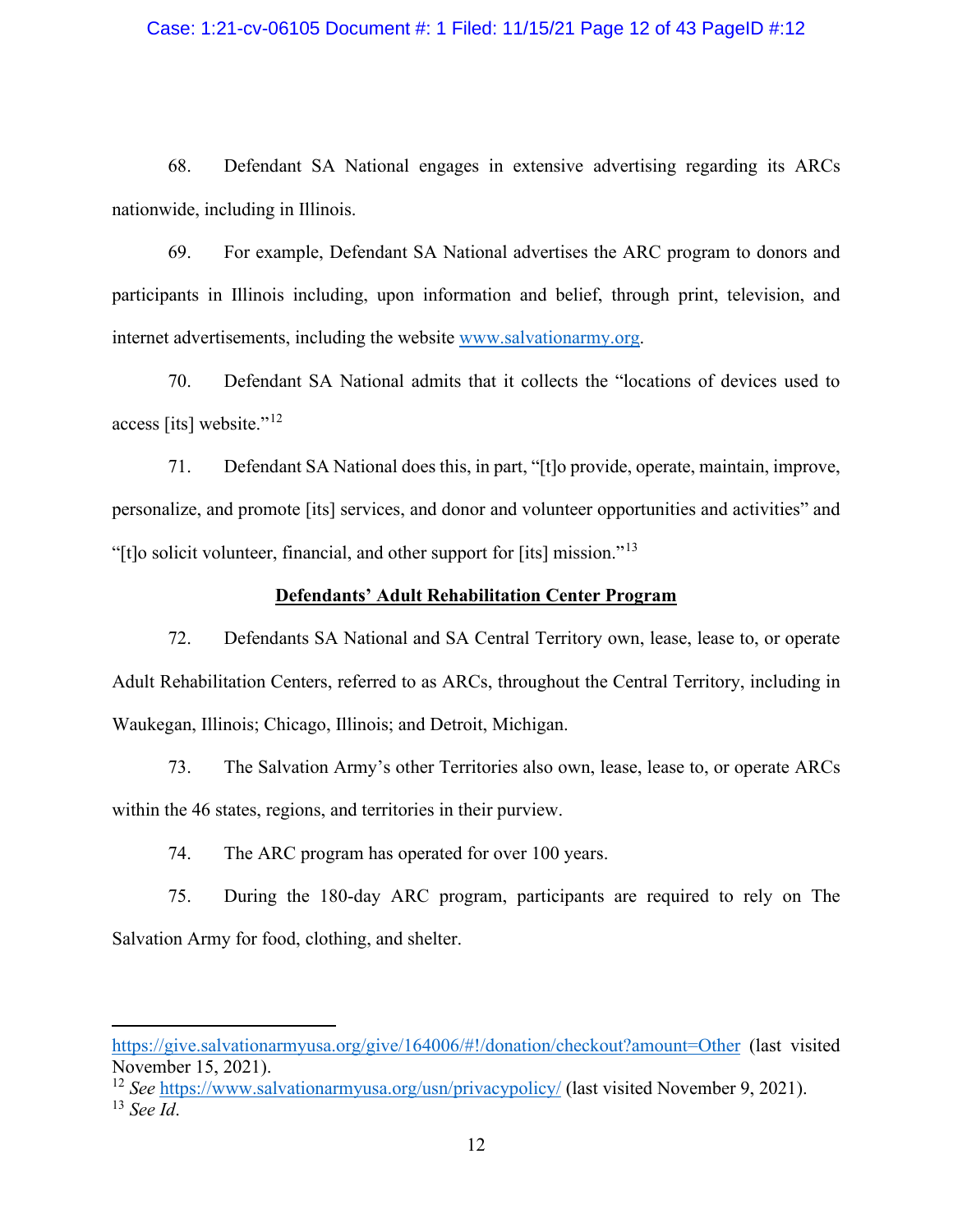#### Case: 1:21-cv-06105 Document #: 1 Filed: 11/15/21 Page 13 of 43 PageID #:13

1:21-cv-06105 Document #: 1 Filed: 11/15/21 Page 13 of 43 PageID #:13<br>76. Defendants SA National and SA Central Territory own, lease, lease to, or operate<br>ores throughout the Central Territory, including in Waukegan, Illin Case: 1:21-cv-06105 Document #: 1 Filed: 11/15/21 Page 13 of 43 PagelD #:13<br>
76. Defendants SA National and SA Central Territory own, lease, lease to, or operate<br>
thrift stores throughout the Central Territory, including i and Detroit, Michigan. 17. The Salvation Army's other Territories also own, lease, lease to, or operate ores throughout the Central Territory, including in Waukegan, Illinois; Chicago, Illinois; Chicago, Illinois; Chicago, Illinois; Chicago, Ill Case: 1:21-cv-06105 Document #: 1 Filed: 11/15/21 Page 13 of 43 Pag<br>
76. Defendants SA National and SA Central Territory own, lease, lease<br>
thrift stores throughout the Central Territory, including in Waukegan, Illinois; C 1:21-cv-06105 Document #: 1 Filed: 11/15/21 Page 13 of 43 PagelD #:13<br>
76. Defendants SA National and SA Central Territory own, lease, lease to, or operate<br>
ores throughout the Central Territory, including in Waukegan, Ill Case: 1:21-cv-06105 Document #: 1 Filed: 11/15/21 Page 13 of 43 PageID #:13<br>
76. Defendants SA National and SA Central Territory own, lease, lease to, or operate<br>
thrift stores throughout the Central Territory, including i 1:21-cv-06105 Document #: 1 Filed: 11/15/21 Page 13 of 43 PagelD #:13<br>
76. Defendants SA National and SA Central Territory own, lease, lease to, or operate<br>
ores throughout the Central Territory, including in Waukegan, Ill 10. Defendants SA National and SA Central Territory own, lease, lease to, or operate<br>
10. The Salvation Army's other Territories also own, lease, lease to, or operate<br>
10. Michigan.<br>
10. The Salvation Army's other Territor 16. Defendants SA National and SA Central Territory own, lease, lease to, or operate<br>thrift stores throughout the Central Territory, including in Waukegan, Illinois; Chicago, Illinois;<br>and Detroit, Michigan.<br>77. The Salvat ores throughout the Central Territory, including in Waukegan, Illinois; Chieago, Illinois;<br>
Froit, Michigan.<br>
77. The Salvation Army's other Territories also own, lease, lease to, or operate thrift<br>
vithin the 46 states, r

The Salvation Army's other Territories also own, lease, lease to, or operate thrift<br>
stithin the 46 states, regions, and territories in their purview.<br>
The Territories, including Defendant SA Central Territory, each operat

under the guise of "work therapy."

within the 46 states, regions, and territories in their purview.<br>
78. In Territories, including Defendant SA Central Territory, each operate ARC<br>
188. In Territories, and therapy to the same framework and broad policies an The Territories, including Defendant SA Central Territory, each operate ARC<br>
188. In the States according to the same framework and broad policies and procedures.<br>
199. Defendants' ARC programs operate in conjunction with programs and thrift stores according to the same framework and broad policies and procedures.<br>
79. Defendant SA Central Territory staffs its thrift store operations, in part, with forced<br>
laborers Defendants recruit into t SA Central Territory.

80. Defendant SA Central Territory staffs its thrift store operations, in part, with forced<br>
8 Defendants recruit into the ARC program ("ARC workforce").<br>
81. Defendant SA Central Territory requires that its ARC workforce Iaborers Defendants recruit into the ARC program ("ARC workforce").<br>
81. Defendant SA Central Territory requires that its ARC workforce perform this labor<br>
under the guise of "work therapy."<br>
82. Defendant SA Central Terri 81. Defendant SA Central Territory requires that its ARC workforce perform this labor under the guise of "work therapy."<br>
82. Defendant SA Central Territory does not add its ARC workforce to its payroll.<br>
83. "Work therapy is explise of "work therapy."<br>
82. Defendant SA Central Territory does not add its ARC workforce to its payroll.<br>
83. "Work therapy" is not a legal term of art or exception to the TVPRA.<br>
84. In this case, it is simply a d

its territory at the direction of Defendant SA National and within the framework of Defendant SA National's broad policies and procedures.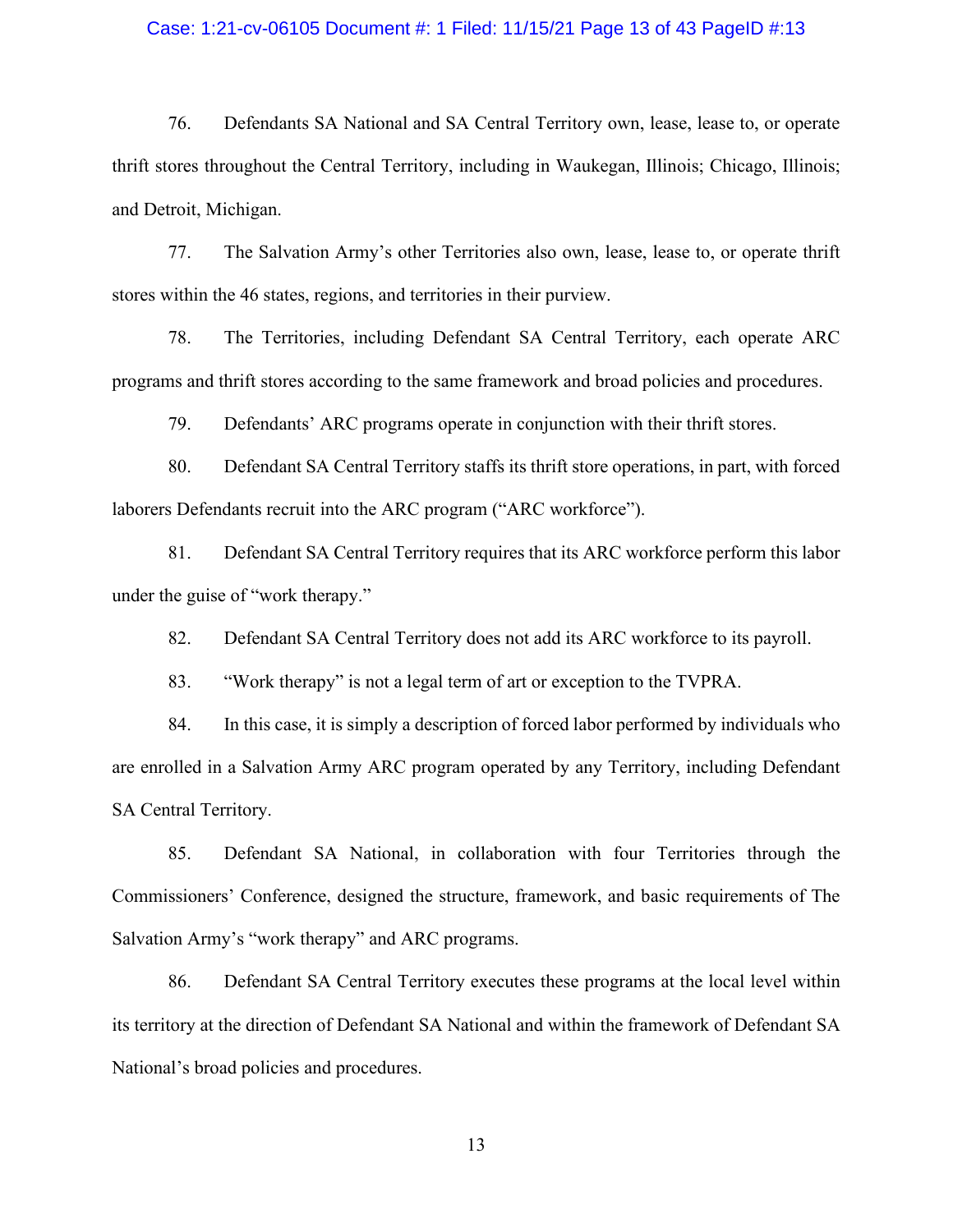#### Case: 1:21-cv-06105 Document #: 1 Filed: 11/15/21 Page 14 of 43 PageID #:14

87. The other Territories each execute these programs at the local level within their<br>87. The other Territories each execute these programs at the local level within their<br>es at the direction of Defendant SA National and w territories at the direction of Defendant SA National and within the framework of Defendant SA National's broad policies and procedures.

1:21-cv-06105 Document #: 1 Filed: 11/15/21 Page 14 of 43 PagelD #:14<br>87. The other Territories each execute these programs at the local level within their<br>es at the direction of Defendant SA National and within the framew Case: 1:21-cv-06105 Document #: 1 Filed: 11/15/21 Page 14 of 43 PagelD #:14<br>87. The other Territories each execute these programs at the local level within their<br>territories at the direction of Defendant SA National and wi under the structure, framework, and basic requirements that Defendant SA National has established. se: 1:21-cv-06105 Document #: 1 Filed: 11/15/21 Page 14 of 43 PagelD #:14<br>87. The other Territories each execute these programs at the local level within their<br>cs at the direction of Defendant SA National and within the fr 87. The other Territories each execute these programs at the local level within their<br>territories at the direction of Defendant SA National and within the framework of Defendant SA<br>National's broad policies and procedures. es at the direction of Defendant SA National and within the framework of Defendant SA<br>
1's broad policies and procedures.<br>
88. There is an agreement between Defendant SA National and the Territories,<br>
99. Defendant SA Cent National's broad policies and procedures.<br>
88. There is an agreement between Defendant SA National and the Territories,<br>
including Defendant SA Central Territory, that each will operate the ARC programs in its region<br>
unde ig Defendant SA Central Territory, that each will operate the ARC programs in its region<br>the structure, framework, and basic requirements that Defendant SA National has<br>bed.<br>S9. The purpose and effect of this agreement is

SA Central Territory. under the structure, framework, and basic requirements that Defendant SA National has<br>established.<br>89. The purpose and effect of this agreement is that the structure, framework, and basic<br>requirements of the ARC programs i Free Med.<br>
99. The purpose and effect of this agreement is that the structure, framework, and basic<br>
ments of the ARC programs is the same throughout each Territory, including Defendant<br>
1712 Territory.<br>
90. Defendants' " % 89. The purpose and effect of this agreement is that the structure, framework, and basic<br>requirements of the ARC programs is the same throughout each Territory, including Defendant<br>SA Central Territory.<br>90. Defendants'

40 hours per week.

Salvation Army thrift stores.<sup>14</sup> 1799. Defendants' "work therapy" program, and those run by each of the other<br>ies, requires that members of the ARC workforce work at least 8 hours per day, and at least<br>s per week.<br>91. Upon information and belief, this pol

remain in the ARC facility.

<sup>&</sup>lt;sup>14</sup> See http://usawest.us/ad-board-downloads/08-definitive-statement.pdf (last visited August 30, 2021).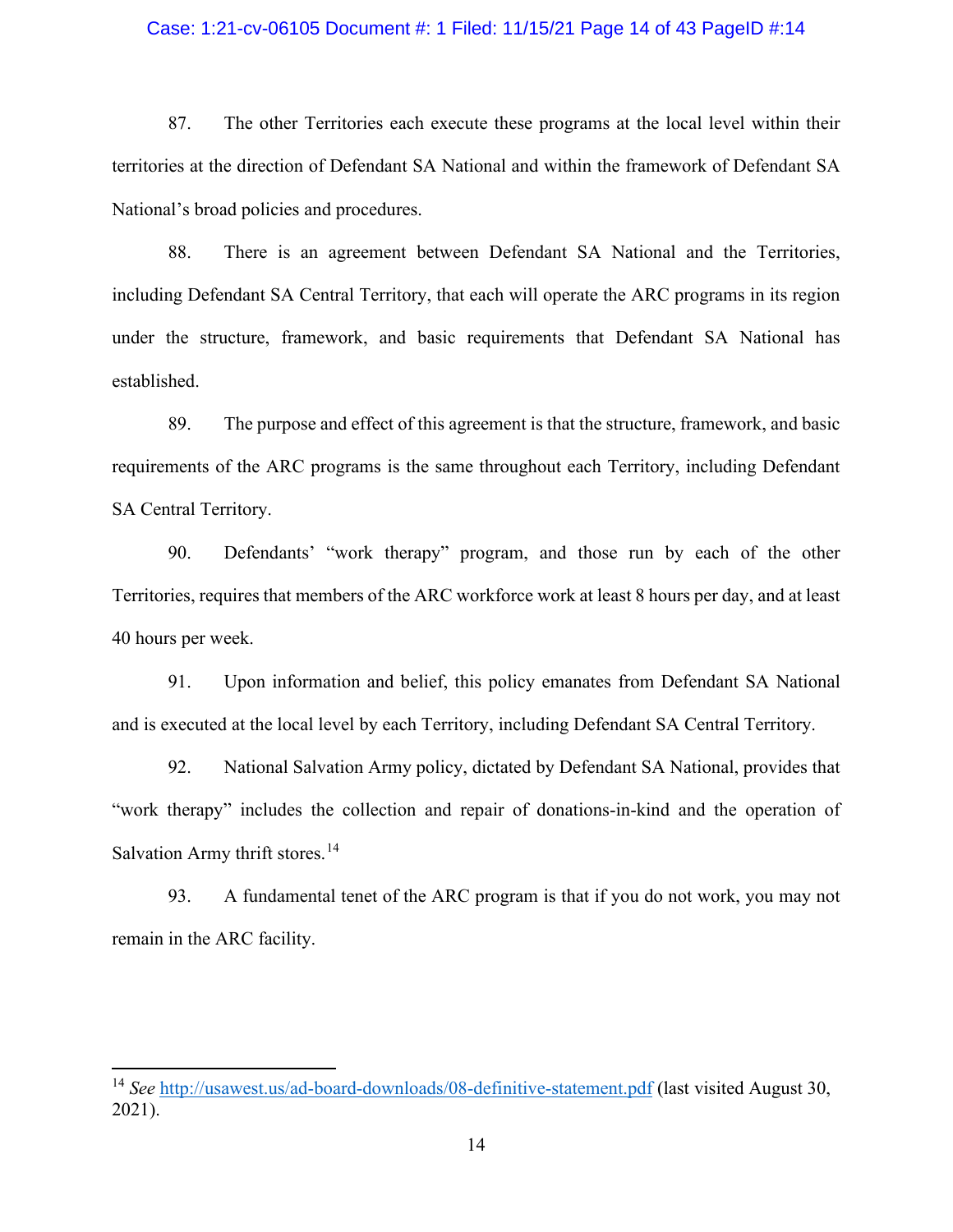#### Case: 1:21-cv-06105 Document #: 1 Filed: 11/15/21 Page 15 of 43 PageID #:15

1:21-cv-06105 Document #: 1 Filed: 11/15/21 Page 15 of 43 PageID #:15<br>94. Upon information and belief, this policy emanates from Defendant SA National<br>195. Upon information and belief, the exclusion of the ARC workforce fr

Case: 1:21-cv-06105 Document #: 1 Filed: 11/15/21 Page 15 of 43 PagelD #:15<br>94. Upon information and belief, this policy emanates from Defendant SA National<br>and is executed at the local level by each Territory, including D 195. 1:21-cv-06105 Document #: 1 Filed: 11/15/21 Page 15 of 43 PagelD #:15<br>94. Upon information and belief, this policy emanates from Defendant SA National<br>195. Upon information and belief, the exclusion of the ARC workfor a national policy emanating from Defendant SA National and executed at the local level by each Territory, including Defendant SA Central Territory. 1:21-cv-06105 Document #: 1 Filed: 11/15/21 Page 15 of 43 PagelD #:15<br>94. Upon information and belief, this policy emanates from Defendant SA National<br>xecuted at the local level by each Territory, including Defendant SA Ce Case: 1:21-cv-06105 Document #: 1 Filed: 11/15/21 Page 15 of 43 PageID #:15<br>
94. Upon information and belief, this policy emanates from Defendant SA National<br>
and is executed at the local level by each Territory, including 94. Upon information and belief, this policy emanates from Defendant SA National<br>exceuted at the local level by each Territory, including Defendant SA Central Territory<br>95. Upon information and belief, the exclusion of the 94. Upon information and belief, this policy emanates from Defendant SA National<br>and is executed at the local level by each Territory, including Defendant SA Central Territory<br>95. Upon information and belief, the exclusion xecuted at the local level by each Territory, including Defendant SA Central Territory<br>95. Upon information and belief, the exclusion of the ARC workforce from payroll is<br>all policy emanating from Defendant SA National and 95. Upon information and belief, the exclusion of the ARC workforce from payroll is<br>a national policy emanating from Defendant SA National and exceuted at the local level by each<br>Territory, including Defendant SA Central

exchange for the work performed.

stores, and on its donation collection trucks. 99. Including Defendant SA Central Territory.<br>
96. Instead of paying regular wages to members of the ARC workforce, each Territory,<br>
99. Defendant SA Central Territory, provides for payment of small weekly "gratuities" in<br> 96. Instead of paying regular wages to members of the ARC workforce, each Territory, including Defendant SA Central Territory, provides for payment of small weekly "gratuities" in exchange for the work performed.<br>97. The " 19 Defendant SA Central Territory, provides for payment of small weekly "gratuities" in<br>19 e for the work performed.<br>197. The "gratuity" ranges from approximately \$1 to \$25 per full week of work, which<br>198. Is also between exchange for the work performed.<br>
97. The "gratuity" ranges from approximately \$1 to \$25 per full week of work, which<br>
amounts to between \$0.02 and \$0.62 per hour.<br>
98. Each Territory, including Defendant SA Central Territ

97. The "gratuity" ranges from approximately \$1 to \$25 per full week of work, which<br>sto between \$0.02 and \$0.62 per hour.<br>98. Each Territory, including Defendant SA Central Territory, requires members of the<br>orkforce to pe amounts to between \$0.02 and \$0.62 per hour.<br>
98. Each Territory, including Defendant SA Central Territory, requires members of the<br>
ARC workforce to perform strenuous, often dangerous labor, including in its warehouses, k 98. Each Territory, including Defendant SA Central Territory, requires members of the<br>
ARC workforce to perform strenuous, often dangerous labor, including in its warehouses, kitchens,<br>
stores, and on its donation collecti ARC workforce to perform strenuous, often dangerous labor, including in its warehouses, kitchens,<br>stores, and on its donation collection trucks.<br>99. Each Territory, including Defendant SA Central Territory, requires member stores, and on its donation collection trucks.<br>
99. Each Territory, including Defendant SA Central Territory, requires membe<br>
ARC workforce to perform this work regardless of their health status.<br>
100. Defendant SA Central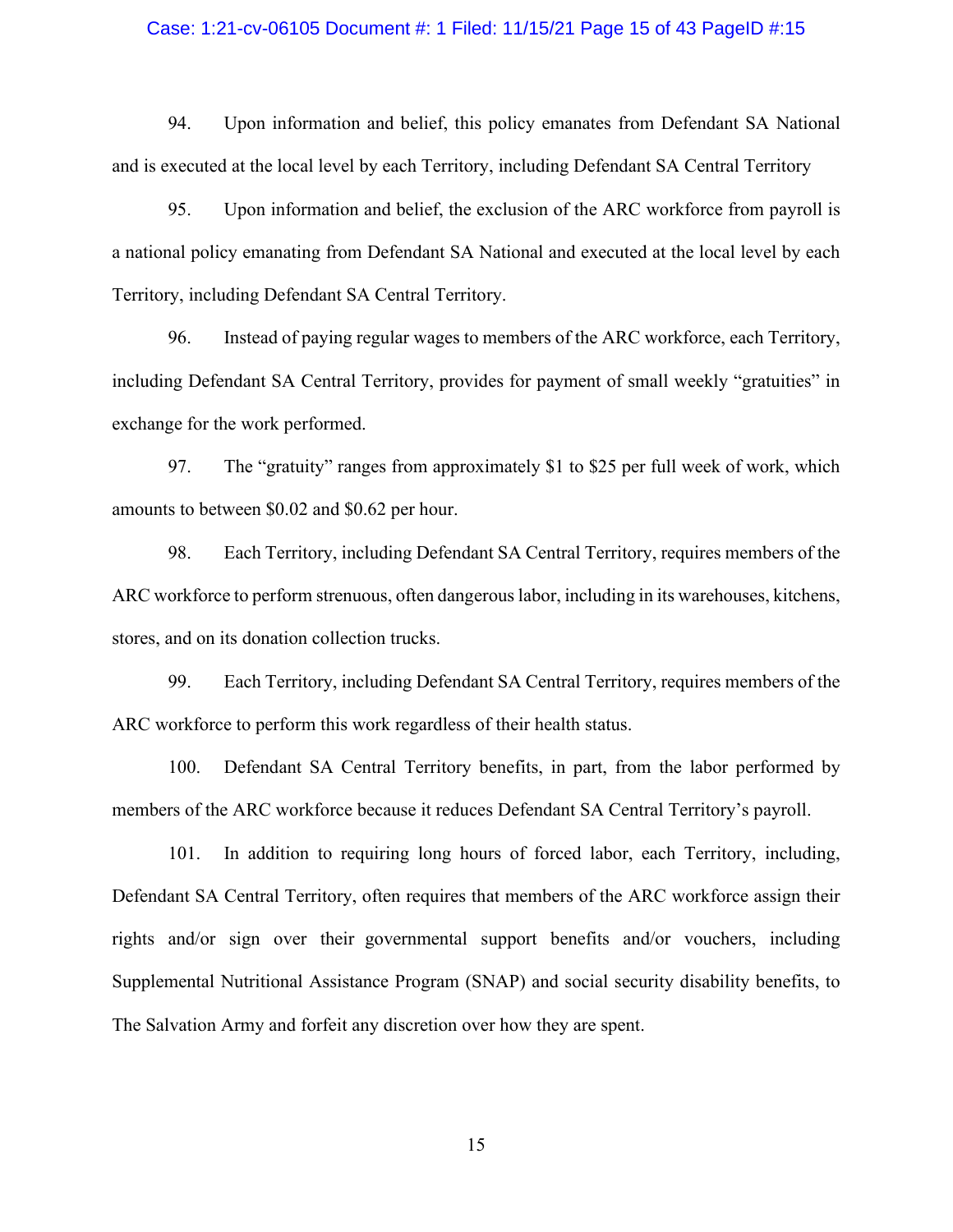#### Case: 1:21-cv-06105 Document #: 1 Filed: 11/15/21 Page 16 of 43 PageID #:16

1121-cv-06105 Document #: 1 Filed: 11/15/21 Page 16 of 43 PageID #:16<br>102. These governmental support benefits and/or vouchers often amount to hundreds of<br>per month, greatly exceeding the "gratuity" the ARC workforce recei dollars per month, greatly exceeding the "gratuity" the ARC workforce receives each week. 103. Increase: 1:21-cv-06105 Document #: 1 Filed: 11/15/21 Page 16 of 43 PagelD #:16<br>102. These governmental support benefits and/or vouchers often amount to hundreds of<br>per month, greatly exceeding the "gratuity" the ARC

Case: 1:21-cv-06105 Document #: 1 Filed: 11/15/21 Page 16 of 43 PageID #:16<br>
102. These governmental support benefits and/or vouchers often amount to hundreds of<br>
dollars per month, greatly exceeding the "gratuity" the ARC 104. These governmental support benefits and/or vouchers often amount to hundreds of<br>102. These governmental support benefits and/or vouchers often amount to hundreds of<br>107. These governmental support benefits and/or vouc Army directly impedes the ARC workforce's ability to flee The Salvation Army's ARC facilities Case: 1:21-cv-06105 Document #: 1 Filed: 11/15/21 Page 16 of 43 PagelD #:10<br>102. These governmental support benefits and/or vouchers often amount to hundred<br>allars per month, greatly exceeding the "gratuity" the ARC workfo 1.21-cv-06105 Document #: 1 Filed: 11/15/21 Page 16 of 43 PagelD #:16<br>
102. These governmental support benefits and/or vouchers often amount to hundreds of<br>
per month, greatly execcding the "gratuity" the ARC workforce rec 102. These governmental support benefits and/or vouchers often amount to hundreds of<br>dollars per month, greatly exceeding the "gratuity" the ARC workforce receives each week.<br>103. Upon information and belief, each Territor 102. These governmental support benefits and/or vouchers often amount to hundreds of<br>per month, greatly exceeding the "gratuity" the ARC workforce receives each week.<br>103. Upon information and belief, each Territory, inclu per month, greatly execeding the "gratuity" the ARC workforce receives each week.<br>
103. Upon information and belief, each Territory, including Defendant SA Central<br>
2, monetizes these governmental support benefits and/or v

use disorders; are unhoused; are food-insecure; are experiencing poverty; are involved in the justice system; or some combination of all the above.

104. The assignment of governmental support benefits and/or vouchers to The Salvation<br>lirectly impedes the ARC workforce's ability to flee The Salvation Army's ARC facilities<br>y increasing the cocreion that renders their la on a steady stream of new and capable ARC workers—either diverted from the justice system or left with nowhere else to go because of poverty or other marginalizing conditions—the vast 105. The extreme imbalance of power between members of the ARC workforce and The<br>Salvation Army is fundamental to the structure of the program.<br>106. Defendants, and the other Territories, target and recruit marginalized in housing. 106. Defendants, and the other Territories, target and recruit marginalized individuals.<br>
107. Defendants, and the other Territories, primarily recruit people who: have substance<br>
orders; are unhoused; are food-insecure; a use disorders; are unhoused; are food-insecure; are experiencing poverty; are involved in the justice system; or some combination of all the above.<br>
108. Thus, while the Territories, including Defendant SA Central Territor system; or some combination of all the above.<br>
108. Thus, while the Territories, including Defendant SA Central Territory, can count<br>
ady stream of new and capable ARC workers—either diverted from the justice system or<br>
h 108. Thus, while the Territories, including Defendant SA Central Territory, can count<br>on a steady stream of new and capable ARC workers cither diverted from the justice system or<br>left with nowhere else to go because of pov

exploit and perpetuate, compel members of the ARC workforce to perform or to continue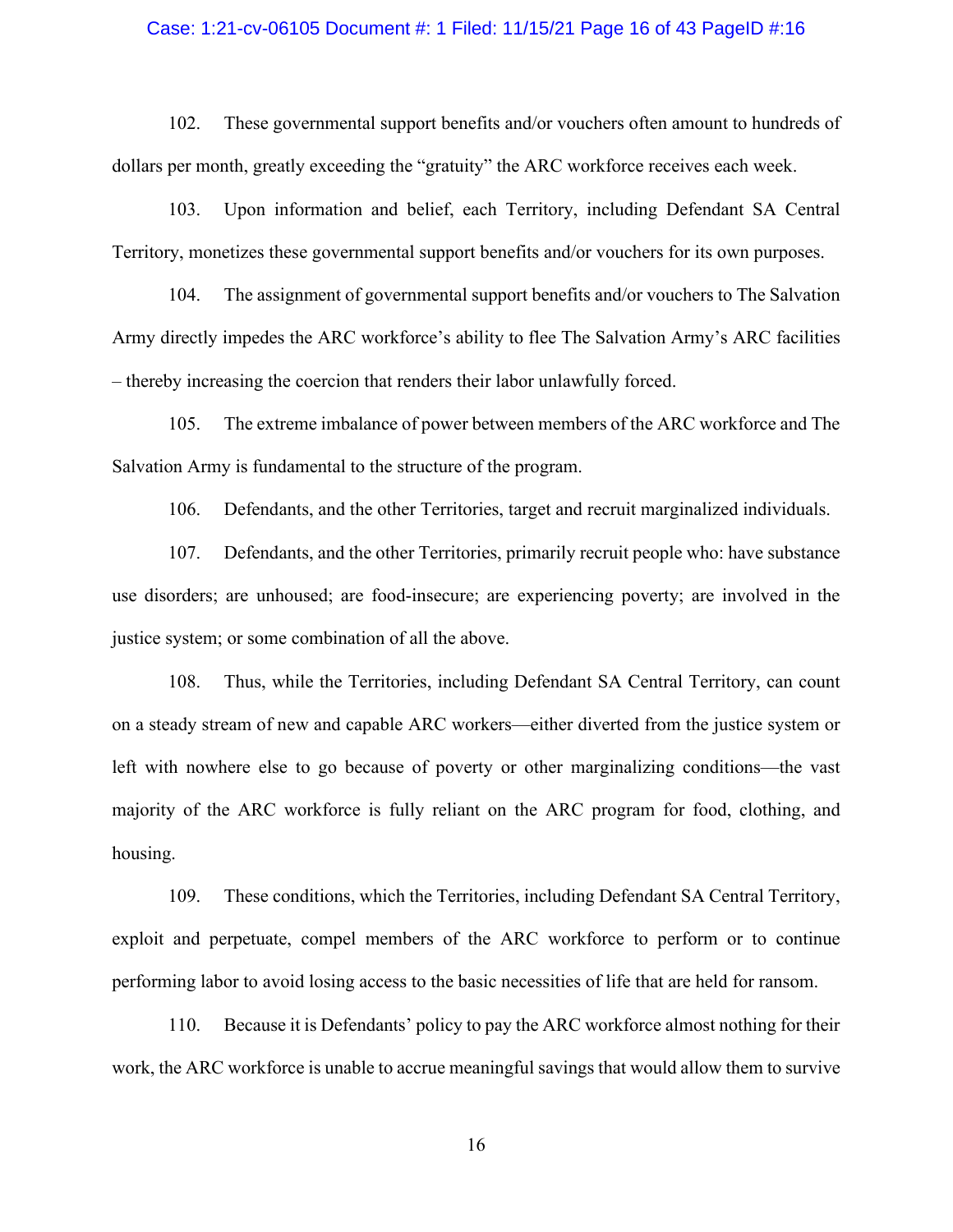#### Case: 1:21-cv-06105 Document #: 1 Filed: 11/15/21 Page 17 of 43 PageID #:17

Case: 1:21-cv-06105 Document #: 1 Filed: 11/15/21 Page 17 of 43 PageID #:17<br>without the food, clothing, and housing the Territories, including Defendant SA Central Territory,<br>provide.<br>111. A large proportion of Defendant S provide. 11. A large proportion of Defendant SA Central Territory,<br>
111. A large proportion of Defendant SA Central Territory's ARC workforce was<br>
11. A large proportion of Defendant SA Central Territory's ARC workforce was<br>
11. A Case: 1:21-cv-06105 Document #: 1 Filed: 11/15/21 Page 17 of 43 PagelD #:17<br>without the food, clothing, and housing the Territories, including Defendant SA Central Territory,<br>provide.<br>111. A large proportion of Defendant S 1121-cv-06105 Document #: 1 Filed: 11/15/21 Page 17 of 43 PagelD #:17<br>
the food, clothing, and housing the Territories, including Defendant SA Central Territor<br>
111. A large proportion of Defendant SA Central Territory's A 113. Justice-referred members of the ARC workforce are generally required members of the ARC work force was the Defendant SA Central Territory, and housing the Territories, including Defendant SA Central Territory, and to

Case: 1:21-cv-06105 Document #: 1 Filed: 11/15/21 Page 17 of 43 PagelD #:17<br>
without the food, clothing, and housing the Territories, including Defendant SA Central Territory,<br>
provide.<br>
111. A large proportion of Defenda 1.21-cv-06105 Document #: 1 Filed: 11/15/21 Page 17 of 43 PagelD #:17<br>
the food, clothing, and housing the Territories, including Defendant SA Central Territory,<br>
111. A large proportion of Defendant SA Central Territory's without the food, elothing, and housing the Territories, including Defendant SA Central Territory,<br>provide.<br>
111. A large proportion of Defendant SA Central Territory's ARC workforce was<br>
referred to Defendants by court or without the food, clothing, and housing the Territories, including Defendant SA Central Terprovide.<br>
111. A large proportion of Defendant SA Central Territory's ARC workforce<br>
112. This is also true of the ARC workforces i 211. A large proportion of Defendant SA Central Territory's ARC workforce was<br>
110. Defendants by court order or as a condition of probation or parole.<br>
112. This is also true of the ARC workforces in the other Territories 111. A large proportion of Defendant SA Central Territory's ARC workforce was<br>
110 Defendants by court order or as a condition of probation or parole.<br>
112. This is also true of the ARC workforces in the other Territories. referred to Defendants by court order or as a condition of probation or parole.<br>
112. This is also true of the ARC workforces in the other Territories.<br>
113. Justice-referred members of the ARC workforce are generally requ 112. This is also true of the ARC workforees in the other Territories.<br>
113. Justice-referred members of the ARC workforee are generally required to complete<br>
113. Justice-referred members of the ARC workforee are generall 113. Justice-referred members of the ARC workforce are generally required to complete<br>The Salvation Army's 180-day rehabilitation program to satisfy the conditions of release.<br>
114. Failure to complete the program – includ vation Army's 180-day rehabilitation program to satisfy the conditions of release.<br>
114. Failure to complete the program – including if Defendant SA Central Territory<br>
119. This is also true of the ARC workforces in the ot 114. Failure to complete the program – including if Defendant SA Central Territory<br>expels a member of the ARC workforce from the program for any reason, including refusing to<br>work – may result in incarceration, often for a

119. This is also the characteristic member of the ARC workforce from the program for any reason, including refusing to may result in incarceration, often for a period longer than 180 days.<br>
115. This is also true of the A work – may result in incarceration, often for a period longer than 180 days.<br>
115. This is also true of the ARC workforces in the other Territories<br>
116. As the authors of the ARC program, Defendants, and the other Territo 115. This is also true of the ARC workforces in the other Territories<br>
116. As the authors of the ARC program, Defendants, and the other Territories,<br>
determine the terms and conditions of the program.<br>
117. This means Def 116. As the authors of the ARC program, Defendants, and the other Territories,<br>ne the terms and conditions of the program.<br>
117. This means Defendants, and the other Territories, determine the requirements for<br>
15 of the j

including clothing, jewelry, cell phones, electronics, and many prescribed medications to Defendant SA Central Territory.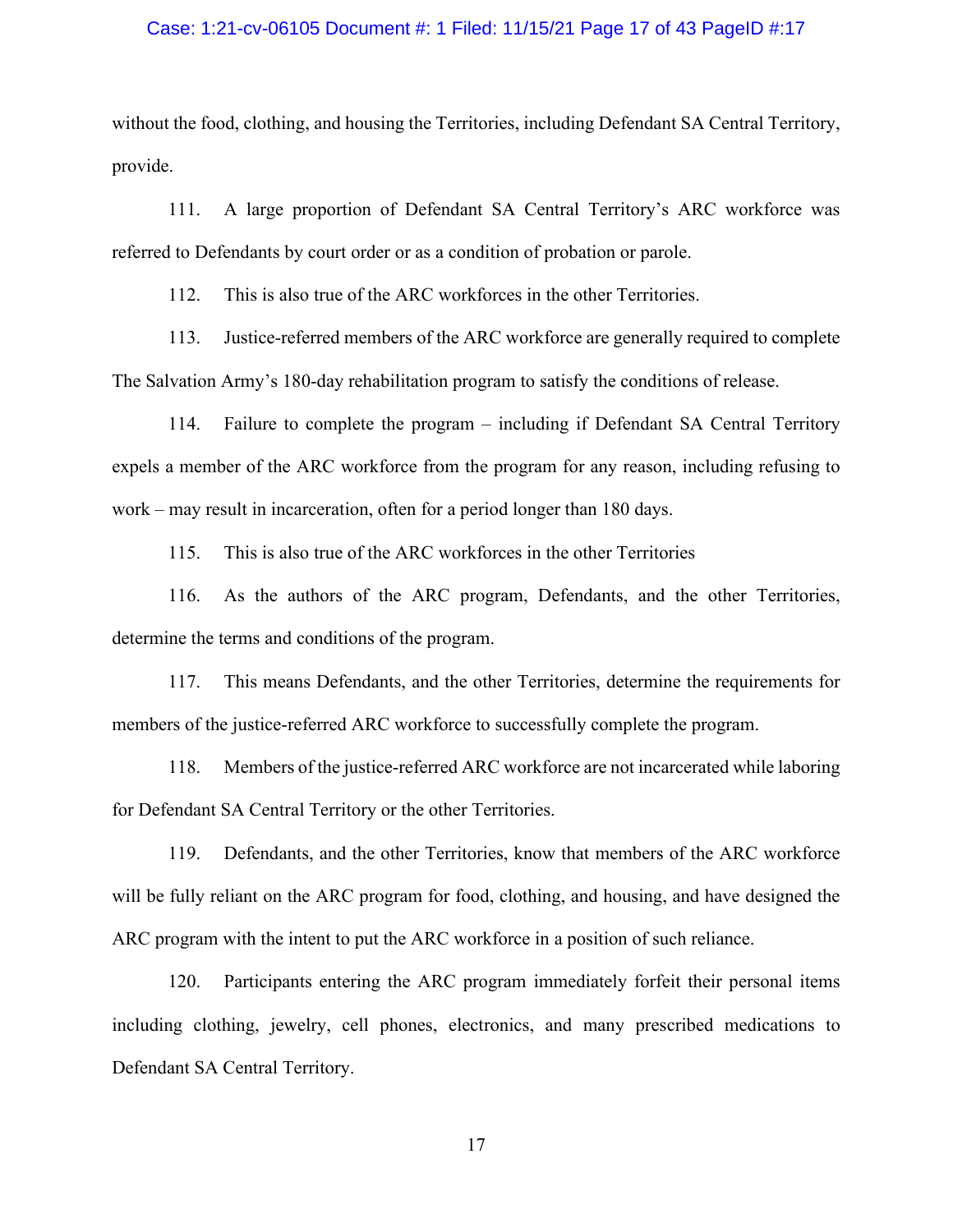#### Case: 1:21-cv-06105 Document #: 1 Filed: 11/15/21 Page 18 of 43 PageID #:18

121. This is also true of the ARC programs in the other Territories.<br>
121. This is also true of the ARC programs in the other Territories.<br>
122. Many members of the ARC workforce are required to assign their rights and/or<br> 121. This is also true of the ARC programs in the other Territories.<br>
121. This is also true of the ARC programs in the other Territories.<br>
122. Many members of the ARC workforce are required to assign their rights and/or Case: 1:21-cv-06105 Document #: 1 Filed: 11/15/21 Page 18 of 43 PageID #:18<br>121. This is also true of the ARC programs in the other Territories.<br>122. Many members of the ARC workforce are required to assign their rights a Case: 1:21-cv-06105 Document #: 1 Filed: 11/15/21 Page 18 of 43 PageID #:18<br>121. This is also true of the ARC programs in the other Territories.<br>122. Many members of the ARC workforce are required to assign their rights a Case: 1:21-cv-06105 Document #: 1 Filed: 11/15/21 Page 18 of 43 PagelD #:18<br>
121. This is also true of the ARC programs in the other Territories.<br>
122. Many members of the ARC workforce are required to assign their rights 1:21-cv-06105 Document #: 1 Filed: 11/15/21 Page 18 of 43 PagelD #:18<br>
121. This is also true of the ARC programs in the other Territories.<br>
122. Many members of the ARC workforce are required to assign their rights and/or

Case: 1:21-cv-06105 Document #: 1 Filed: 11/15/21 Page 18 of 43 PageID #:18<br>121. This is also true of the ARC programs in the other Territories.<br>122. Many members of the ARC workforce are required to assign their rights a Case: 1:21-cv-06105 Document #: 1 Filed: 11/15/21 Page 18 of 43 PagelD #:18<br>
121. This is also true of the ARC programs in the other Territories.<br>
122. Many members of the ARC workforce are required to assign their rights 121. This is also true of the ARC programs in the other Territories.<br>
122. Many members of the ARC workforce are required to assign their rights and/or sign<br>
over their governmental support benefits and/or vouehers, includ other visitors. 122. Many members of the ARC workforce are required to assign their rights and/or sign<br>eir governmental support benefits and/or vouchers, including Supplemental Nutritional<br>nee Program (SNAP) and social security disability over their governmental support benefits and/or vouchers, including Supplemental Nutritional<br>
Assistance Program (SNAP) and social sceurity disability benefits, to The Salvation Army and are<br>
prevented from accessing their ed from accessing their own EBT cards or determine how the funds are used.<sup>15</sup><br>
123. The Territories, including Defendant SA Central Territory, cut the ARC workforce<br>
the outside world for approximately thirty days after a 123. The Territories, including Defendant SA Central Territory, cut the ARC workforce<br>off from the outside world for approximately thirty days after arrival at the ARC by, among other<br>things, restricting movement and commu

SA National.

off from the outside world for approximately thirty days after arrival at the ARC by, among other<br>things, restricting movement and communication outside the ARC or thrift stores, and by<br>restricting or prohibiting access to things, restricting movement and communication outside the ARC or thrift stores, and by<br>restricting or prohibiting access to and contact with outside medical care, family, friends, and/or<br>other visitors.<br>124. Upon informat restricting or prohibiting access to and contact with outside medical care, family, friends, an other visitors.<br>
124. Upon information and belief, the Territories, including Defendant SA Certeritory did so in compliance wi 124. Upon information and belief, the Territories, including Defendant SA Central<br>124. Upon information and belief, the Territories, including Defendant SA Central<br>125. The Territories, including Defendant SA Central Terri 124. Upon information and belief, the Territories, including Defendant SA Central<br>Territory did so in compliance with a nationwide policy promulgated and instituted by Defendant<br>SA National.<br>125. The Territories, including Territory did so in compliance with a nationwide policy promulgated and instituted by<br>SA National.<br>125. The Territories, including Defendant SA Central Territory, then obtain for<br>by threatening to strip the ARC workforce o 12.1. The Termories, mentaling Detentant DrV Central Termory, then botain tored tables<br>by threatening to strip the ARC workforce of the food (donated by members of the public or<br>purchased with the ARC workforce's forfeited by threatening to strip the ARC workforce of the food (donated by members of the purchased with the ARC workforce's forfeited governmental support benefits and/or velothing (donated by members of the public), and housing t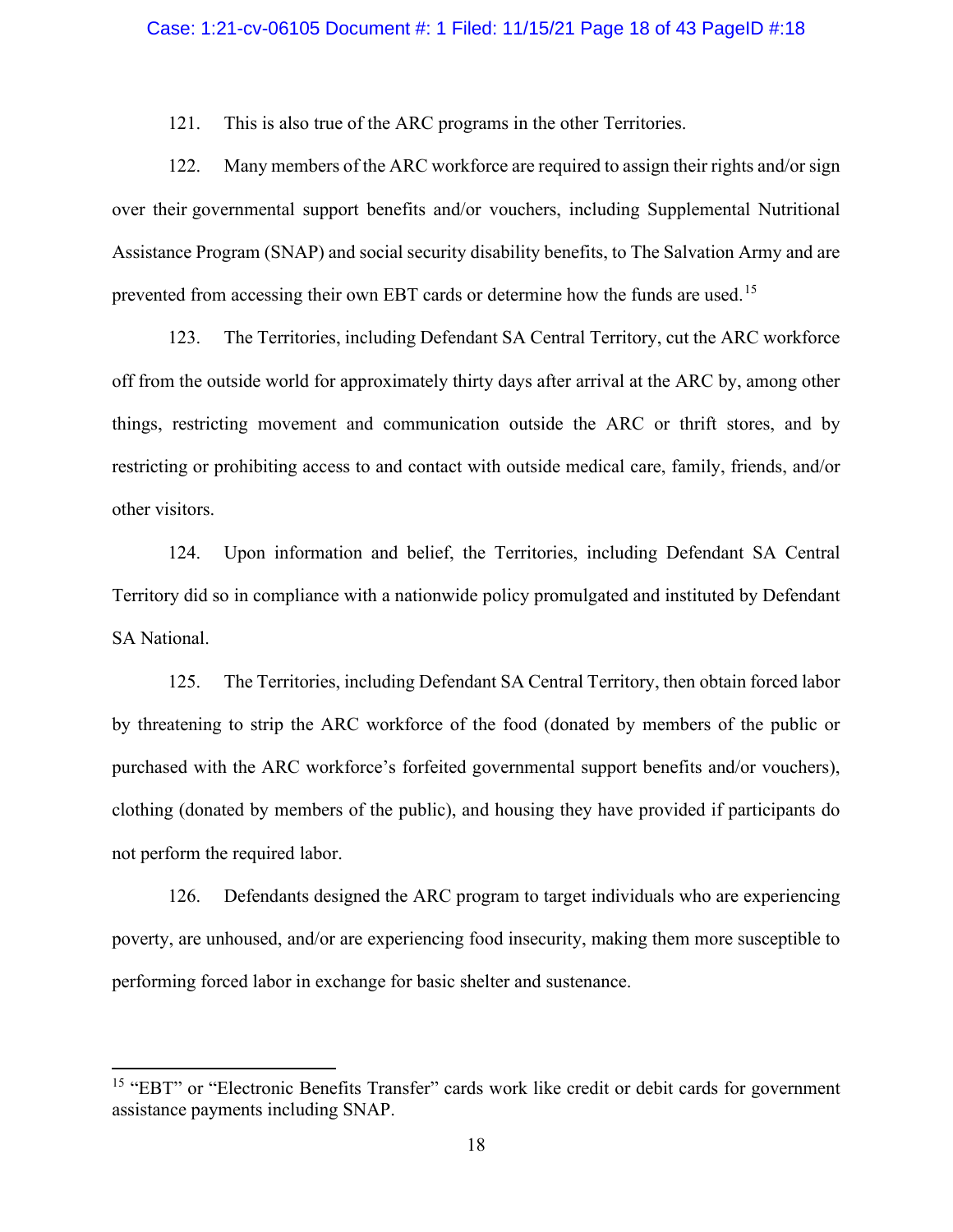#### Case: 1:21-cv-06105 Document #: 1 Filed: 11/15/21 Page 19 of 43 PageID #:19

127. Employees of Defendant SA Central Territory routinely threaten members of the referred ARC workforce if they do not perform required work or work too slowly or below ant SA Central Territory's standards. Case: 1:21-cv-06105 Document #: 1 Filed: 11/15/21 Page 19 of 43 PagelD #:19<br>127. Employees of Defendant SA Central Territory routinely threaten members of the<br>justice-referred ARC workforce if they do not perform required Defendant SA Central Territory's standards. 128. Intertack the justice-referred ARC workforees in the other presents of the referred ARC workforee if they do not perform required work or work too slowly or below ant SA Central Territory's standards.<br>128. This is als

129. Employees of Defendant SA Central Territory routinely threaten members of the referred ARC workforee if they do not perform required work or work too slowly or below referred ARC workforee if they do not perform requi probation or parole officer directly to report "misbehavior," calling the police on a participant, and simply kicking the participant out of the ARC, causing the participant to violate the terms of their probation or parole. 127. Employees of Defendant SA Central Territory routinely threaten members of the<br>referred ARC workforce if they do not perform required work or work too slowly or below<br>ant SA Central Territory's standards.<br>128. This is

127. Employees of Defendant SA Central Territory routinely threaten members of the justice-referred ARC workforce if they do not perform required work or work too slowly or below<br>Defendant SA Central Territory's standards. interior and SA Central Territory's standards.<br>
Defendant SA Central Territory's standards.<br>
128. This is also true of the justice-referred ARC workforces in the other Territories.<br>
129. These threats include submitting ne Defendant SA Central Territory's standards.<br>
128. This is also true of the justice-referred ARC workforces in the other Territories.<br>
129. These threats include submitting negative probation reports, calling a participant' 128. This is also true of the justice-referred ARC workforces in the other<br>129. These threats include submitting negative probation reports, calling<br>on or parole officer directly to report "misbehavior," calling the police 129. These threats include submitting negative probation reports, calling a participant's<br>on or parole officer directly to report "misbehavior," calling the police on a participant, and<br>kicking the participant out of the A probation or parole officer directly to report "misbehavior," calling the police on a participant, and<br>simply kicking the participant out of the ARC, causing the participant to violate the terms of their<br>probation or parol simply kicking the participant out of the ARC, causing the participant to violate the terms of their<br>probation or parole.<br>
130. Because Defendants designed the ARC program, and Defendant SA Central<br>
Territory determines wh 130. Because Defendants designed the ARC program, and Defendant SA Central y determines whether a given participant successfully completes the program, Defendant tral Territory has substantial control over whether members

probation. Territory determines whether a given participant successfully completes the program, Defendant SA Central Territory has substantial control over whether members of the justice-referred ARC workforce become incarcerated and rec become incarecrated and/or face other justice system consequences.<br>
131. This is also true of the other Territories.<br>
132. The Territories, including Defendant SA Central Territory, use the same threats to<br>
132. The Te 131. This is also true of the other Territories.<br>
132. The Territories, including Defendant SA Central Territory, use the same threats to<br>
132. The Territories, including Defendant SA Central Territory, use the same threat

housing on which they rely if they do not continue to perform the required work.

incarcerated or face other justice system consequences if they do not perform the required labor.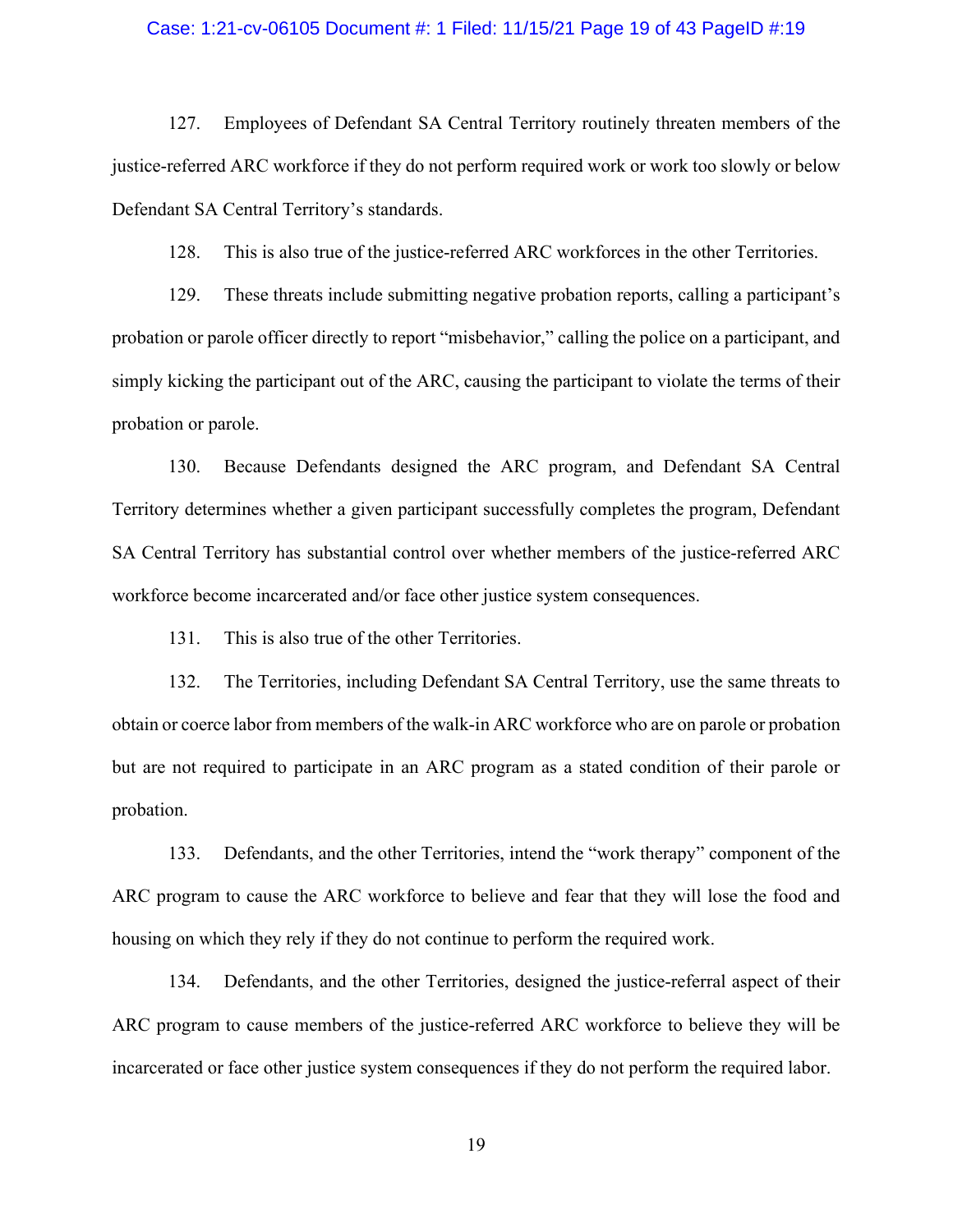#### Case: 1:21-cv-06105 Document #: 1 Filed: 11/15/21 Page 20 of 43 PageID #:20

135. Defendants rely on justice system referrals for a significant portion of the ARC<br>135. Defendants rely on justice system referrals for a significant portion of the ARC<br>136. The same is also true of the other Territorie workforce. Summer 1:21-cv-06105 Document #: 1 Filed: 11/15/21 Page 20 of 43 Page<br>135. Defendants rely on justice system referrals for a significant portion<br>The same is also true of the other Territories.<br>137. Defendant SA National's 137. Defendants rely on justice system referrals for a significant portion of the ARC<br>135. Defendants rely on justice system referrals for a significant portion of the ARC<br>136. The same is also true of the other Territorie 138. Defendants rely on justice system referrals for a significant portion of the ARC<br>135. Defendants rely on justice system referrals for a significant portion of the ARC<br>136. The same is also true of the other Territorie 139. Defendant SA Central Territory benefits for a significant portion of the ARC<br>135. Defendants rely on justice system referrals for a significant portion of the ARC<br>136. The same is also true of the other Territories.<br>1

Central Territory, directed, in part, at securing forced labor.

Case: 1:21-cv-06105 Document *#*: 1 Filed: 11/15/21 Page 20 of 43 PagelD *#*:20<br>
135. Defendants rely on justice system referrals for a significant portion of the ARC<br>
workforce.<br>
136. The same is also true of the other Te 135. Defendants rely on justice system referrals for a significant portion of the ARC<br>rec.<br>136. The same is also true of the other Territories.<br>137. Defendant SA National's advertising is directed, in part, at securing for

135. Defendants rely on justice system referrals for a significant portion of the ARC<br>workforee.<br>136. The same is also true of the other Territories.<br>137. Defendant SA National's advertising is directed, in part, at securi rec.<br>
136. The same is also true of the other Territories.<br>
137. Defendant SA National's advertising is directed, in part, at securing forced labor.<br>
138. Defendant SA Central Territory also advertises the ARC program with 136. The same is also true of the other Territories.<br>
137. Defendant SA National's advertising is directed, in part, at securing forced labor.<br>
138. Defendant SA Central Territory also advertises the ARC program within the 137. Defendant SA National's advertising is directed, in part, at securing forced labor.<br>
138. Defendant SA Central Territory also advertises the ARC program within the<br>
Central Territory, directed, in part, at securing fo workforce. Territory, directed, in part, at securing forced labor.<br>
139. Defendant SA Central Territory benefits from justice system referrals because such<br>
steduce the number of employees Defendants must recruit from other sources.<br> 139. Defendant SA Central Territory benefits from justice system referrals because such<br>referrals reduce the number of employees Defendants must recruit from other sources.<br>140. Defendant SA Central Territory also benefits 140. Defendant SA Central Territory also benefits from justice system referrals because<br>ant SA Central Territory does not pay market rate wages to these employees.<br>141. Defendant SA Central Territory benefits from the labo 141. Defendant SA Central Territory benefits from the labor performed by the ARC<br>rece because Defendant SA Central Territory does not place its ARC workforce on its<br>and therefore does not pay or submit any form of state or

funds that would otherwise be used to pay employees to perform these tasks.

in the justice system often have limited access to resources and advocacy.

workforce because Defendant SA Central Territory does not place its ARC workforce on its<br>payroll, and therefore does not pay or submit any form of state or federal payroll taxes for its ARC<br>workforce.<br>142. The labor perfor decreases the likelihood that the ARC workforce will refuse to work, demand legal pay, or be able to obtain access to justice to challenge the conditions of their servitude.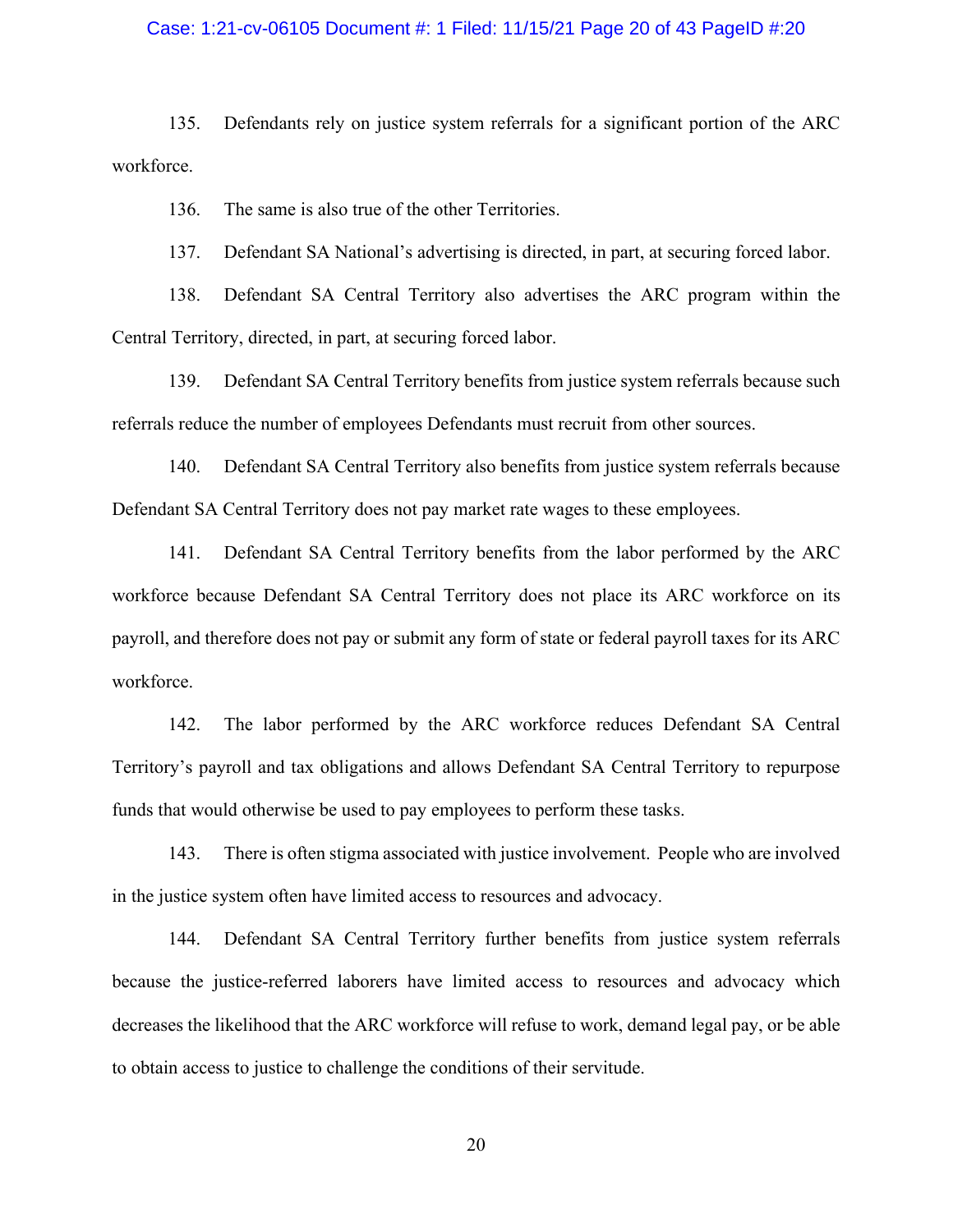#### Case: 1:21-cv-06105 Document #: 1 Filed: 11/15/21 Page 21 of 43 PageID #:21

1:21-cv-06105 Document #: 1 Filed: 11/15/21 Page 21 of 43 PageID #:21<br>145. Defendant SA National derives significant name-recognition benefit from services<br>prations performed within each of its Territories, including the C Case: 1:21-cv-06105 Document #: 1 Filed: 11/15/21 Page 21 of 43 PagelD #:21<br>145. Defendant SA National derives significant name-recognition benefit from services<br>and operations performed within each of its Territories, inc Case: 1:21-cv-06105 Document #: 1 Filed: 11/15/21 Page 21 of 43 PagelD #:21<br>145. Defendant SA National derives significant name-recognition benefit from services<br>and operations performed within each of its Territories, inc distinguishing among services performed in various Territories. 145. Defendant SA National derives significant name-recognition benefit from services<br>
145. Defendant SA National derives significant name-recognition benefit from services<br>
146. Defendant sach of its Territories, includin 145. Defendant SA National derives significant name-recognition benefit from services<br>parations performed within each of its Territories, including the Central Territory, because<br>ant SA National advertises The Salvation Ar 145. Defendant SA National derives significant name-recognition benefit from services<br>and operations performed within each of its Territories, including the Central Territory, because<br>Defendant SA National advertises The S

donations, gifts, and other support.

#### Plaintiffs' Forced Labor in Defendants' ARC Program

#### Darrell Taylor

2017. 2148. Taylor is a class representative for the Nationwide Justice-Referred Class and received a class representative for the National relies on its name-recognition to obtain significant and spin and other support.<br> **Plain** 146. Defendant SA National relies on its name-recognition to obtain significant<br>
149. Taylor<br>
149. Plaintiffs' Forced Labor in Defendants' ARC Program<br>
149. Plaintiff Darrell Taylor ("Taylor") was a justice-referred partic **Plaintiffs' Forced Labor in Defendants' ARC Program**<br>
147. Plaintiff Darrell Taylor ("Taylor") was a justice-referred participant in The<br>
2017 until May<br>
148. Taylor is a class representative for the Nationwide Justice-Re 147. Plaintiff Darrell Taylor ("Taylor") was a justice-referred participant in The<br>
2017 until May<br>
148. Taylor is a class representative for the Nationwide Justice-Referred Class and the<br>
148. Taylor is a class representa

SA Central Territory Justice-Referred Class, as defined below.

3-year sentence. Taylor was incarcerated for the first 18 months of the sentence.

because there were no other options that met the terms of his parole.

152. In a strategy and the ARC, SA Central Territory United ARC, SA Central Territory Justice-Referred Class, as defined below.<br>
148. Taylor is a class representative for the Nationwide Justice-Referred Class and the threa 2017.<br>
148. Taylor is a class representative for the Nationwide Justice-Referred Class and the<br>
2015 A Central Territory Justice-Referred Class, as defined below.<br>
149. Taylor was charged with a crime in 2015 in Cook Count program. Itral Territory Justice-Referred Class, as defined below.<br>
149. Taylor was charged with a crime in 2015 in Cook County, Illinois and received a<br>
sentence. Taylor was incarcerated for the first 18 months of the sentence.<br>
1

leave the ARC and his contact with the outside world was limited.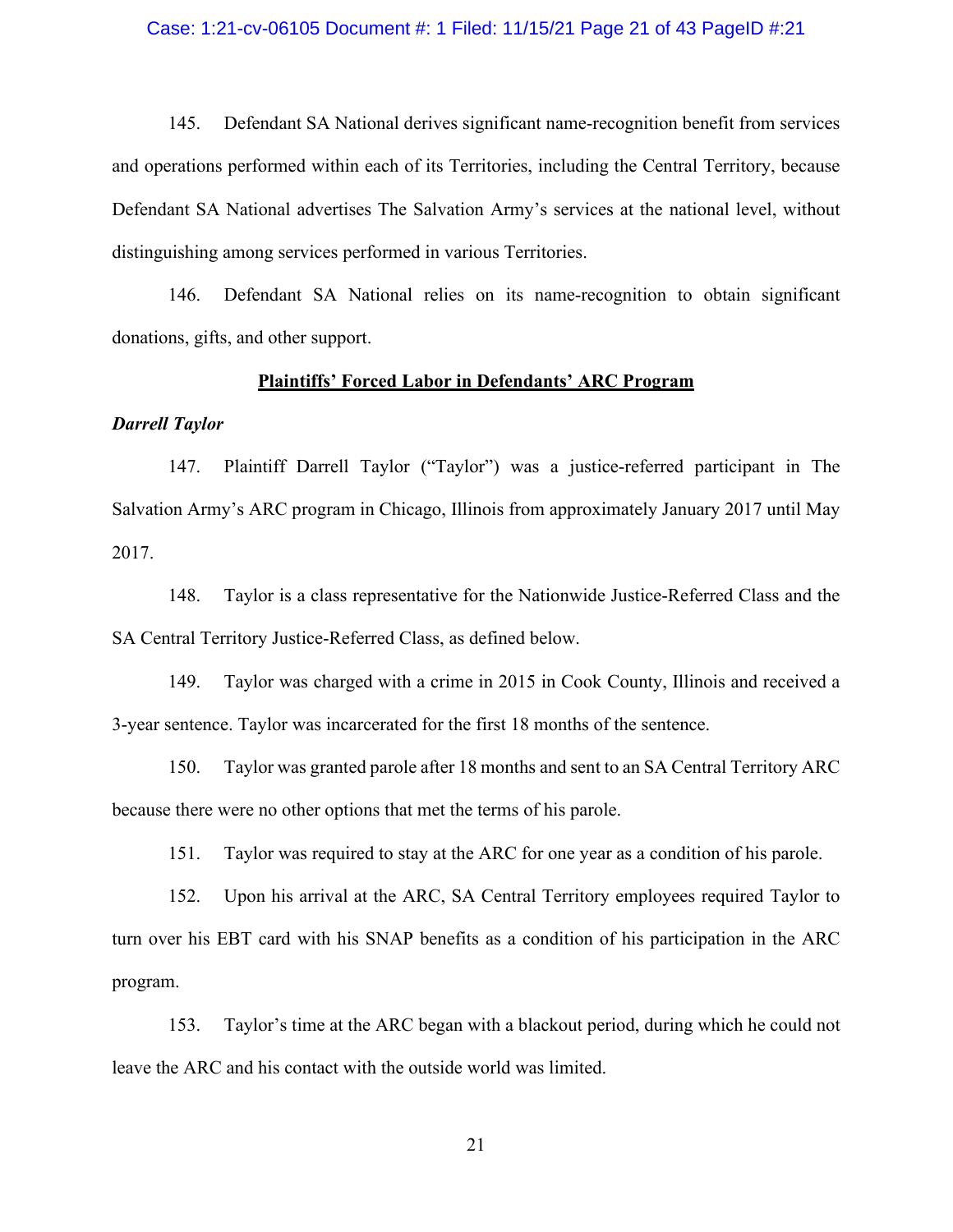#### Case: 1:21-cv-06105 Document #: 1 Filed: 11/15/21 Page 22 of 43 PageID #:22

154. SA Central Territory required Taylor to perform strenuous work during his time at C.<br>155. Taylor worked on the docks at Salvation Army thrift stores. His work involved the ARC.

154. SA Central Territory required Taylor to perform strenuous work during his time at SA Central Territory required Taylor to perform strenuous work during his time at C.<br>C. Taylor worked on the docks at Salvation Army th loading and unloading trucks of donated items to be sold in the thrift stores.

1166. At the direction of SA Central Territory employees. The direction of SA Central Territory required Taylor to perform strenuous work during his time at C.<br>155. Taylor worked on the docks at Salvation Army thrift store homes to pick up donations for the Salvation Army thrift store. 157. Upon information and belief, an SA Central Territory employee to haul donations out of the Monscontrol of the Monscontrol and unloading trucks of donated items to be sold in the thrift stores. His work involved and un

private homes in a truck owned or operated by SA Central Territory.

154. SA Central Territory required Taylor to perform strenuous work during his time at C.<br>
155. Taylor worked on the docks at Salvation Army thrift stores. His work involved<br>
and unloading trucks of donated items to be sol private homes and into the truck.

155. Taylor worked on the docks at Salvation Army thrift stores. His work involved<br>and unloading trucks of donated items to be sold in the thrift stores.<br>156. At the direction of SA Central Territory employees, Taylor also Army thrift store warehouses and stockrooms. The donations were later sold as merchandise in Salvation Army thrift stores. 166. At the direction of SA Central Territory employees, Taylor also went to private<br>to pick up donations for the Salvation Army thrift store.<br>157. Upon information and belief, an SA Central Territory employee drove Taylor 157. Upon information and belief, an SA Central Territory employee drove Taylor to the<br>homes in a truck owned or operated by SA Central Territory.<br>158. Taylor worked with an SA Central Territory employee to haul donations 158. Taylor worked with an SA Central Territory employee to haul donations out of the<br>homes and into the truck.<br>159. An SA Central Territory employee then delivered those donations to Salvation<br>hrift store warehouses and s 159. An SA Central Territory employee then delivered those donations to Salvation<br>
hrift store warehouses and stockrooms. The donations were later sold as merchandise in<br>
160. On one occasion, uniformed Salvation Army pers

thrift stores where Taylor worked.

Territory.

which employees of SA Central Territory referred to as a "gratuity."

\$23 per week. 164. SA Central Territory used Taylor's status as a justice-referred participant as a threat particle and interest where Taylor worked at least 8 hours a day, and at least 40 hours a week, for SA Central Territory.<br>The Tay 160. On one occasion, uniformed Salvation Army personnel visite<br>thrift stores where Taylor worked.<br>161. Taylor worked at least 8 hours a day, and at least 40 hours a w<br>Territory.<br>162. In exchange for his labor, SA Central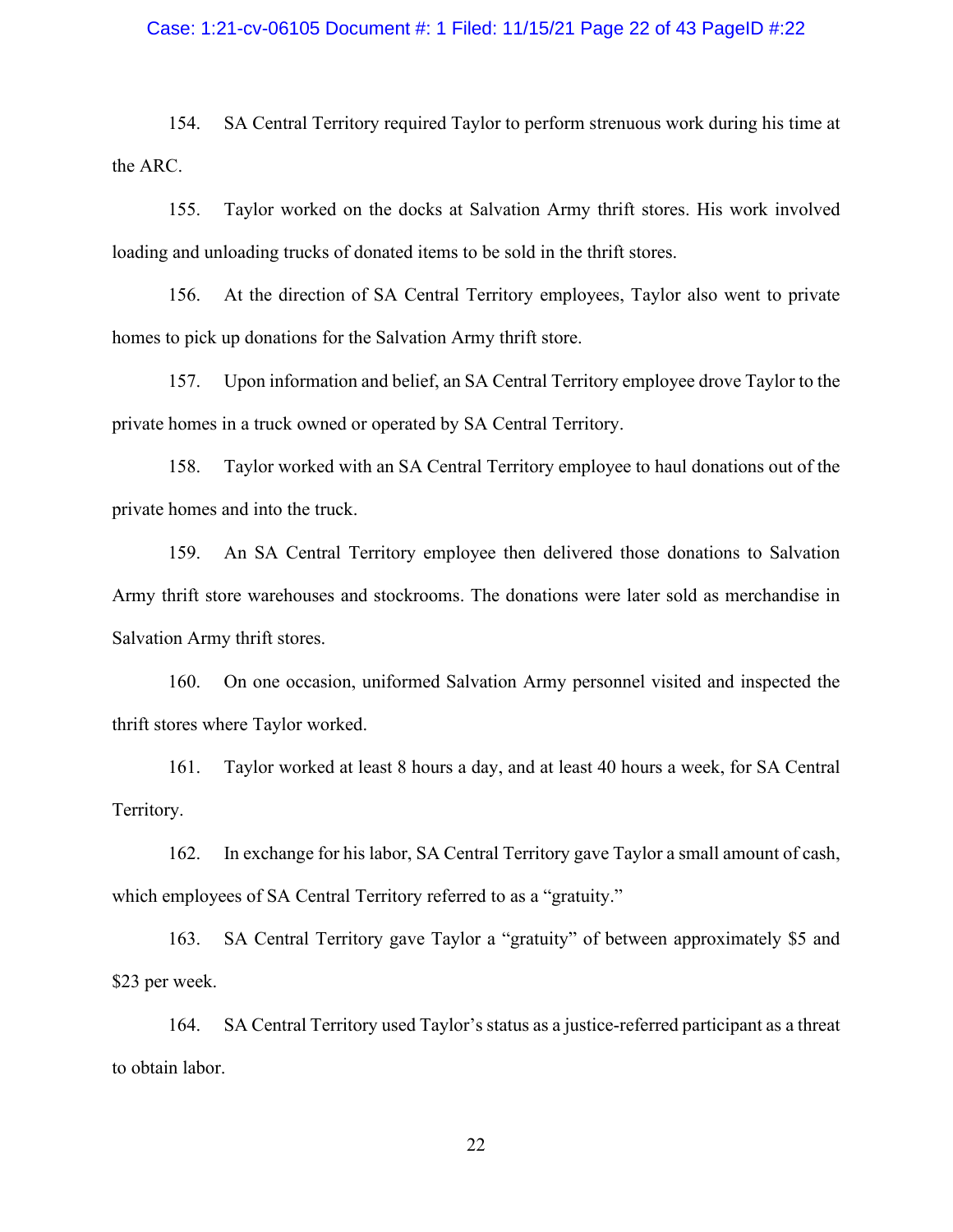#### Case: 1:21-cv-06105 Document #: 1 Filed: 11/15/21 Page 23 of 43 PageID #:23

165. SA Central Territory employees knew that Taylor was on parole because his parole visited the ARC monthly and SA Central Territory staff communicated with the parole directly. officer visited the ARC monthly and SA Central Territory staff communicated with the parole officer directly. 1:21-cv-06105 Document #: 1 Filed: 11/15/21 Page 23 of 43 PagelD #:23<br>165. SA Central Territory employees knew that Taylor was on parole because his parole<br>visited the ARC monthly and SA Central Territory staff communicate 1:21-cv-06105 Document #: 1 Filed: 11/15/21 Page 23 of 43 PagelD #:23<br>165. SA Central Territory employees knew that Taylor was on parole because his parole<br>visited the ARC monthly and SA Central Territory staff communicate 1.21-cv-06105 Document #: 1 Filed: 11/15/21 Page 23 of 43 PagelD #:23<br>
165. SA Central Territory employees knew that Taylor was on parole because his parole<br>
166. SA Central Territory employees knew that leaving the ARC pr 165. SA Central Territory employees knew that Taylor was on parole because his parole visited the ARC monthly and SA Central Territory staff communicated with the parole directly.<br>
166. SA Central Territory employees knew

violation. directly.<br>
166. SA Central Territory employees knew that leaving the ARC program was a parole<br>
167. SA Central Territory employees told Taylor that if he did not work, he had to leave<br>
168. SA Central Territory employees u

the ARC.

incarceration to obtain labor from Taylor.

officer could result in a parole violation.

worked too slowly.

167. SA Central Territory employees told Taylor that if he did not work, he had to leave<br>
17. SA Central Territory employees used the threat of a parole violation and<br>
170. SA Central Territory employees knew that their co that they would go to jail if they did not follow work instructions. 172. Taylor saw other justice-referred participants sent to jail for not following SA Central Territory employees knew that their complaints to Taylor's parole could result in a parole violation.<br>
170. SA Central Territory

Central Territory's work instructions.

#### Kevin Lewis

169. SA Central Territory employees knew that their complaints to Taylor's parole could result in a parole violation.<br>170. SA Central Territory employees threatened to call Taylor's parole officer if he too slowly.<br>171. SA officer could result in a parole violation.<br>
170. SA Central Territory employees threatened to call Taylor's parole officer if he<br>
worked too slowly.<br>
171. SA Central Territory employees told Taylor and other justice-refer 170. SA Central Territory employees threatened to call Taylor's parole officer if he<br>too slowly.<br>171. SA Central Territory employees told Taylor and other justice-referred participants<br>y would go to jail if they did not fo

Territory Walk-In Class, as defined below.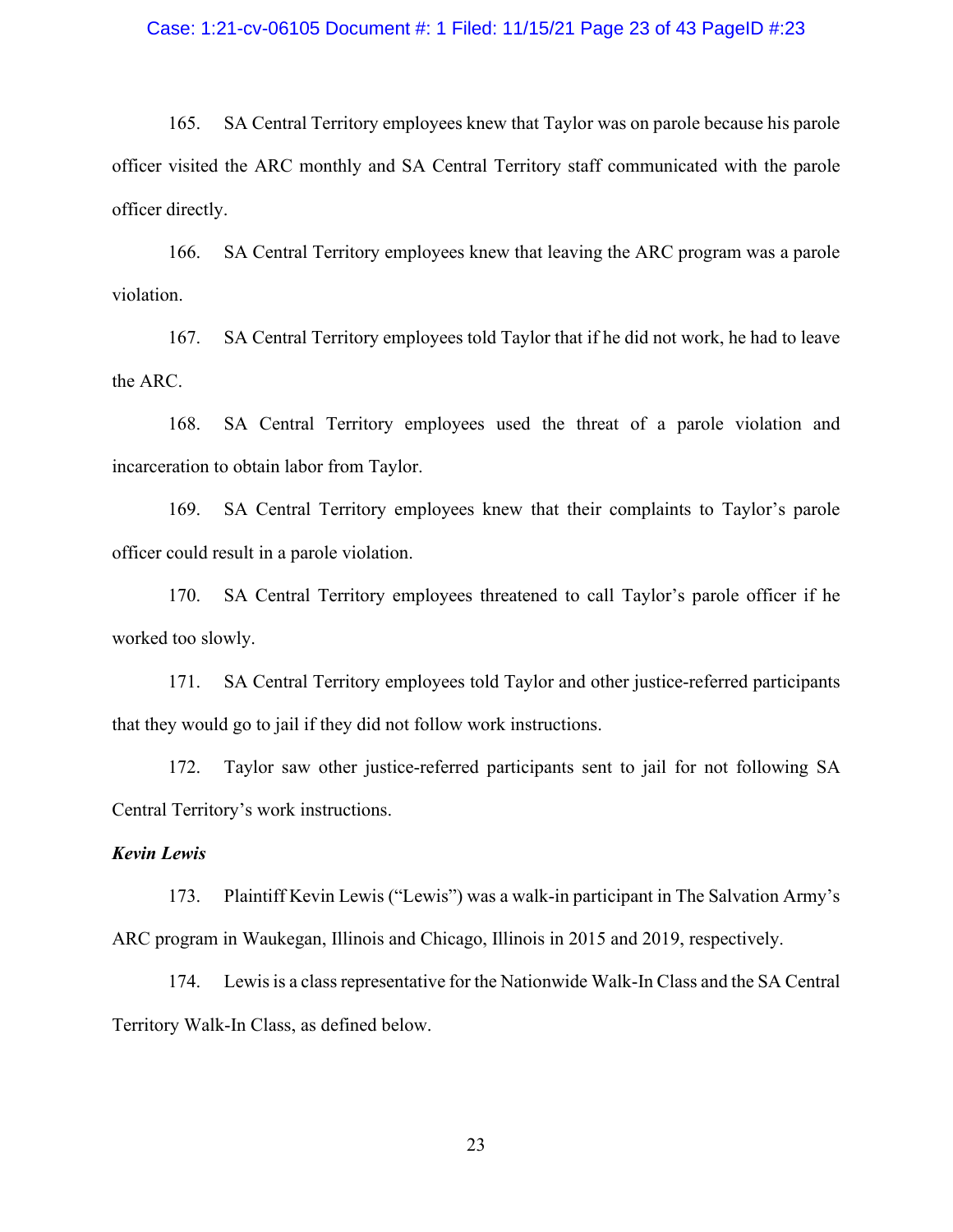#### Case: 1:21-cv-06105 Document #: 1 Filed: 11/15/21 Page 24 of 43 PageID #:24

175. Upon his arrival at the ARC, SA Central Territory employees required Lewis to the BBT card with his SNAP benefits as a condition of his participation in the ARC n. Case: 1:21-cv-06105 Document #: 1 Filed: 11/15/21 Page 24 of 43 PagelD #:24<br>175. Upon his arrival at the ARC, SA Central Territory employees required Lewis to<br>turn over his EBT card with his SNAP benefits as a condition of program. 1176. Upon his arrival at the ARC, SA Central Territory employees required Lewis to the BBT card with his SNAP benefits as a condition of his participation in the ARC a.<br>176. SA Central Territory required Lewis to work in 179. Lewis also sorted, hung, and prepared donated clothing.<br>
179. Upon his arrival at the ARC, SA Central Territory employees required Lewis to<br>
175. Upon his arrival at the ARC, SA Central Territory employees required Le 178. Upon his arrival at the ARC, SA Central Territory employees required er his EBT card with his SNAP benefits as a condition of his participation in the EBT card with his SNAP benefits as a condition of his participatio 179. Lewis also sold in the clothing Lewis prepared was later sold in the direction of this EBT card with his SNAP benefits as a condition of his participation in the ARC or his EBT card with his SNAP benefits as a conditi 175. Upon his arrival at the ARC, SA Central Territory employees required Lewis to<br>er his EBT card with his SNAP benefits as a condition of his participation in the ARC<br>n.<br>176. SA Central Territory required Lewis to work i

stockrooms during his time at the ARC.

merchandise.

homes to pick up donations for the Salvation Army thrift store.

176. SA Central Territory required Lewis to work in Salvation Army thrift store<br>oms during his time at the ARC.<br>177. Lewis performed janitorial work in the thrift store stockrooms.<br>178. Lewis also sorted, hung, and prepare private homes in a truck owned or operated by SA Central Territory. 192. Lewis performed janitorial work in the thrift store stockrooms.<br>
172. Lewis also sorted, hung, and prepared donated elothing.<br>
179. The elothing Lewis prepared was later sold in the Salvation Army thrift store as<br>
180

private homes and into the truck.

178. Lewis also sorted, hung, and prepared donated elothing.<br>
179. The elothing Lewis prepared was later sold in the Salvation Army thrift store as<br>
180. At the direction of SA Central Territory employees, Lewis also went Army thrift store warehouses and stockrooms. The donations were later sold as merchandise in Salvation Army thrift stores. 180. At the direction of SA Central Territory employees, Lewis also went to private<br>to pick up donations for the Salvation Army thrift store.<br>181. Upon information and belief, an SA Central Territory employee drove Lewis t 181. Upon information and belief, an SA Central Territory employee drove Lewis to the homes in a truck owned or operated by SA Central Territory.<br>
182. Lewis worked with an SA Central Territory employee to haul donations o

Territory.

access to food and shelter.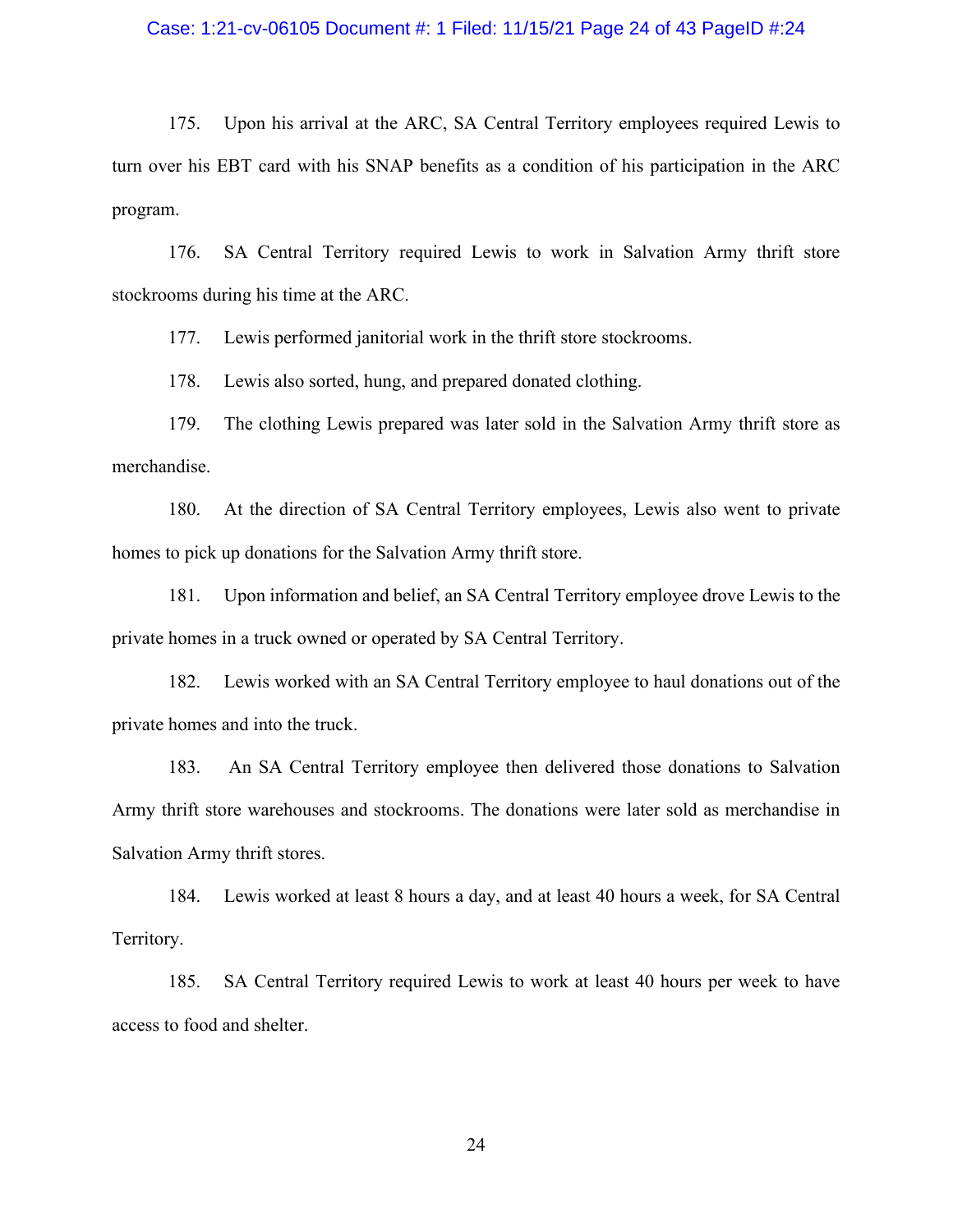#### Case: 1:21-cv-06105 Document #: 1 Filed: 11/15/21 Page 25 of 43 PageID #:25

186. SA Central Territory employees required Lewis to perform additional labor if indicated SA Central Territory's rules.<br>186. SA Central Territory's rules.<br>187. In exchange for his labor, SA Central Territory gave Lewis a Lewis violated SA Central Territory's rules. 188. It is a set that the solution of the set of 43 Page 25 of 43 Page ID #:25<br>186. SA Central Territory employees required Lewis to perform additional labor if<br>187. In exchange for his labor, SA Central Territory gave Lew 188. SA Central Territory employees required Lewis to perform additional labor if riolated SA Central Territory's rules.<br>
188. SA Central Territory's rules.<br>
187. In exchange for his labor, SA Central Territory gave Lewis 189. 1.21-cv-06105 Document #: 1 Filed: 11/15/21 Page 25 of 43 PagelD #:25<br>
186. SA Central Territory employees required Lewis to perform additional labor if<br>
iviolated SA Central Territory's rules.<br>
187. In exchange for h

each week, which SA Central Territory employees referred to as a "gratuity."

per week.

outside of the ARC.

190. SA Central Territory employees required Lewis to perform additional labor if<br>
190. In exchange for his labor, SA Central Territory gave Lewis a small amount of eash<br>
191. In exchange for his labor, SA Central Territor 186. SA Central Territory employees required Lewis to perform additional labor if<br>
1. Lewis violated SA Central Territory's rules.<br>
187. In exchange for his labor, SA Central Territory gave Lewis a small amount of cash<br>
ac freedom of movement and communication. 187. In exchange for his labor, SA Central Territory gave Lewis a small amount of eash<br>eek, which SA Central Territory employees referred to as a "gratuity."<br>188. SA Central Territory gave Lewis a "gratuity" of between app 192. SA Central Territory restricted, and threatened to restrict, Lewis's access to food of the ARC.<br>
190. SA Central Territory ensured that Lewis could not build his savings and achieve<br>
11 independence by imposing strict 199. SA Central Territory ensured that Lewis could not build his savings and achieve<br>190. SA Central Territory ensured that Lewis could not build his savings and achieve<br>1 independence by imposing strict requirements on Le 190. SA Central Territory ensured that Lewis could not build his safinancial independence by imposing strict requirements on Lewis's time and sfreedom of movement and communication.<br>191. Through the design, policies, and p

Territory intentionally cultivated Lewis's reliance on the ARC for necessities, including food and shelter.

would lose their access to food and shelter if they did not follow work instructions.

1 independence by imposing strict requirements on Lewis's time and sharply limiting his<br>191. Through the design, policies, and procedures of the ARC program, SA Central<br>191. Through the design, policies, and procedures of freedom of movement and communication.<br>
191. Through the design, policies, and procedures of the ARC program, SA Central<br>
Territory intentionally cultivated Lewis's reliance on the ARC for necessities, including food and<br> as part of a scheme to obtain Lewis's labor.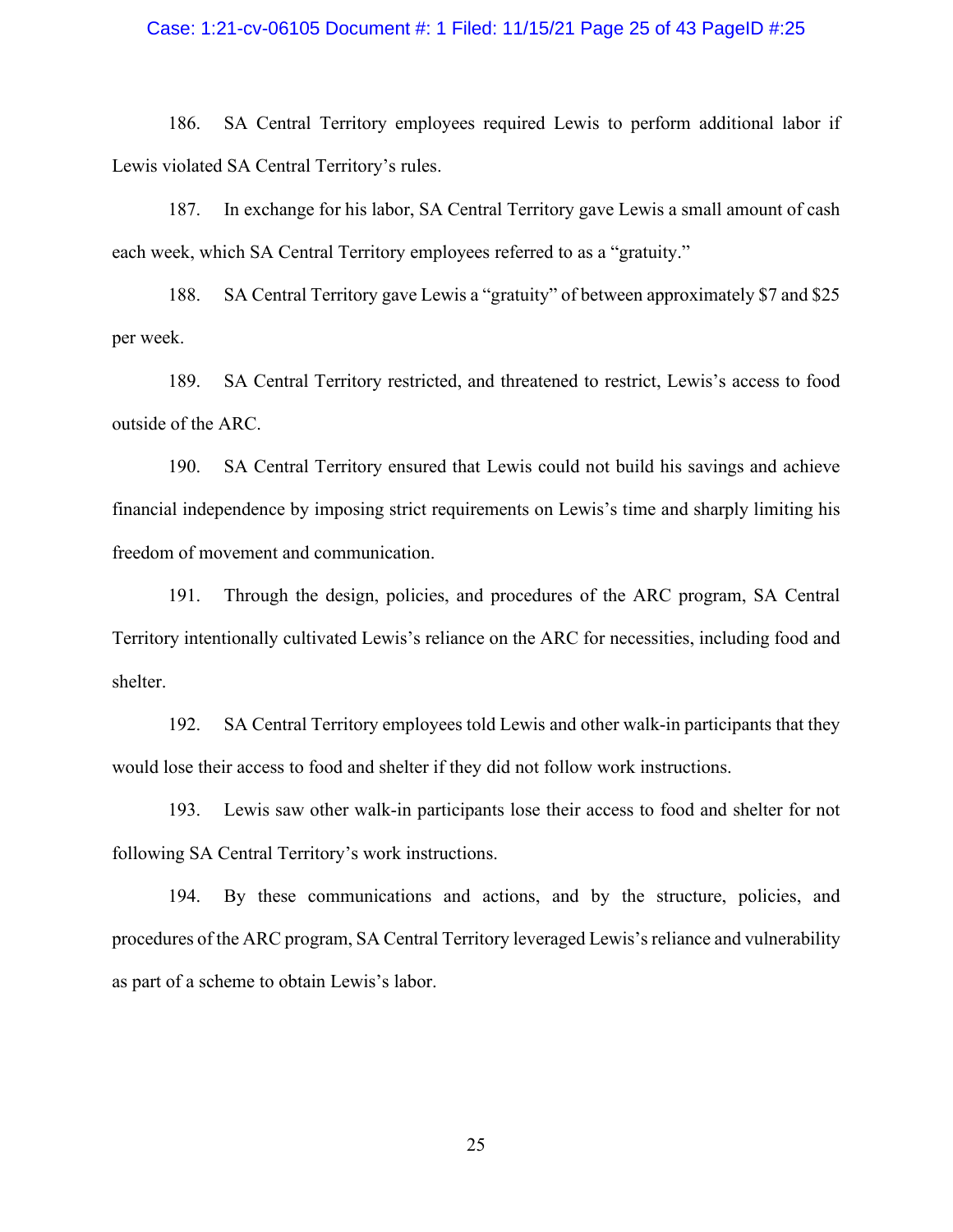#### Case: 1:21-cv-06105 Document #: 1 Filed: 11/15/21 Page 26 of 43 PageID #:26

195. By these communications and actions, and by the structure, policies, and area of the ARC program, SA Central Territory threatened Lewis's access to food and to obtain labor. Case: 1:21-cv-06105 Document #: 1 Filed: 11/15/21 Page 26 of 43 PagelD #:26<br>195. By these communications and actions, and by the structure, policies, and<br>procedures of the ARC program, SA Central Territory threatened Lewis housing to obtain labor. 196. Pure 1:21-cv-06105 Document #: 1 Filed: 11/15/21 Page 26 of 43 PagelD #:26<br>195. By these communications and actions, and by the structure, policies, and<br>196. Burkhart ("Burkhart") was a justice-referred participant in Case: 1:21-cv-06105 Document #: 1 Filed: 11/15/21 Page 26 of 43 PagelD #:26<br>195. By these communications and actions, and by the structure, policies, and<br>procedures of the ARC program, SA Central Territory threatened Lewis 198. Burkhart is a class representative for the SA Central Territory Justice-Referred<br>195. By these communications and actions, and by the structure, policies, and<br>196. Burkhart<br>196. Plaintiff Darrell Burkhart ("Burkhart") 195. By these communications and actions, and by the structure, policies, and<br>
198. Burkhart was charged With a contral Territory threatened Lewis's access to food and<br>
196. Burkhart<br>
196. Plaintiff Darrell Burkhart ("Burk 195. By these communications and actions, and by the structure, policies, and<br>tres of the ARC program, SA Central Territory threatened Lewis's access to food and<br>to obtain labor.<br>**Burkhart**<br>196. Plaintiff Darrell Burkhart

#### Darrell Burkhart

Class, as defined below.

program. 201. Burkhart was told he had to stay at the ARC for 12 months.<br>
2016. Plaintiff Darrell Burkhart ("Burkhart") was a justice-referred participant is<br>
2016. Burkhart is a class representative for the SA Central Territory Ju **Burkhart**<br>
196. Plaintiff Darrell Burkhart ("Burkhart") was a justice-referred participant in The<br>
2016 Amery's ARC program in Detroit, Michigan in 2016 and/or 2017.<br>
197. Burkhart is a class representative for the SA Cen 202. SA Central Territory employees picked Burkhart up from lockup and drove him to chemical Subsementative for the SA Central Territory Justice-Referred as defined below.<br>
199. Burkhart was charged with a crime in 2017 an

reincarceration, if he left the ARC at any time before the end of the 12-month period.

the ARC.

198. Burkhart was charged with a crime in 2017 and sentenced to 12 months in prison.<br>199. After serving 9 months of his sentence in prison, Burkhart was released to the ARC<br>199. After serving 9 months of his sentence in pr 198. Burkhart was charged with a crime in 2017 and sentenced to 12 months in prison.<br>
199. After serving 9 months of his sentence in prison, Burkhart was released to the ARC<br>
program.<br>
200. Burkhart was told he had to stay program. 200. Burkhart was told he had to stay at the ARC for 12 months.<br>
201. Burkhart understood that he would violate his conditions of release, and risk veration, if he left the ARC at any time before the end of the 12-month pe 201. Burkhart understood that he would violate his conditions of release, and risk exeration, if he left the ARC at any time before the end of the 12-month period.<br>202. SA Central Territory employees picked Burkhart up fro

not use the phone and his contact with the outside world was limited.

Salvation Army thrift stores during his time at the ARC.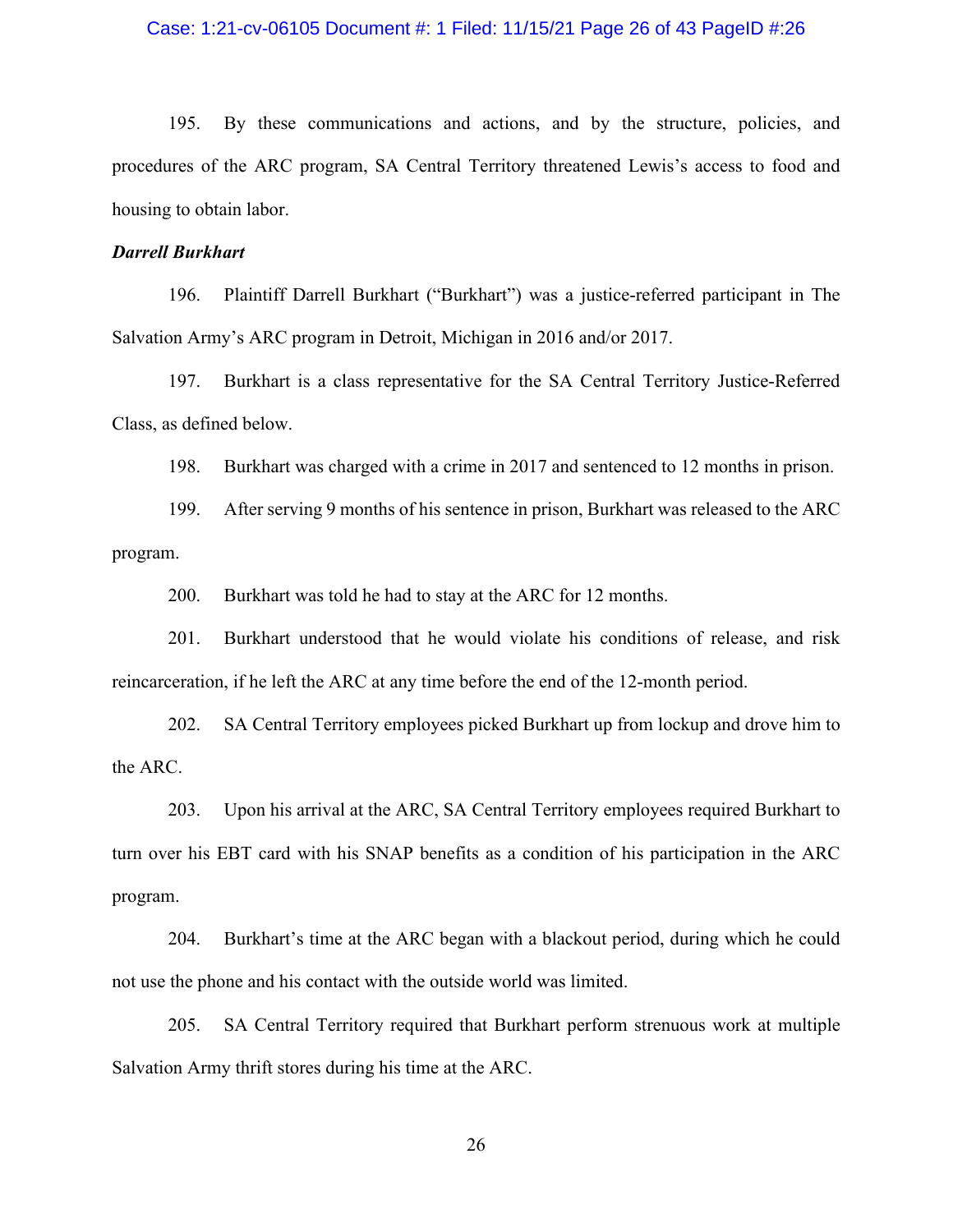#### Case: 1:21-cv-06105 Document #: 1 Filed: 11/15/21 Page 27 of 43 PageID #:27

1:21-cv-06105 Document #: 1 Filed: 11/15/21 Page 27 of 43 PageID #:27<br>206. Burkhart's work included unloading thrift store donations from vehicles and<br>the donations into the thrift store to be sold as merchandise. After cu hauling the donations into the thrift store to be sold as merchandise. After customers purchased merchandise from the thrift store, Burkhart carried it out to their vehicles. 208. Burkhart stocked thrift store shelves with donations from vehicles and the donations into the thrift store to be sold as merchandise. After customers purchased and the donations into the thrift store to be sold as mer 121-cv-06105 Document #: 1 Filed: 11/15/21 Page 27 of 43 PagelD #:27<br>206. Burkhart's work included unloading thrift store donations from vehicles and<br>the donations into the thrift store to be sold as merchandise. After cus 1:21-cv-06105 Document #: 1 Filed: 11/15/21 Page 27 of 43 PagelD #:27<br>206. Burkhart's work included unloading thrift store donations from vehicles and<br>the donations into the thrift store to be sold as merchandise. After eu 206. Burkhart's work included unloading thrift store donations from vehicles and<br>the donations into the thrift store to be sold as merchandise. After customers purchased<br>dise from the thrift store, Burkhart carried it out

sold as merchandise. He also cleaned and maintained thrift stores. andise from the thrift store, Burkhart carried it out to their vehicles.<br>
2017. Burkhart stocked thrift store shelves with donations that SA Central Territory then<br>
merchandise. He also cleaned and maintained thrift stores

Territory.

cash each week, which employees of SA Central Territory referred to as a "gratuity." merchandise. He also cleaned and maintained thrift stores.<br>
208. Burkhart worked at least 8 hours a day, and at least 40 hours a week, for SA Central<br>
209. In exchange for his labor, SA Central Territory gave Burkhart a sm

\$7 per week.

threat to obtain labor.

officer, reporting on his behavior and work ethic.

213. SA Central Territory employees told Burkhart a small amount of the week, which employees of SA Central Territory referred to as a "gratuity."<br>
210. SA Central Territory gave Burkhart a "gratuity" of between approximat probation officer if he was not working hard or fast enough. of SA Central Territory referred to as a "gratuity."<br>
210. SA Central Territory gave Burkhart a "gratuity" of between approximately \$2 and<br>
211. SA Central Territory used Burkhart's status as a justice-referred participant

participants that they would go to jail if they did not follow work instructions.

reak.<br>
211. SA Central Territory used Burkhart's status as a justice-referred participant as a<br>
212. SA Central Territory employees were in regular contact with Burkhart's probation<br>
reporting on his behavior and work citi officer and have a warrant put out for his arrest unless he worked as instructed by SA Central Territory employees.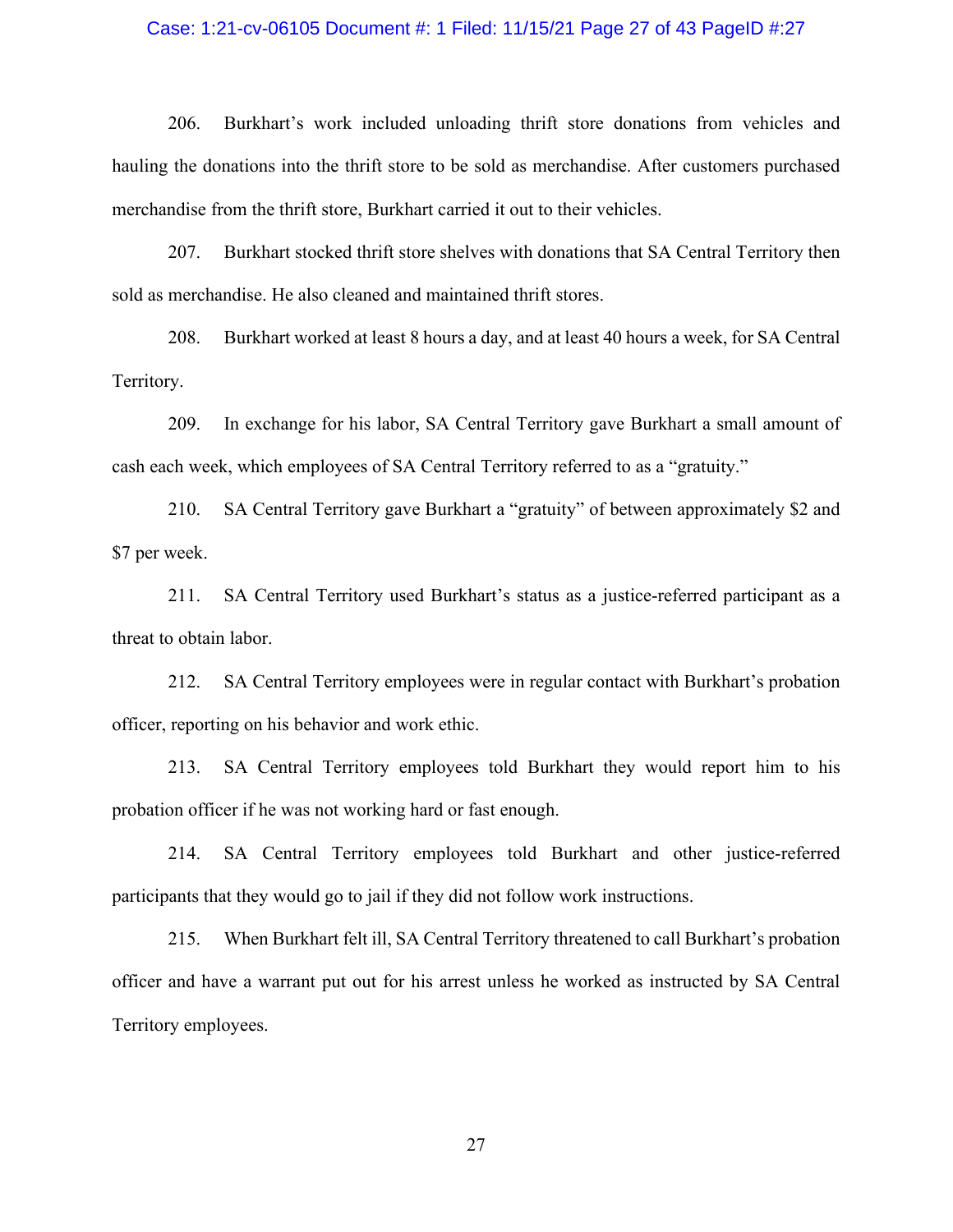#### Case: 1:21-cv-06105 Document #: 1 Filed: 11/15/21 Page 28 of 43 PageID #:28

216. Burkhart saw other justice-referred participants sent to jail for not following SA<br>216. Burkhart saw other justice-referred participants sent to jail for not following SA<br>217. Burkhart left the ARC after approximately Central Territory's work instructions. 216. Burkhart saw other justice-referred participants sent to jail for not following SA<br>216. Burkhart saw other justice-referred participants sent to jail for not following SA<br>217. Burkhart left the ARC after approximately

Case: 1:21-cv-06105 Document #: 1 Filed: 11/15/21 Page 28 of 43 PagelD #:28<br>216. Burkhart saw other justice-referred participants sent to jail for not following SA<br>Central Territory's work instructions.<br>217. Burkhart left 218. See: 1:21-cv-06105 Document #: 1 Filed: 11/15/21 Page 28 of 43 PagelD #:28<br>216. Burkhart saw other justice-referred participants sent to jail for not following SA<br>Territory's work instructions.<br>217. Burkhart left the Case: 1:21-cv-06105 Document #: 1 Filed: 11/15/21 Page 28 of 43 PagelD #:28<br>216. Burkhart saw other justice-referred participants sent to jail for not following SA<br>Central Territory's work instructions.<br>217. Burkhart left

#### Leevertis Page

1:21-cv-06105 Document #: 1 Filed: 11/15/21 Page 28 of 43 PagelD #:28<br>216. Burkhart saw other justice-referred participants sent to jail for not following SA<br>Territory's work instructions.<br>217. Burkhart left the ARC after 216. Burkhart saw other justice-referred participants sent to jail for not<br>
Central Territory's work instructions.<br>
217. Burkhart left the ARC after approximately four or five weeks becaus<br>
take the grueling, forced labor 216. Burkhart saw other justice-referred participants sent to jail for not following SA Territory's work instructions.<br>
217. Burkhart left the ARC after approximately four or five weeks because he could not grueling, force 217. Burkhart left the ARC after approximately four or five weeks because he could not grueling, forced labor any longer, which was coerced under the threat of serious harm.<br>
218. SA Central Territory employees called Burk take the grueling, foreed labor any longer, which was coerced under the threat of serious harm.<br>
218. SA Central Territory employees called Burkhart's probation officer hours after he<br>
left the ARC and Burkhart was taken t 218. SA Central Territory employees called Burkhart's probation officer hours after he<br>
ARC and Burkhart was taken to jail.<br>
229. Plaintiff Leevertis Page ("Page") was a walk-in participant in The Salvation Army's<br>
22. Pla *is Page*<br>
219. Plaintiff Leevertis Page ("Page") was a walk-in participant in The Salvation Army's<br>
220. Page is a class representative for the SA Central Territory Walk-In Class, as defined<br>
221. Upon his arrival at the

below.

use the phone and his contact with the outside world was limited.

the ARC.

rogram in Detroit, Michigan in 2017.<br>
220. Page is a class representative for the SA Central Territory Walk-In Class, as defined<br>
221. Upon his arrival at the ARC, SA Central Territory employees required Page to tum<br>
422. employees, and/or cleaning up the kitchen including washing dishes, bussing tables, and emptying the trash. 221. Upon his arrival at the ARC, SA Central Territory employees required Page to turn<br>FBT card with his SNAP benefits as a condition of his participation in the ARC program.<br>222. Page's time at the ARC began with a blacko

including weddings, funerals, and parties.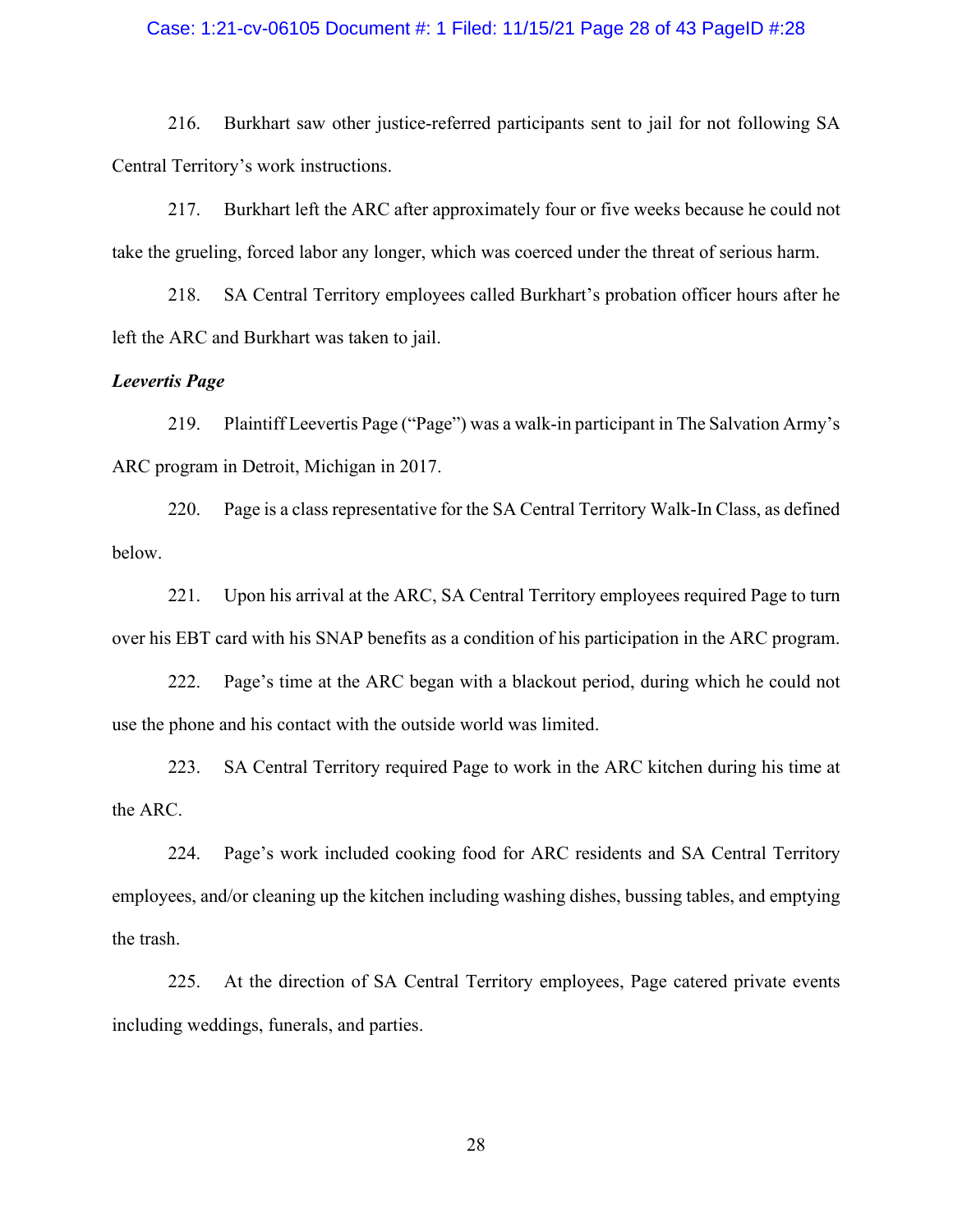#### Case: 1:21-cv-06105 Document #: 1 Filed: 11/15/21 Page 29 of 43 PageID #:29

226. Upon information and belief, SA Central Territory charged approximately \$30 to<br>226. Upon information and belief, SA Central Territory charged approximately \$30 to<br>227. SA Central Territory also required Page to perfor \$40 per plate at the events Page catered. 226. Upon information and belief, SA Central Territory charged approximately \$30 to<br>226. Upon information and belief, SA Central Territory charged approximately \$30 to<br>227. SA Central Territory also required Page to perfor

a Salvation Army thrift store warehouse during his time at the ARC.

228. Upon information and belief, SA Central Territory charged approximately \$30 to<br>226. Upon information and belief, SA Central Territory charged approximately \$30 to<br>227. SA Central Territory also required Page to perfor that SA Central Territory would sell in the thrift store as merchandise. 229. Page worked at least 8 hours a day, and at least 40 hours a week, for SA Central SA. Page worked at least 8 hours a week of tion Amy thift store warehouse during his time at the ARC.<br>
229. SA Central Territory also re

Territory.

226. Upon information and belief, SA Central Territory charged approximately \$30 to plate at the events Page catered.<br>
227. SA Central Territory also required Page to perform strenuous work on the docks of tion Army thrift violated SA Central Territory's rules. plate at the events Page catered.<br>
227. SA Central Territory also required Page to perform strenuous work on the docks of<br>
228. Page's dock work consisted of loading and unloading trucks filled with donations<br>
228. Page's ition Army thrift store warehouse during his time at the ARC.<br>
228. Page's dock work consisted of loading and unloading trucks filled with donations<br>
Central Territory would sell in the thrift store as merchandise.<br>
229. P Central Territory would sell in the thrift store as merchandise.<br>
229. Page worked at least 8 hours a day, and at least 40 hours a week, for SA Central<br>
230. SA Central Territory employees required Page to perform addition 9.<br>
230. SA Central Territory employees required Page to perform additional labor if Page<br>
18 SA Central Territory's rules.<br>
231. In exchange for his labor, SA Central Territory gave Page a small amount of eash<br>
231. In e 230. SA Central Territory employees required Page to perfor violated SA Central Territory's rules.<br>
231. In exchange for his labor, SA Central Territory gave Pa<br>
231. In exchange for his labor, SA Central Territory gave Pa

each week, which SA Central Territory employees referred to as a "gratuity."

per week.

required to achieve stability elsewhere.

1 SA Central Territory's rules.<br>
231. In exchange for his labor, SA Central Territory gave Page a small amount of eash<br>
beck, which SA Central Territory employees referred to as a "gratuity."<br>
232. SA Central Territory gav outside of the ARC.

236. SA Central Territory employees referred to as a "gratuity."<br>
232. SA Central Territory gave Page a "gratuity" of between approximately \$1 and \$20<br>
233. SA Central Territory paid Page so little that he could not build access to food and shelter.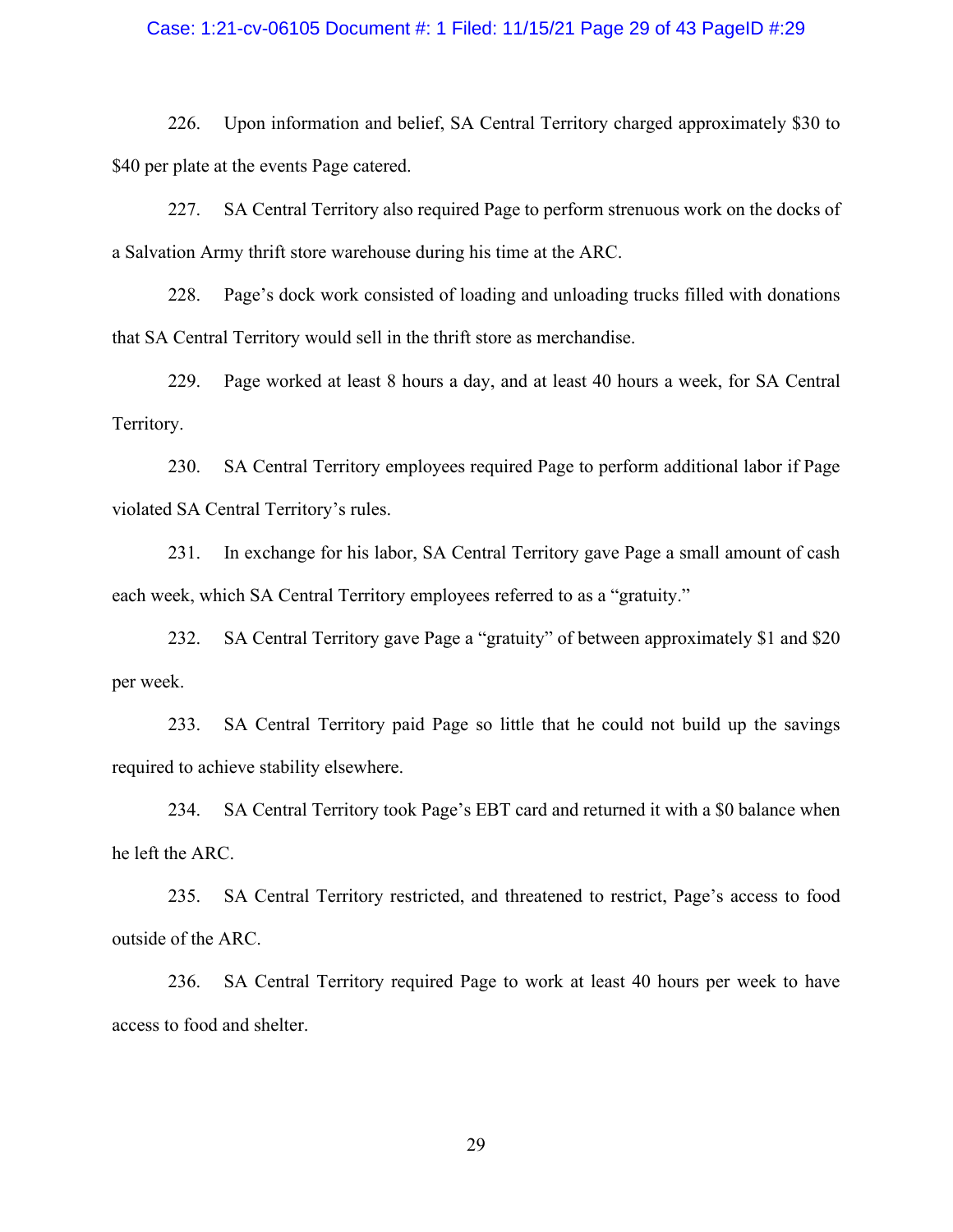#### Case: 1:21-cv-06105 Document #: 1 Filed: 11/15/21 Page 30 of 43 PageID #:30

237. For at least his first 30 days at the ARC, SA Central Territory prevented Page from<br>237. For at least his first 30 days at the ARC, SA Central Territory prevented Page from<br>238. SA Central Territory also forbid Page f leaving the ARC except to work in SA Central Territory facilities.

237. For at least his first 30 days at the ARC, SA Central Territory prevented Page from<br>237. For at least his first 30 days at the ARC, SA Central Territory prevented Page from<br>238. SA Central Territory also forbid Page f 1:21-cv-06105 Document #: 1 Filed: 11/15/21 Page 30 of 43 PagelD #:30<br>237. For at least his first 30 days at the ARC, SA Central Territory prevented Page from<br>the ARC except to work in SA Central Territory facilities.<br>238. financial independence by imposing strict requirements on Page's time and sharply limiting his freedom of movement and communication. 121-cv-06105 Document #: 1 Filed: 11/15/21 Page 30 of 43 PagelD #:30<br>
237. For at least his first 30 days at the ARC, SA Central Territory prevented Page from<br>
the ARC except to work in SA Central Territory facilities.<br>
23 237. For at least his first 30 days at the ARC, SA Central Territory prevented Page from<br>the ARC except to work in SA Central Territory facilities.<br>238. SA Central Territory also forbid Page from using a telephone during t 238. SA Central Territory also forbid Page from using a telephone during that time.<br>239. SA Central Territory ensured that Page could not build his savings and achieve<br>1 independence by imposing strict requirements on Page

Territory intentionally cultivated Page's reliance on the ARC for necessities, including food and shelter. Interaction of movement and communication.<br>
240. Through the design, policies, and procedures of the ARC program, SA Central<br>
240. Through the design, policies, and procedures of the ARC program, SA Central<br>
241. SA Centra

would lose their access to food and shelter if they did not follow work instructions.

following SA Central Territory's work instructions.

conditions and in the middle of the night for not following SA Central Territory's instructions.

240. Through the design, policies, and procedures of the ARC program, SA Central y intentionally cultivated Page's reliance on the ARC for necessities, including food and 241. SA Central Territory employees told Page and o Territory intentionally cultivated Page's reliance on the ARC for necessities, including food and shelter.<br>
241. SA Central Territory employees told Page and other walk-in participants that they would lose their access to as part of a scheme to obtain Page's labor. 241. SA Central Territory employees told Page and other walk-in participants that they ose their access to food and shelter if they did not follow work instructions.<br>242. Page saw other walk-in participants lose their acce would lose their access to food and shelter if they did not follow work instructions.<br>
242. Page saw other walk-in participants lose their access to food and shelter for not<br>
following SA Central Territory's work instructi

housing to obtain labor.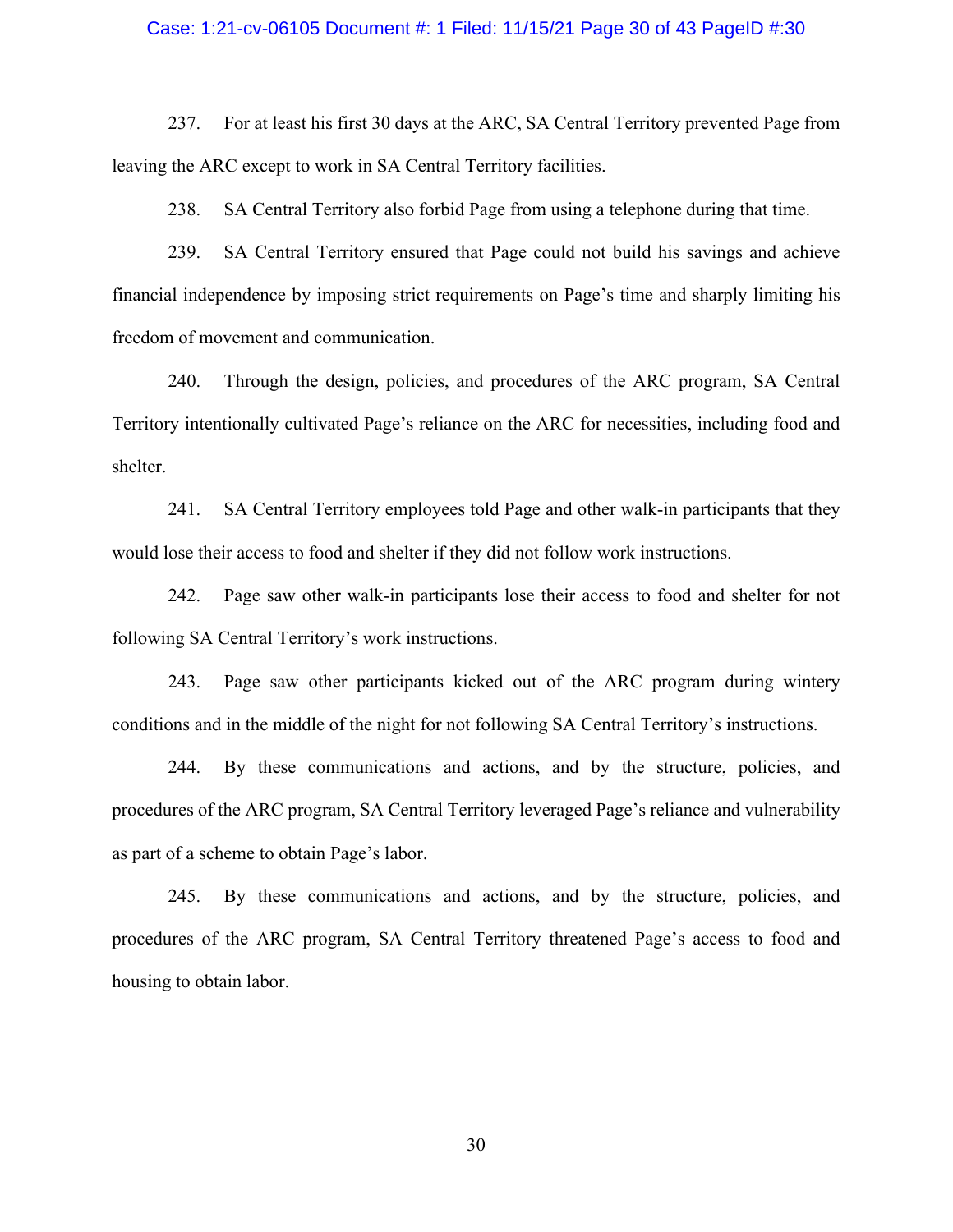#### CLASS ACTION ALLEGATIONS

of Civil Procedure.

246. Plaintiffs bring this action as a class action pursuant to Rule 23 of the Federal Rules<br>246. Plaintiffs bring this action as a class action pursuant to Rule 23 of the Federal Rules<br>247. Plaintiff Lewis asserts his Tra

247. Plaintiff Lewis asserts his Trafficking Victims Protection Reauthorization Act and Wille 23 of the Federal Rules<br>246. Plaintiffs bring this action as a class action pursuant to Rule 23 of the Federal Rules<br>247. Plaint Case: 1:21-cv-06105 Document #: 1 Filed: 11/15/21 Page 31 of 43 PagelD #:31<br>CLASS ACTION ALLEGATIONS<br>246. Plaintiffs bring this action as a class action pursuant to Rule 23 of the Federal Rules<br>of Civil Procedure.<br>247. Pla SEC 1:21-cv-06105 Document #: 1 Filed: 11/15/21 Page 31 of 43 PagelD #:31<br>
CLASS ACTION ALLEGATIONS<br>
246. Plaintiffs bring this action as a class action pursuant to Rule 23 of the Federal Rules<br>
247. Plaintiff Lewis assert SEE 1:21-cv-06105 Document #: 1 Filed: 11/15/21 Page 31 of 43 PagelD #:31<br>CLASS ACTION ALLEGATIONS<br>246. Plaintiffs bring this action as a class action pursuant to Rule 23 of the Federal Rules<br>Procedure.<br>247. Plaintiff Lewi SEC 1:21-cv-06105 Document #: 1 Filed: 11/15/21 Page 31 of 43 PagelD #:31<br>
<u>CLASS ACTION ALLEGATIONS</u><br>
246. Plaintiffs bring this action as a class action pursuant to Rule 23 of the Federal Rules<br>
Procedure.<br>
247. Plaintif se: 1:21-cv-06105 Document #: 1 Filed: 11/15/21 Page 31 of 43 PageID #:31<br>CLASS ACTION ALLEGATIONS<br>246. Plaintiffs bring this action as a class action pursuant to Rule 23 of the Federal Rules<br>Procedure.<br>247. Plaintiff Lewi se: 1:21-cv-06105 Document #: 1 Filed: 11/15/21 Page 31 of 43 PagelD #:31<br>
CLASS ACTION ALLEGATIONS<br>
246. Plaintiffs bring this action as a class action pursuant to Rule 23 of the Federal Rules<br>
Procedure.<br>
247. Plaintiff participant means anyone who attended an ARC without a court, probation, or parole order or condition requiring them to do so. **CLASS ACTION ALLEGATIONS**<br>
246. Plaintiffs bring this action as a class action pursuant to Rule 23 of the Federal Rules<br>
247. Plaintiff Lewis asserts his Trafficking Victims Protection Reauthorization Act<br>
247. Plaintiff 246. Plaintiffs bring this action as a class action pursuant to Rule 23 of the Federal Rules<br>of Civil Procedure.<br>247. Plaintiff Lewis asserts his Trafficking Victims Protection Reauthorization Act<br>claims against SA Nation Procedure.<br>
247. Plaintiff Lewis asserts his Trafficking Victims Protection Reauthorization Act<br>
247. Plaintiff Lewis asserts his Trafficking Victims Protection as follows:<br>
All walk-in participants who performed labor wh 247. Plaintiff Lewis asserts his Trafficking Victims Protection Reauthorization Act<br>against SA National on behalf of a Nationwide Walk-In Class defined as follows:<br>All walk-in participants who performed labor while partic ARC Product both a lastest inference Walk-In Class defined as follows:<br>
All walk-in participants who performed labor while participating in The Salvation<br>
Almow's Adult Rehabilitation Center Program in the United States w against SA National on behalf of a Nationwide Walk-In Class defined as follows:<br>All walk-in participants who performed labor while participating in The Salvation<br>Army's Adult Rehabilitation Center Program in the United Sta

Salvation Army's Adult Rehabilitation Center Program in the United States within referred" participant means anyone who attended an ARC pursuant to a court, probation, or parole order or condition requiring them to do so. From the Mation Center Muslim and the Plaintiffs in Tolbert 1, 2012. The Salvation Henricus Spears prior to the filing of this action, excluding participans who labored in ARC programs located in Calibrinis and the Plaint parole order or condition requiring them to do so.<br>
Parole order or condition requiring them to do so.<br>
248. Plaintiff Taylor asserts his Trafficking Victims Protection Reauthorization Act<br>
248. Plaintiff Taylor asserts h All justice-referred participants who performed labor while participating in The Salvation Army's Schult Rehabilitation Center Program in the Ulitel States within the Ulyeras prior to the filing of this action, excluding p Example to the filing of this action. The purisple and purchases are the product of Army's Adult Rehabilitation Center Program in the United States within the 10 years prior to the filing of this action, excluding partici Example The Transformation Control and the Planish mean control of the 10 years prior to the filing of this action, excluding participants who labored in ARC programs located in California and the Planifiths in Tolberr, et

referred to collectively in this complaint as the "Nationwide Classes."

Reauthorization Act claims against SA Central Territory on behalf of the following Central

Territory Walk-In Class:

who attended an ARC without a court, probation, or parole order or condition requiring them to do so. "Central Territory" includes any location under the control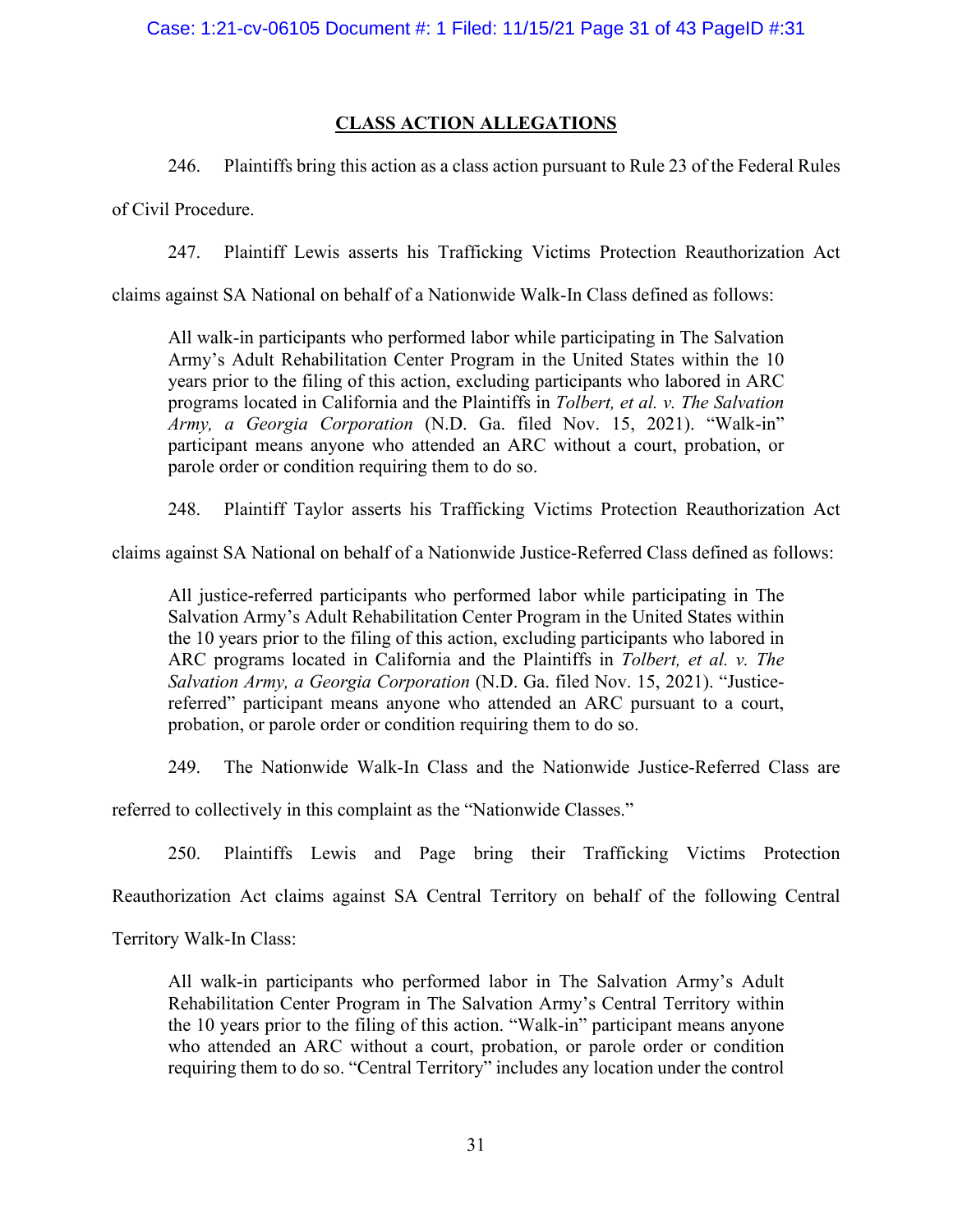of The Salvation Army, d/b/a Central Territorial of the Salvation Army (and any predecessor corporation) in the 10 years prior to the filing of this action. 121-cv-06105 Document #: 1 Filed: 11/15/21 Page 32 of 43 PagelD #:32<br>
of The Salvation Army, d/b/a Central Territorial of the Salvation Army (and any<br>
predecessor corporation) in the 10 years prior to the filing of this ac Case: 1:21-cv-06105 Document #: 1 Filed: 11/15/21 Page 32 of 43 PagelD #:32<br>
of The Salvation Army, *d/b/a* Central Territorial of the Salvation Army (and any<br>
predecessor corporation) in the 10 years prior to the filing o

Case: 1:21-cv-06105 Document #: 1 Filed: 11/15/21 Page 32 of 43 Pag<br>
of The Salvation Army,  $d/b/a$  Central Territorial of the Salvation Army (a<br>
predecessor corporation) in the 10 years prior to the filing of this action.<br> See: 1:21-cv-06105 Document #: 1 Filed: 11/15/21 Page 32 of 43 PageID #:32<br>
of The Salvation Army, *db/a* Central Territorial of the Salvation Army (and any<br>
predecessor corporation) in the 10 years prior to the filing of Salvation Army's Adult Rehabilitation Center Program in The Salvation Army's See: 1:21-cv-06105 Document #: 1 Filed: 11/15/21 Page 32 of 43 PagelD #:32<br>
of The Salvation Army,  $d\bar{b}/a$  Central Territorial of the Salvation Army (and any<br>
predecessor corporation) in the 10 years prior to the filing referred" participant means anyone who attended an ARC pursuant to a court, probation, or parole order or condition requiring them to do so. "Central Territory" includes any location under the control of The Salvation Army, d/b/a Central Territorial of the Salvation Army (and any predecessor corporation) in the 10 years prior to the filing of this action. of The Salvation Army, *d/b/a* Central Territorial of the Salvation Army (and any predecessor corporation) in the 10 years prior to the filing of this action.<br>251. Plaintiffs Taylor and Burkhart assert their Trafficking Vi 252. The Classes are solution of the Classes are so numerous that joinder and the Classes are solution. All justice-referred individuals who performed labor while participating in The Salvation Army's Adult Rehabilitation

Class are referred to collectively in this complaint as the "Central Territory Classes."

impracticable. Defendant SA National reports that it served over 158,000 individuals in its substance abuse programs in 2019 alone. These class members can be identified based on Defendant Territory's Central Territory's Central Territory's deal Rehabilitation Center Program in The Salvation Army's Central Territ Environment and remember and remember and remember and remember and remember and relation Center Program in The Salvation Central Territory within the 10 years prior to the filing of this action. referred" participant mea Existen Performant and Solvet Common And Machine and ARC pursuant to a court, and<br>probation, or parele order or condition requiring them to do so. "Central Territory"<br>includes any location under the control of The Salvatio Frequences and predominate over any questions of law and fact exist as to all members and predominated of the Salvation Army, dba Central Territorial of the Salvation Army (and any predecessor corporation) in the 10 years The Central Territory Walk-In Class and the Central Territory Justice-Referred<br>
ferred to collectively in this complaint as the "Central Territory Classes."<br>
Mumerosity: The Classes are so numerous that joinder of all clas **EXECUTE:** Numerosity: The Classes are so numerous that joinder of all class members is<br>ble. Defendant SA National reports that it served over 158,000 individuals in its<br>bluse programs in 2019 alone. These class members c Defendant SA National reports that it served over 158,000 individuals in its<br>se programs in 2019 alone. These class members can be identified based on<br>ords.<br>Commonality: Common questions of law and fact exist as to all mem

not limited to: sc programs in 2019 alone. These class members can be identified based on cords.<br>Commonality: Common questions of law and fact exist as to all members of the edominate over any questions solely affecting individual members

- threats of serious harm in violation of 18 U.S.C.  $\S$  1589(a)(2);
-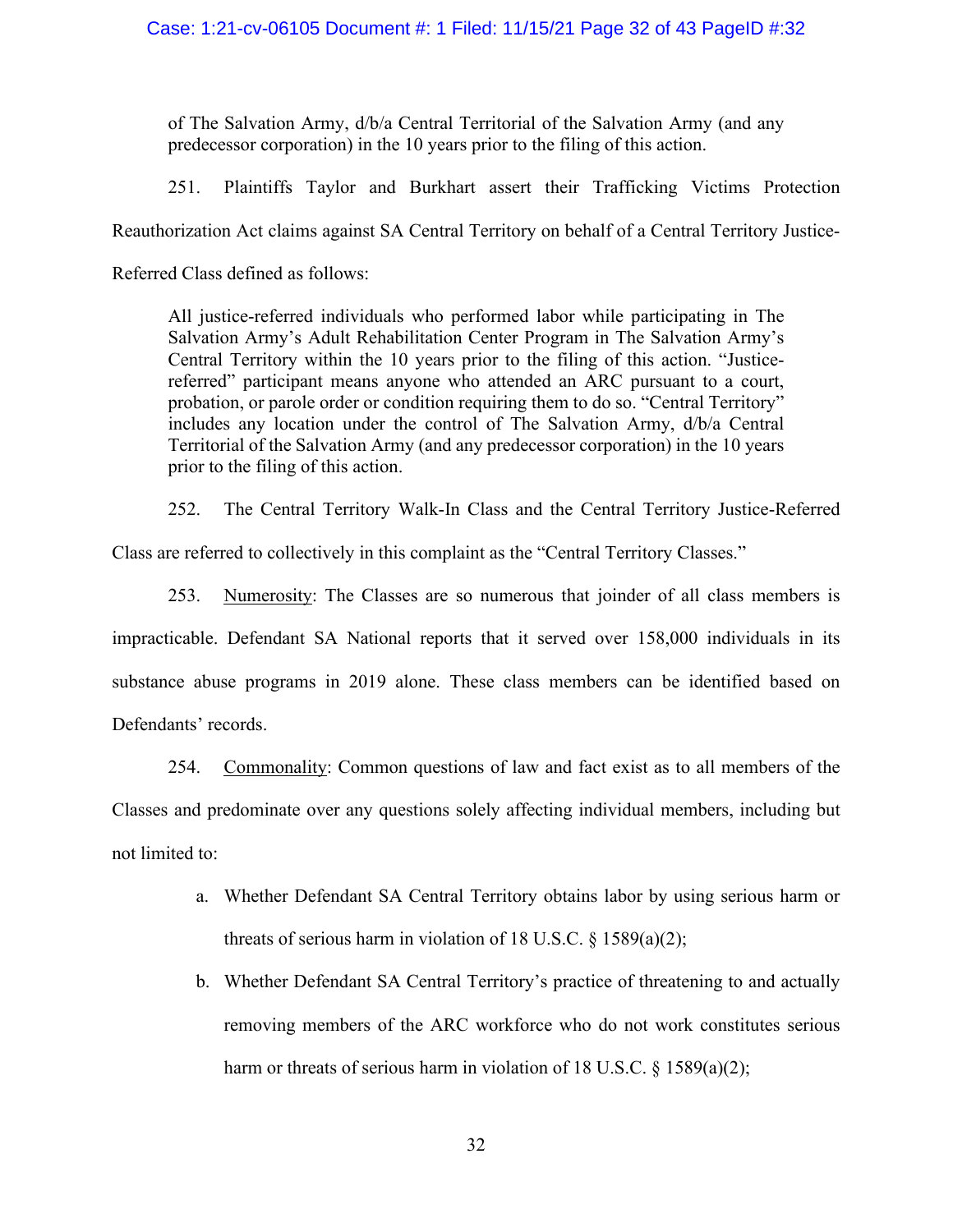- 1:21-cv-06105 Document #: 1 Filed: 11/15/21 Page 33 of 43 PageID #:33<br>c. Whether Defendant SA Central Territory obtains labor by using abuse or threatened<br>abuse of law or legal process in violation of 18 U.S.C. § 1589(a)( abuse of law or legal process in violation of 18 U.S.C. § 1589(a)(3);
- 1:21-cv-06105 Document #: 1 Filed: 11/15/21 Page 33 of 43 PageID #:33<br>
c. Whether Defendant SA Central Territory obtains labor by using abuse or threatened<br>
abuse of law or legal process in violation of 18 U.S.C. § 1589(a removing members of the justice-referred ARC workforce who do not work constitutes abuse or threatened abuse of law or legal process in violation of 18 U.S.C.  $\S$  1589(a)(3); 1:21-cv-06105 Document #: 1 Filed: 11/15/21 Page 33 of 43 PageID #:33<br>
c. Whether Defendant SA Central Territory obtains labor by using abuse or threatened<br>
abuse of law or legal process in violation of 18 U.S.C. § 1589(a 11-cv-06105 Document #: 1 Filed: 11/15/21 Page 33 of 43 PagelD #:33<br>Whether Defendant SA Central Territory obtains labor by using abuse or threatened<br>abuse of law or legal process in violation of 18 U.S.C. § 1589(a)(3);<br>W Whether Defendant SA Central Territory obtains labor by using abuse or threatened<br>abuse of law or legal process in violation of 18 U.S.C. § 1589(a)(3);<br>Whether Defendant SA Central Territory's practice of threatening to an Whether Defendant SA Central Territory obtains labor by using abuse or threatene<br>abuse of law or legal process in violation of 18 U.S.C. § 1589(a)(3);<br>Whether Defendant SA Central Territory's practice of threatening to and abuse of law or legal process in violation of 18 U.S.C. § 1589(a)(3);<br>d. Whether Defendant SA Central Territory's practice of threatening to and actually<br>removing members of the justice-referred ARC workforce who do not w
- 
- Whether Defendant SA Central Territory's practice of threatening to and actually<br>removing members of the justice-referred ARC workforce who do not work<br>constitutes abuse or threatened abuse of law or legal process in viola removing members of the justice-referred ARC workforce who do not work<br>constitutes abuse or threatened abuse of law or legal process in violation of 18<br>U.S.C. § 1589(a)(3);<br>Whether Defendant SA Central Territory obtains la constitutes abuse or threatened abuse of law or legal process in violation of 18<br>U.S.C. § 1589(a)(3);<br>Whether Defendant SA Central Territory obtains labor by using a scheme, plan, or<br>pattern intended to cause a person to b U.S.C. § 1589(a)(3);<br>Whether Defendant SA Central Territory obtains labor by using a scheme, plan, or<br>pattern intended to cause a person to believe that, if they did not perform such labor<br>or services, that person would su e. Whether Defendant SA Central Territory obtains labor by using a scheme, plan, or<br>pattern intended to cause a person to believe that, if they did not perform such labor<br>or services, that person would suffer serious harm or services, that person would suffer serious harm or physical restraint in violation<br>of 18 U.S.C. § 1589(a)(4);<br>f. Whether Defendant SA Central Territory's practice of threatening to and actually<br>removing members of the j Whether Defendant SA Central Territory's practice of threatening to and actually<br>removing members of the justice-referred ARC workforce constitutes a scheme,<br>plan, or pattern intended to cause the ARC workforce to believe
- ARC workforce for "work therapy;"
- participation in a venture which obtains labor in violation of the TVPRA while by that means; plan, or pattern intended to cause the ARC workforce to believe that, if they did not<br>perform such labor or services, that member of the ARC workforce would suffer<br>serious harm or physical restraint in violation of 18 U.S. perform such labor or services, that member of the ARC workforce wot<br>serious harm or physical restraint in violation of 18 U.S.C. § 1589(a)(4);<br>Whether Defendants SA National and SA Central Territory knowingly re<br>ARC workf
-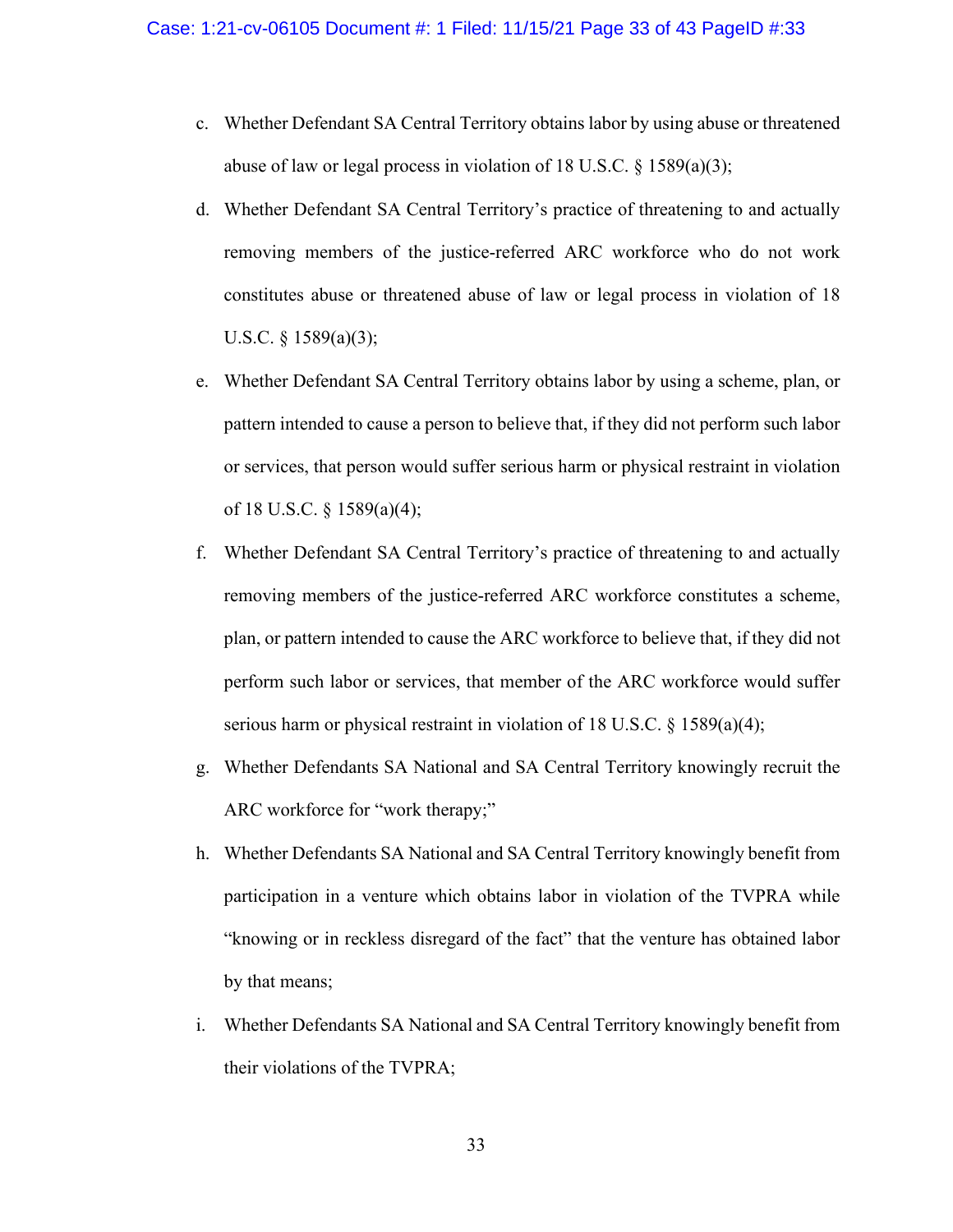- 1:21-cv-06105 Document #: 1 Filed: 11/15/21 Page 34 of 43 PageID #:34<br>j. Whether Defendants SA National and SA Central Territory conspired to violate 18<br>U.S.C. § 1589;<br>k. Whether Defendants SA National and SA Central Terri U.S.C. § 1589; 1:21-cv-06105 Document #: 1 Filed: 11/15/21 Page 34 of 43 PageID #:34<br>
i. Whether Defendants SA National and SA Central Territory conspired to violate 18<br>
U.S.C. § 1589;<br>
k. Whether Defendants SA National and SA Central Te
- U.S.C. § 1590;
- 1:21-cv-06105 Document #: 1 Filed: 11/15/21 Page 34 of 43 PageID #:34<br>
i. Whether Defendants SA National and SA Central Territory conspired to violate 18<br>
U.S.C. § 1589;<br>
k. Whether Defendants SA National and SA Central Te U.S.C. § 1589; 1:21-cv-06105 Document #: 1 Filed: 11/15/21 Page 34 of 43 PagelD #:34<br>
j. Whether Defendants SA National and SA Central Territory conspired to violate 18<br>
U.S.C. § 1589;<br>
k. Whether Defendants SA National and SA Central T i. Whether Defendants SA National and SA Central Territory conspire<br>U.S.C. § 1589;<br>k. Whether Defendants SA National and SA Central Territory conspire<br>U.S.C. § 1590;<br>1. Whether Defendants SA National and SA Central Territo
- U.S.C. § 1590;
- 
- 

9. Whether Defendants SA National and SA Central Territory conspire<br>
U.S.C. § 1589;<br>
R. Whether Defendants SA National and SA Central Territory conspire<br>
U.S.C. § 1590;<br>
1. Whether Defendants SA National and SA Central Ter 195. U.S.C. § 1589;<br>
25. C. § 1590;<br>
26. Whether Defendants SA National and SA Central Territory attempted to violate 18<br>
26. C. § 1590;<br>
26. Typicality: Plaintiffs' claims are typical of the members of the Classes. For<br>
2 k. Whether Defendants SA National and SA Central Territory conspired to violate 18<br>
U.S.C. § 1590;<br>
1. Whether Defendants SA National and SA Central Territory attempted to violate 18<br>
U.S.C. § 1589;<br>
m. Whether Defendants subject to the common policies and procedures governing that program. Further, Defendants 1. Whether Defendants SA National and SA Central Territory attempted to violate 18<br>
U.S.C. § 1589;<br>
m. Whether Defendants SA National and SA Central Territory attempted to violate 18<br>
U.S.C. § 1590;<br>
n. The proper measure and practices. m. Whether Defendants SA National and SA Central Territory attempted to violate 18<br>
U.S.C. § 1590;<br>
n. The proper measure of damages; and<br>
o. The proper measure of punitive damages.<br>
255. <u>Typicality</u>: Plaintiffs' claims a U.S.C. § 1590;<br>
n. The proper measure of damages; and<br>
o. The proper measure of punitive damages.<br>
255. <u>Typicality</u>: Plaintiffs' claims are typical of the members of the Classes. For<br>
example, Plaintiffs, like other putat o. The proper measure of punitive damages.<br>
255. <u>Typicality</u>: Plaintiffs' claims are typical of the members of the Classes. For<br>
example, Plaintiffs, like other putative class members, labored in the ARC program and were<br> 255. Typicality: Plaintiffs' claims are typical of the members of the Classes. For<br>e, Plaintiffs, like other putative class members, labored in the ARC program and were<br>to the common policies and procedures governing that example, Plaintiffs, like other putative class members, labored in the ARC program and were<br>subject to the common policies and procedures governing that program. Further, Defendants<br>treated Plaintiffs consistent with other

courts have found sufficiently experienced in class actions to be appointed as class counsel. There

questions affecting only individual members of the Classes, and because a class action is superior to other available methods for the fair and efficient adjudication of this litigation. The core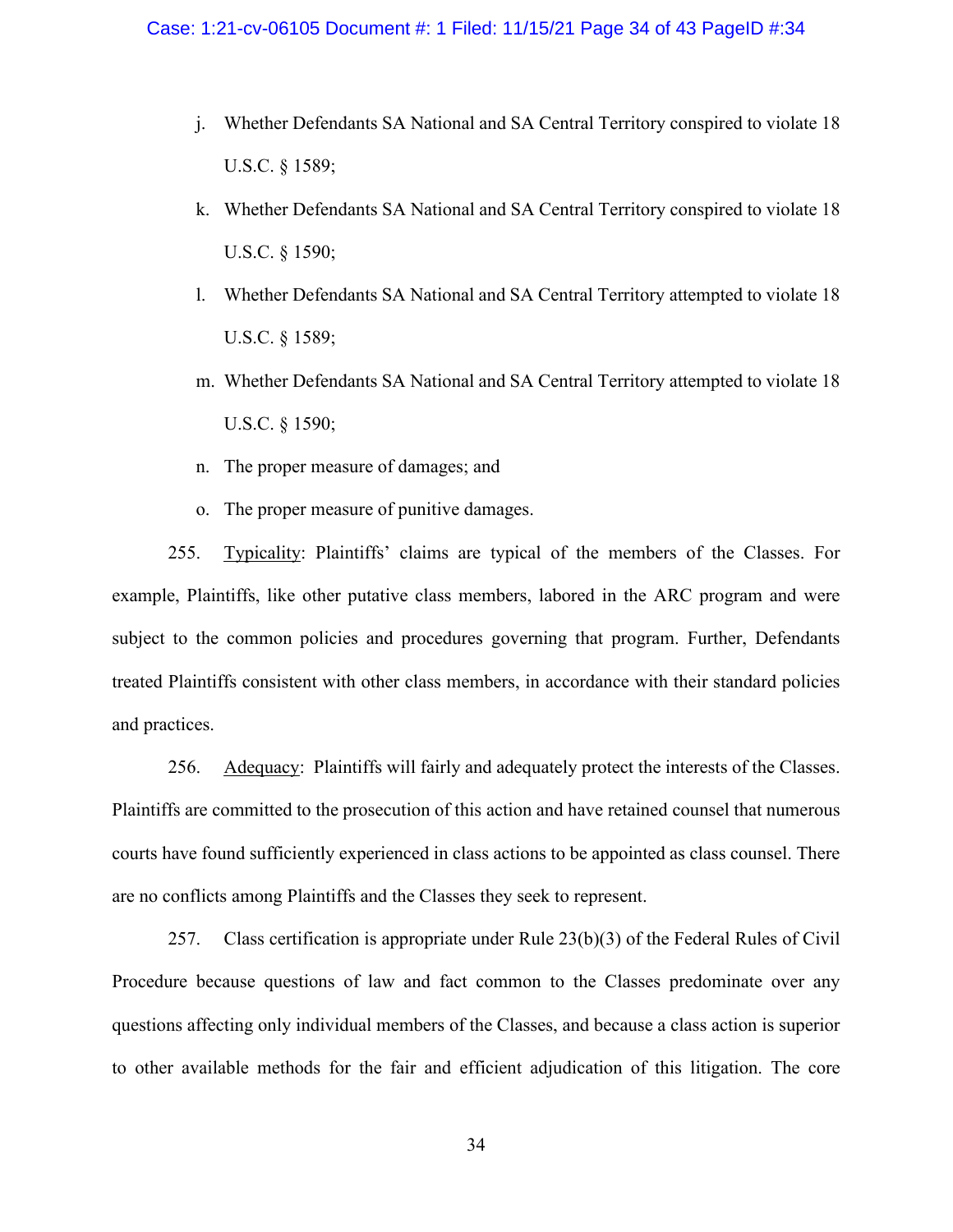#### Case: 1:21-cv-06105 Document #: 1 Filed: 11/15/21 Page 35 of 43 PageID #:35

Case: 1:21-cv-06105 Document #: 1 Filed: 11/15/21 Page 35 of 43 PageID #:35<br>principles governing Defendants' "work therapy" program emanate from national policy and are<br>uniform across the Classes. Class certification will Case: 1:21-cv-06105 Document #: 1 Filed: 11/15/21 Page 35 of 43 PagelD #:35<br>principles governing Defendants' "work therapy" program emanate from national policy and are<br>uniform across the Classes. Class certification will Case: 1:21-cv-06105 Document #: 1 Filed: 11/15/21 Page 35 of 43 PageID #:35<br>principles governing Defendants' "work therapy" program emanate from national policy and are<br>uniform across the Classes. Class certification will management of this action as a class action will not likely present any difficulties. In the interests of justice and judicial efficiency, it would be desirable to concentrate the litigation of all class members' claims in a single forum. 1:21-cv-06105 Document #: 1 Filed: 11/15/21 Page 35 of 43 PagelD #:35<br>
1:21-cv-06105 Document #: 1 Filed: 11/15/21 Page 35 of 43 PagelD #:35<br>
1:35<br>
1:35<br>
1:35<br>
1:35<br>
1:35<br>
1:35<br>
1:35<br>
1:35<br>
1:35<br>
1:45<br>
1:35<br>
1:45<br>
1:45<br>
1: Case: 1:21-cv-06105 Document *#*: 1 Filed: 11/15/21 Page 35 of 43 PageID *#*:35<br>principles governing Defendants' "work therapy" program emanate from national policy and are<br>uniform across the Classes. Class ecrtification principles governing Defendants' "work therapy" program emanate from national policy and are<br>uniform across the Classes. Class certification will also obviate the need for unduly duplicative<br>litigation that might result in asses. Class certification will also obviate the need for unduly duplicative<br>sult in inconsistent judgments concerning Defendants' practices. Moreover,<br>sult in inconsistent judgments concerning Defendants' practices. In th (OLEXT ONE)<br>
The Central On behalf of Plaintiffs and the Central Territory and the Interests. Moreover,<br>
anagement of this action as a class action will not likely present any difficulties. In the interests<br>
Custice and ju ment of this action as a class action will not likely present any difficulties. In the interests<br>
ce and judicial efficiency, it would be desirable to concentrate the litigation of all class<br>
rs' claims in a single forum.<br>

### COUNT ONE Violation of the Trafficking Victims Protection Reauthorization Act (TVPRA) Territory)

Classes.

258. Plaintiffs intend to send notice to all members of the Classes to the extent required<br>
23(c)(2) of the Federal Rule of Civil Procedure. The names and addresses of the class<br>
32(c)(2) of the Federal Rule of Civil Proc services of a person . . . (2) by means of serious harm or threats of serious harm . . . ; (3) by means of the abuse or threatened abuse of law or legal process; or (4) by means of any scheme, plan, or pattern intended to cause the person to believe that, if that person did not perform such labor or services, that person or another person would suffer serious harm . . . ." 18 U.S.C. § 1589(a). 261. It is a violation of the Central Territory Classes against Defendant SA Central Territory<br>
261. The Central Territory Classes against Defendant SA Central<br>
259. Plaintiffs assert this count on their own behalf and on

psychological, financial, or reputational harm, that is sufficiently serious . . . to compel a reasonable person of the same background and in the same circumstances to perform or to continue performing labor or services in order to avoid incurring that harm." *Id.*  $\S$  1589(c)(2).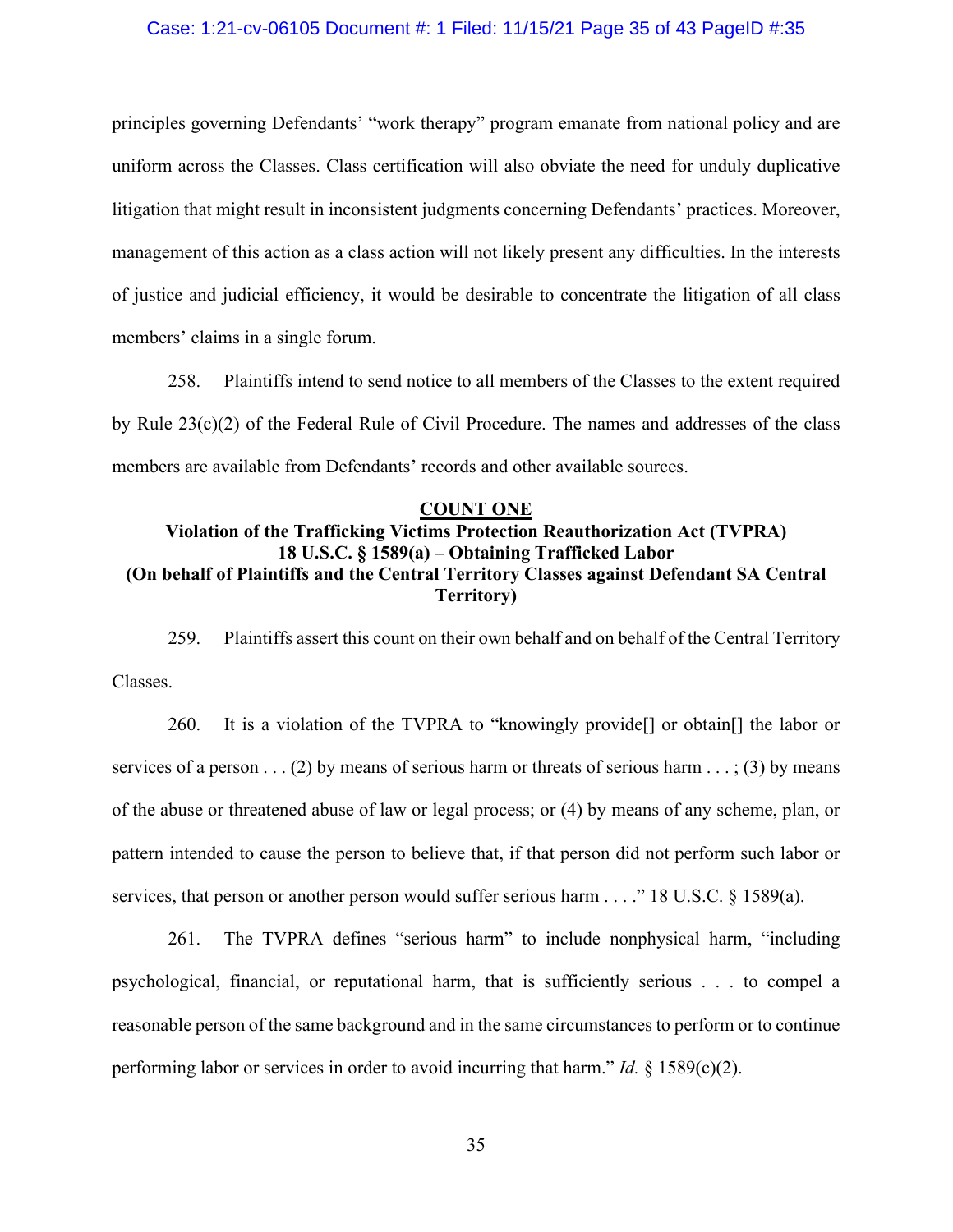#### Case: 1:21-cv-06105 Document #: 1 Filed: 11/15/21 Page 36 of 43 PageID #:36

262. Defendant SA Central Territory obtained the labor of Plaintiffs and members of the<br>262. Defendant SA Central Territory obtained the labor of Plaintiffs and members of the<br>262. Defendant SA Central Territory obtained t Case: 1:21-cv-06105 Document #: 1 Filed: 11/15/21 Page 36 of 43 PagelD #:36<br>262. Defendant SA Central Territory obtained the labor of Plaintiffs and members of the<br>Central Territory Classes through threats of serious harm, Case: 1:21-cv-06105 Document #: 1 Filed: 11/15/21 Page 36 of 43 PagelD #:36<br>262. Defendant SA Central Territory obtained the labor of Plaintiffs and members of the<br>Central Territory Classes through threats of serious harm, legal process, as alleged above. 1:21-cv-06105 Document #: 1 Filed: 11/15/21 Page 36 of 43 PagelD #:36<br>262. Defendant SA Central Territory obtained the labor of Plaintiffs and members of the<br>Territory Classes through threats of serious harm, through a sch

Territory Classes working under inhumane conditions by preying on their vulnerability, Case: 1:21-cv-06105 Document #: 1 Filed: 11/15/21 Page 36 of 43 PageID #:36<br>
262. Defendant SA Central Territory obtained the labor of Plaintiffs and members of the<br>
Central Territory Classes through threats of serious har wages that would otherwise allow Plaintiffs and members of the Central Territory Classes to 262. Defendant SA Central Territory obtained the labor of Plaintiffs and members<br>Central Territory Classes through threats of serious harm, through a scheme to make Plainti<br>the Classes believe they would suffer serious har 262. Defendant SA Central Territory obtained the labor of Plaintiffs and members of the Territory Classes through threats of serious harm, through a scheme to make Plaintiffs and Seses believe they would suffer serious har Central Territory Classes through threats of serious harm, through a scheme to make Plaintiffs and<br>the Classes believe they would suffer serious harm, and through abuse and threatened abuse of<br>regal process, as alleged abo the Classes believe they would suffer serious harm, and through abuse and threatened abuse of<br>legal process, as alleged above.<br>263. Defendant SA Central Territory kept Plaintiffs and members of the Central<br>Territory Classe ocess, as alleged above.<br>
263. Defendant SA Central Territory kept Plaintiffs and members of the Central<br>
y Classes working under inhumane conditions by preying on their vulnerability,<br>
alization, and reliance on Defendant 26. Plaintiffs and members of the Central Territory Classes suffered and members of the Central Territory Classes to independence from Defendant.<br>
264. Defendant SA Central Territory kept justice-referred Plaintiffs and ju

and members of the Central Territory Classes was knowing and intentional.

marginalization, and reliance on Defendant for food, clothing, and housing, and by withholding<br>wages that would otherwise allow Plaintiffs and members of the Central Territory Classes to<br>achieve independence from Defendant wages that would otherwise allow Plaintiffs and members of the Central Territory Classes to<br>achieve independence from Defendant.<br>264. Defendant SA Central Territory kept justice-referred Plaintiffs and justice-referred<br>Cen Territory, as well as emotional distress and other damages. 264. Defendant SA Central Territory kept justice-referred Plaintiffs and justice-referred Territory Classs members working under inhumane conditions by threatening them with ration or other justice system consequences shou

compensatory and punitive damages and restitution in amounts to be determined at trial, together with reasonable attorneys' fees and the costs of this action.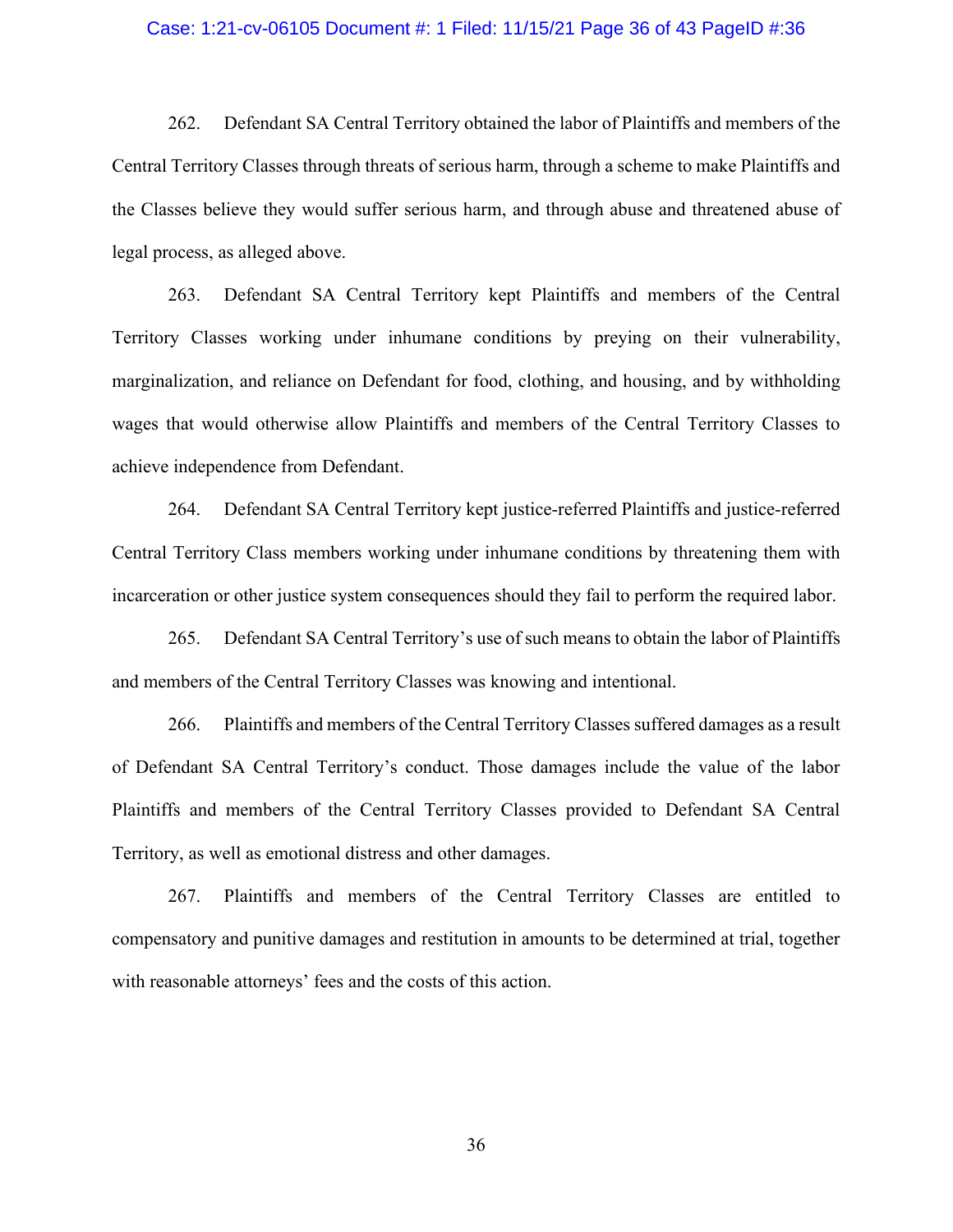#### COUNT TWO

# Violation of the Trafficking Victims Protection Reauthorization Act (TVPRA) 18 V-06105 Document #: 1 Filed: 11/15/21 Page 37 of 43 PagelD #:37<br>
18 U.S.C. § 1589(b) – Benefitting from Trafficked Labor<br>
18 U.S.C. § 1589(b) – Benefitting from Trafficked Labor<br>
18 U.S.C. § 1589(b) – Benefitting from T Case: 1:21-cv-06105 Document #: 1 Filed: 11/15/21 Page 37 of 43 PagelD #:37<br>
Violation of the Trafficking Victims Protection Reauthorization Act (TVPRA)<br>
18 U.S.C. § 1589(b) – Benefitting from Trafficked Labor<br>
(On behalf Case: 1:21-cv-06105 Document #: 1 Filed: 11/15/21 Page 37 of 43 PagelD #:37<br>
COUNT TWO<br>
Violation of the Trafficking Victims Protection Reauthorization Act (TVPRA)<br>
18 U.S.C. § 1589(b) – Benefitting from Trafficked Labor<br> SA National) 1:21-cv-06105 Document #: 1 Filed: 11/15/21 Page 37 of 43 PagelD #:37<br>
20 Violation of the Trafficking Victims Protection Reauthorization Act (TVPRA)<br>
18 U.S.C. § 1589(b) – Benefitting from Trafficked Labor<br>
19 Plaintiffs

1:21-cv-06105 Document #: 1 Filed: 11/15/21 Page 37 of 43 PagelD #:37<br>
Violation of the Trafficking Victims Protection Reauthorization Act (TVPRA)<br>
18 U.S.C. § 1589(b) – Benefitting from Trafficked Labor<br>
orbalf of Plainti venture which obtains labor in violation of the TVPRA, while "knowing or in reckless disregard of the fact" that the venture has obtained labor through such means. 18 U.S.C. § 1589(b).

270. Violation of the Trafficking Victims Protection Reauthorization Act (TVPRA)<br>
18 U.S.C. § 1589(b) – Benefitting from Trafficked Labor<br>
270. By and Plaintiffs Taylor and Lewis, and the Nationwide Classes against Defenda obtain labor in violation of the TVPRA because they jointly created and established the policies described herein, by which Defendant SA Central Territory obtained labor in violation of the TVPRA. 271. Defendant SA National and the other Territories participated in a venture of the other Territories.<br>279. It is a violation of the TVPRA to "knowingly benefit" from participation in a<br>which obtains labor in violation o 269. It is a violation of the TVPRA to "knowingly benefit" from participation in inventure which obtains labor in violation of the TVPRA, while "knowing or in reckless disregare of the fact" that the venture has obtained l which obtains labor in violation of the TVPRA, while "knowing or in reckless disregard<br>act" that the venture has obtained labor through such means. 18 U.S.C. § 1589(b).<br>270. Defendants SA National and SA Central Territory of the fact" that the venture has obtained labor through such means. 18 U.S.C. § 1589(b).<br>
270. Defendants SA National and SA Central Territory participated in a venture to<br>
botain labor in violation of the TVPRA because t

labor in violation of the TVPRA because they jointly created and established the policies described

paying market wages.

abor in violation of the TVPRA because they jointly created and established the policies<br>ed herein, by which Defendant SA Central Territory obtained labor in violation of the<br>.<br>.<br>271. Defendant SA National and the other Te the forced labor venture described herein by obtaining labor without incurring payroll and tax TVPRA.<br>
271. Defendant SA National and the other Territorics participated in a venture to obtain<br>
labor in violation of the TVPRA because they jointly created and established the policies described<br>
herein, by which the ot used to pay employees to perform these tasks.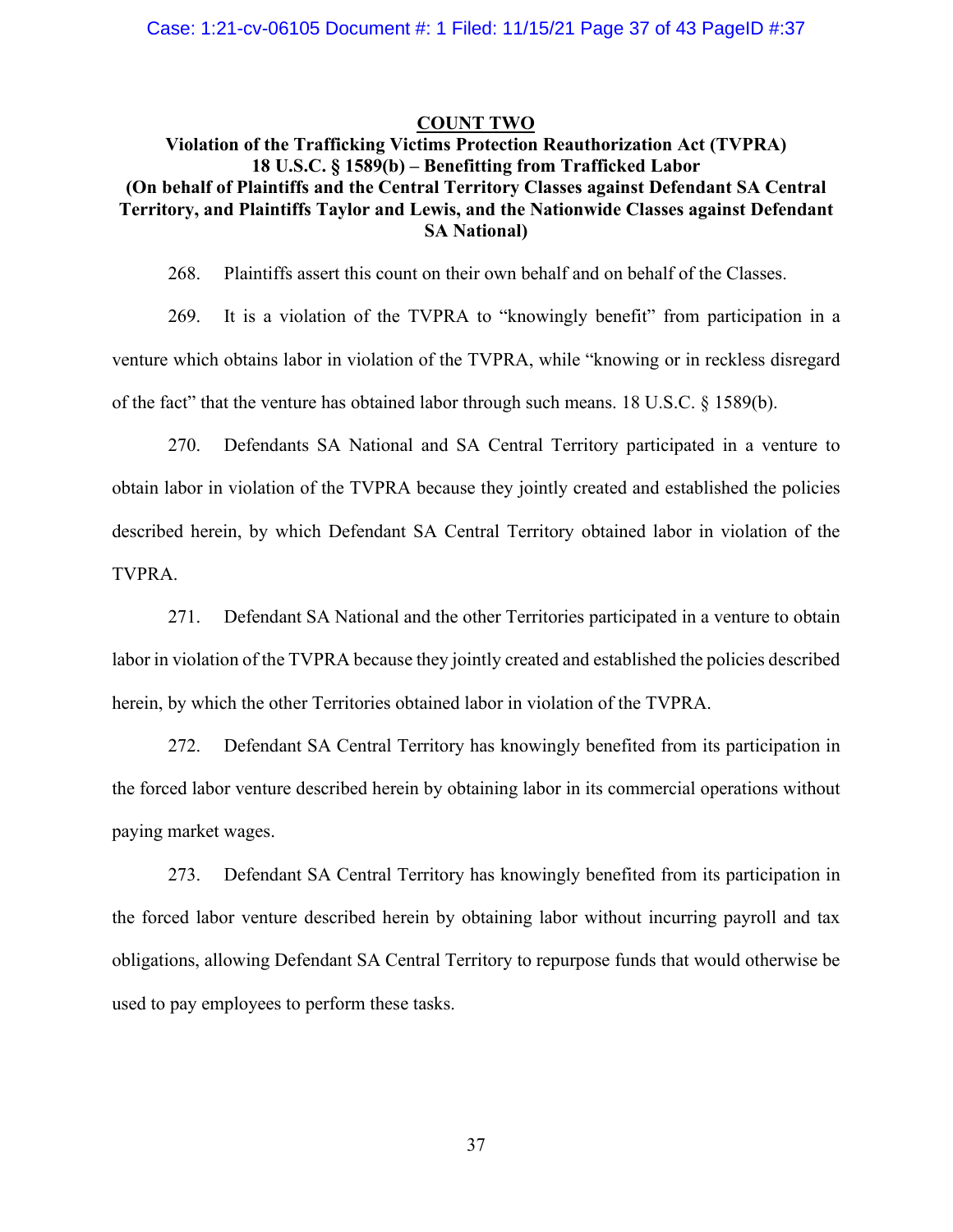#### Case: 1:21-cv-06105 Document #: 1 Filed: 11/15/21 Page 38 of 43 PageID #:38

1221-cv-06105 Document #: 1 Filed: 11/15/21 Page 38 of 43 PageID #:38<br>274. Defendants SA Central Territory and SA National knowingly benefited from their<br>ation in the ventures described herein because obtaining labor in vi Case: 1:21-cv-06105 Document #: 1 Filed: 11/15/21 Page 38 of 43 PagelD #:38<br>274. Defendants SA Central Territory and SA National knowingly benefited from their<br>participation in the ventures described herein because obtaini Case: 1:21-cv-06105 Document #: 1 Filed: 11/15/21 Page 38 of 43 PagelD #:38<br>274. Defendants SA Central Territory and SA National knowingly benefited from the<br>participation in the ventures described herein because obtaining

1:21-cv-06105 Document #: 1 Filed: 11/15/21 Page 38 of 43 PagelD #:38<br>274. Defendants SA Central Territory and SA National knowingly benefited from their<br>ation in the ventures described herein because obtaining labor in vi Case: 1:21-cv-06105 Document #: 1 Filed: 11/15/21 Page 38 of 43 PagelD #:38<br>274. Defendants SA Central Territory and SA National knowingly benefited from their<br>participation in the ventures described herein because obtaini Salvation Army's services at the national level, without distinguishing among services performed Case: 1:21-cv-06105 Document #: 1 Filed: 11/15/21 Page 38 of 43 PageID #:38<br>
274. Defendants SA Central Territory and SA National knowingly benefited from their<br>
participation in the ventures described herein because obtai SA Central Territory. 274. Defendants SA Central Territory and SA National knowingly benefited from their ation in the ventures described herein because obtaining labor in violation of the TVPRA the number of employees Defendants must recruit f 1 the number of employees Defendants must recruit from other sources.<br>
275. Defendant SA National derives significant name-recognition benefit from its<br>
ation in the ventures described herein, because Defendant SA National 278. Defendant SA National level, without distinguishing among services performed<br>276. Defendant SA National further benefits from its participation in the venture<br>276. Defendant SA National further benefits from its parti

described herein because it relies on its name-recognition to obtain significant donations, gifts, and other support. 179. Defendant SA National further benefits from its participation in the venture<br>ed herein because it relies on its name-recognition to obtain significant donations, gifts, and<br>pport.<br>277. Defendant SA National benefits f 276. Defendant SA National further benefits from its participation in the venture<br>deseribed herein because it relies on its name-recognition to obtain significant donations, gifts, and<br>other support.<br>277. Defendant SA Nati

herein because it empowers Defendant SA National to carry out its programming nationwide, through its Territories and at its strategic direction.

herein engaged in obtaining trafficked labor.

Defendants, as well as emotional distress and other damages.

1990)<br>277. Defendant SA National benefits from its participation in the venture described<br>because it empowers Defendant SA National to carry out its programming nationwide,<br>18. Defendants knew or recklessly disregarded the restitution in amounts to be determined at trial, together with reasonable attorneys' fees and the costs of this action.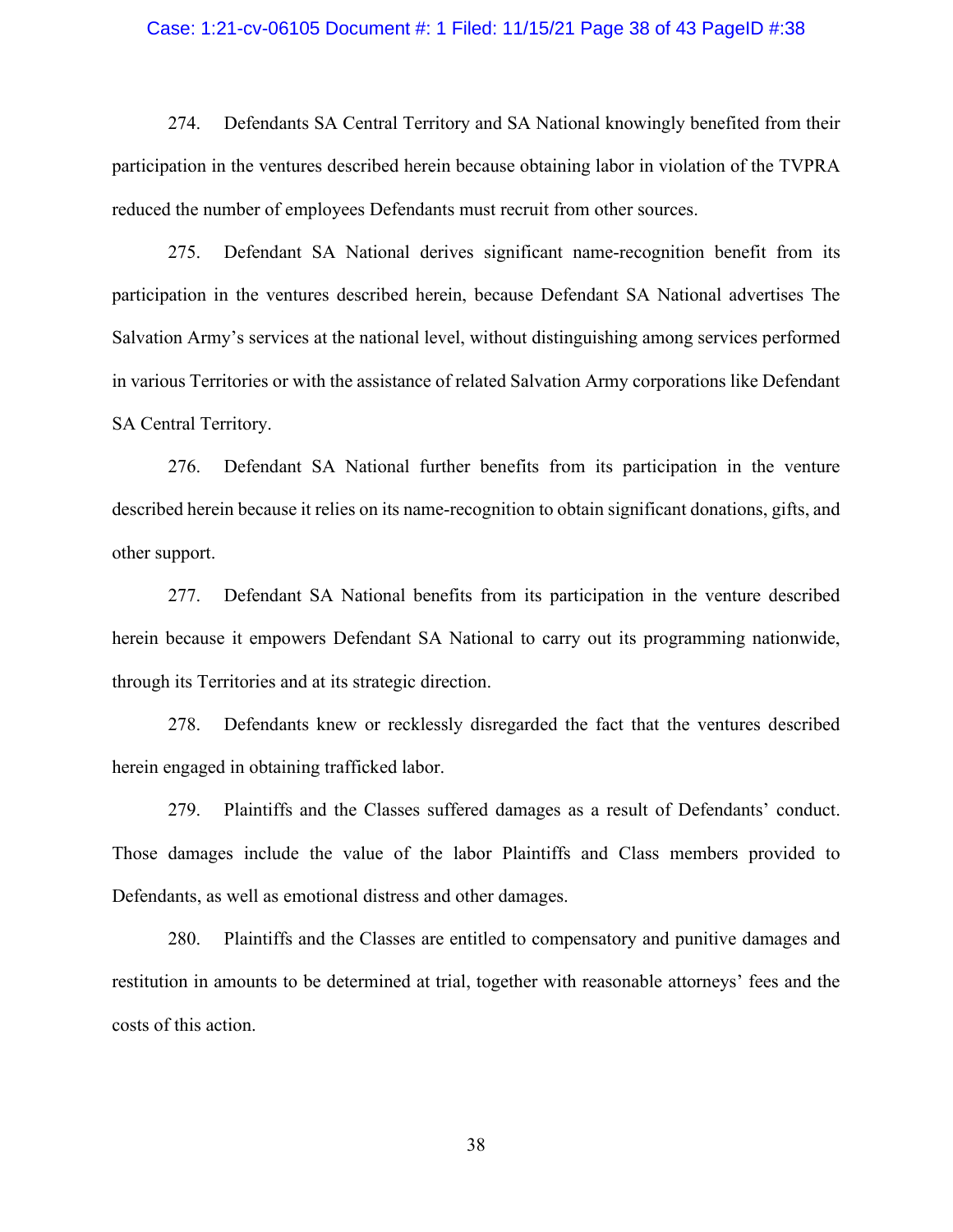#### COUNT THREE

## Violation of the Trafficking Victims Protection Reauthorization Act (TVPRA) 18 105 Document #: 1 Filed: 11/15/21 Page 39 of 43 PageID #:39<br>
18 U.S.C. § 1590(a) – Recruiting Trafficked Labor<br>
18 U.S.C. § 1590(a) – Recruiting Trafficked Labor<br>
18 U.S.C. § 1590(a) – Recruiting Trafficked Labor<br>
18 Ta (On behalf of Plaintiffs and the Central Territory Classes against Defendant SA Central Case: 1:21-cv-06105 Document #: 1 Filed: 11/15/21 Page 39 of 43 PagelD #:39<br>
COUNT THREE<br>
Violation of the Trafficking Victims Protection Reauthorization Act (TVPRA)<br>
18 U.S.C. § 1590(a) – Recruiting Trafficked Labor<br>
(On SA National) 1:21-cv-06105 Document #: 1 Filed: 11/15/21 Page 39 of 43 PagelD #:39<br>
Violation of the Trafficking Victims Protection Reauthorization Act (TVPRA)<br>
18 U.S.C. § 1590(a) – Recruiting Trafficked Labor<br>
Dehalf of Plaintiffs an 1:21-cv-06105 Document #: 1 Filed: 11/15/21 Page 39 of 43 PageID #:39<br>
Violation of the Trafficking Victims Protection Reauthorization Act (TVPRA)<br>
18 U.S.C. § 1590(a) – Recruiting Trafficked Labor<br>
orehalf of Plaintiffs a 283. Defendants knowingly recruited Plaintiffs and Class members are series and the conduction of the Trafficking Victims Protection Reauthorization Act (TVPRA)<br>18 U.S.C. § 1590(a) – Recruiting Trafficked Labor<br>thank of Pl 284. Plaintiffs and the crust members are resulted damages in the Class members of Plaintiffs and the Central Territory Classes against Defendant SA Central<br>ory, and Plaintiffs and the Central Territory Classes against Def Violation of the Trafficking Victims Protection Reauthorization Act (TVPRA)<br>
18 U.S.C. § 1890(a) – Recruting Trafficked Labor<br>
18 U.S.C. § 1890(a) – Recruting Trafficked Labor<br>
18 Territory, and Plaintiffs Taylor and Lewis

any person for labor or services in violation of" the TVPRA.

TVPRA through the means described herein.

Defendants, as well as emotional distress and other damages.

281. Plaintiffs bring this count on their own behalf and on behalf of the Classes.<br>282. It is a violation of the TVPRA to "knowingly recruit[], ... or obtain[] by any means,<br>283. Defendants knowingly recruited Plaintiffs a 281. Plaintiffs bring this count on their own behalf and on behalf of the Classes.<br>
282. It is a violation of the TVPRA to "knowingly recruit[], ... or obtain[] by any means,<br>
any person for labor or services in violation costs of this action. Selendants knowingly recruited Plaintiffs and Class members in violation of the<br>
Athrough the means described herein.<br>
284. Plaintiffs and Class members suffered damages as a result of Defendants' conduct.<br>
48. Plaintiffs 283. Defendants knowingly recruited Plaintiffs and Class members in violation of the<br>VPRA through the means described herein.<br>284. Plaintiffs and Class members suffered damages as a result of Defendants' conduct.<br>hose dama (ODINT FOLIR) Total of Plaintiffs and Central Territory Classes against Defendants and Plaintiffs and Class members suffered damages as a result of Defendants' conduct.<br>
Above damages include the value of the labor Plainti TVPRA through the means described herein.<br>
284. Plaintiffs and Class members suffered damages as a result of Defendants' conduct.<br>
Those damages include the value of the labor Plaintiffs and Class members provided to<br>
26. 287. It is a violation of the TYPRA to "conspire]] with another" to "knowingly exact on the same provided to ants, as well as emotional distress and other damages.<br>
285. Plaintiffs and the Classes are entitled to compensat Examples metals and of the halof compensatory and punitive damages and on in amounts to be determined at trial, together with reasonable attorneys' fees and the this action.<br> **COUNT FOUR**<br> **COUNT FOUR**<br> **COUNT FOUR**<br> **COUN** 

#### COUNT FOUR

# SA National)

. . . or obtain[] by any means, any person for labor or services in violation of" the TVPRA.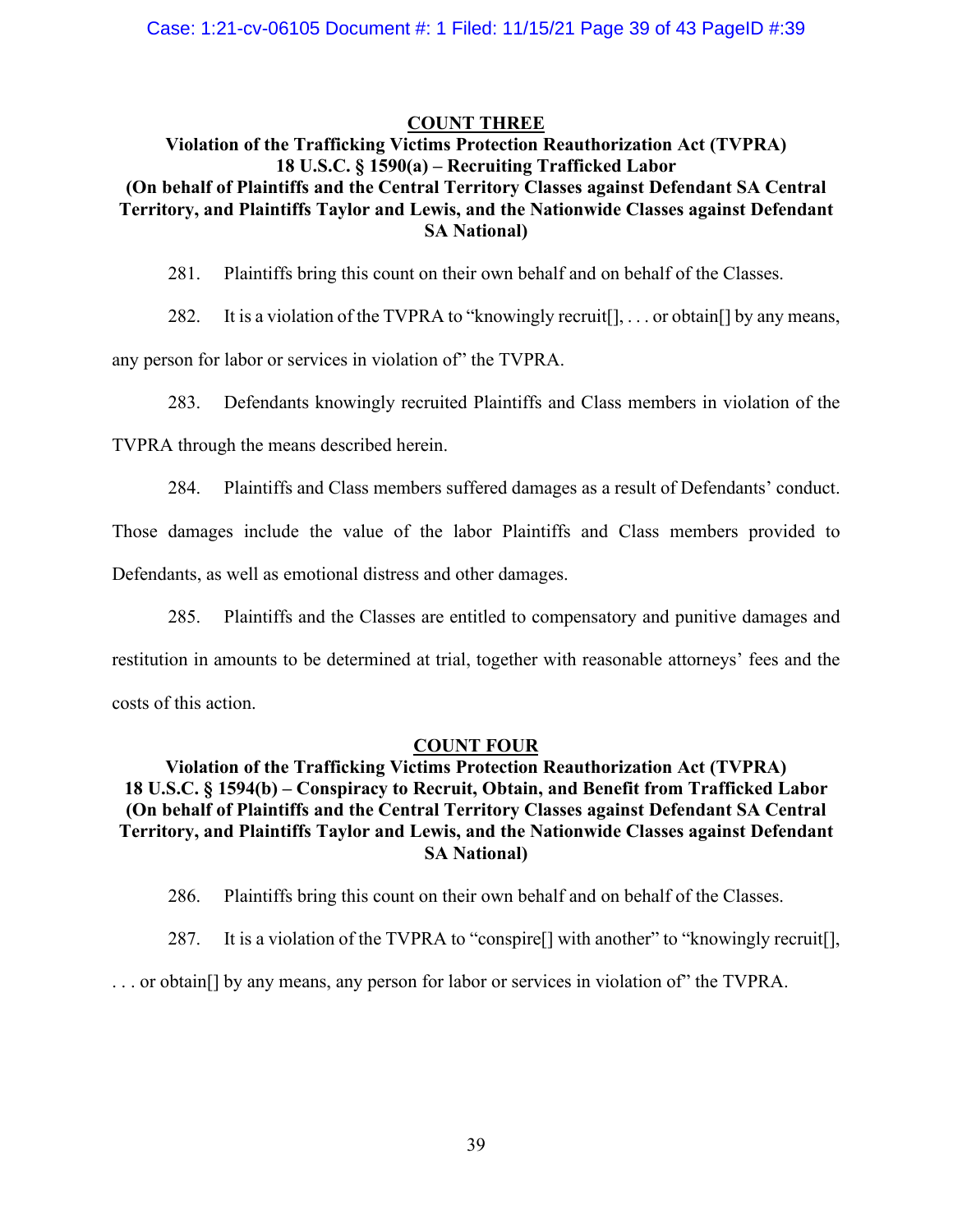#### Case: 1:21-cv-06105 Document #: 1 Filed: 11/15/21 Page 40 of 43 PageID #:40

1221-cv-06105 Document #: 1 Filed: 11/15/21 Page 40 of 43 PageID #:40<br>288. It is a violation of the TVPRA to "conspire[] with another" to "knowingly benefit"<br>tricipation in a venture which obtains labor in violation of the from participation in a venture which obtains labor in violation of the TVPRA, while "knowing or in reckless disregard of the fact" that the venture has obtained labor through such means.

121-cv-06105 Document #: 1 Filed: 11/15/21 Page 40 of 43 PagelD #:40<br>288. It is a violation of the TVPRA to "conspire[] with another" to "knowingly benefit"<br>riticipation in a venture which obtains labor in violation of the under the structure, framework, and basic requirements designed by Defendant SA National. Defendants SA National and SA Central Territory agreed that Defendant SA Central Territory Case: 1:21-cv-06105 Document #: 1 Filed: 11/15/21 Page 40 of 43 PageID #:40<br>
288. It is a violation of the TVPRA to "conspire[] with another" to "knowingly benefit"<br>
from participation in a venture which obtains labor in v Case: 1:21-cv-06105 Document *#*: 1 Filed: 11/15/21 Page 40 of 43 PagelD *#*:40<br>
288. It is a violation of the TVPRA to "conspire[] with another" to "knowingly benefit"<br>
from participation in a venture which obtains labor 288. It is a violation of the TVPRA to "conspire[] with another" to "<br>from participation in a venture which obtains labor in violation of the TVPRA,<br>in reckless disregard of the fact" that the venture has obtained labor th 288. It is a violation of the TVPRA to "conspire[] with another" to "knowingly benefit"<br>ritcipation in a venture which obtains labor in violation of the TVPRA, while "knowing or<br>ess disregard of the fact" that the venture in reckless disregard of the fact" that the venture has obtained labor through such means.<br>
289. Defendant SA Central Territory operated ARC programs in the Central Territory<br>
under the structure, framework, and basic requ 289. Defendant SA Central Territory operated ARC programs in the Central Territory<br>
under the structure, framework, and basic requirements designed by Defendant SA National.<br>
Defendants SA National and SA Central Territory

the structure, framework, and basic requirements designed by Defendant SA National. Defendant ARC programs would include "work therapy," as described in this complaint. ants SA National and SA Central Territory agreed that Defendant SA Central Territory<br>perate the ARC programs in the Central Territory. Defendants SA National and SA Central<br>y further agreed that the ARC programs in the Cen " as described in this complaint.<br>
290. The other Territories operated ARC programs in their respective territories under<br>
teture, framework, and basic requirements designed by Defendant SA National. Defendant<br>
ional and t

Those damages include the value of the labor Plaintiffs and Class members provided to Defendants, as well as emotional distress and other damages.

restitution in amounts to be determined at trial, together with reasonable attorneys' fees and the costs of this action.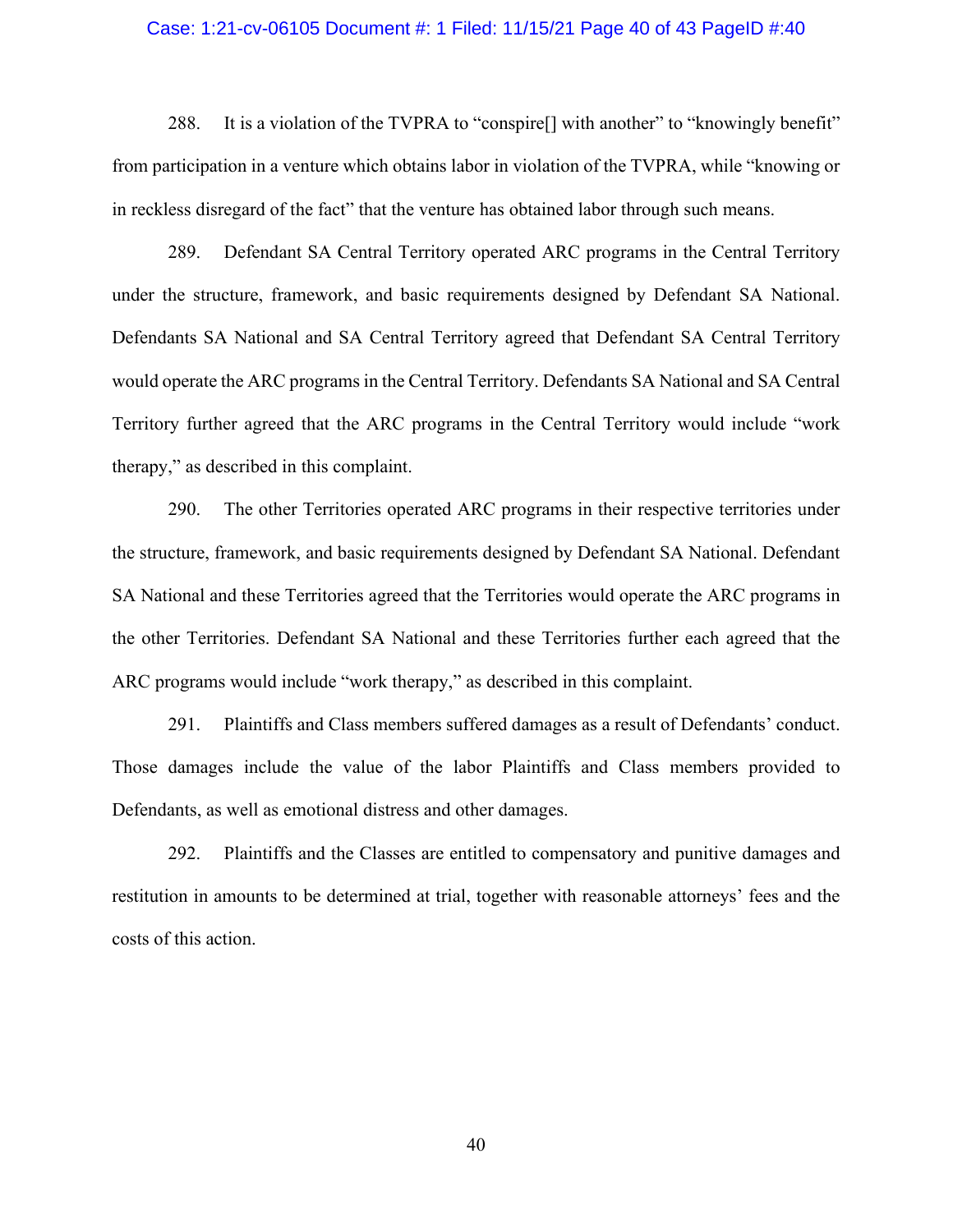#### COUNT FIVE

## Violation of the Trafficking Victims Protection Reauthorization Act (TVPRA) 05 Document #: 1 Filed: 11/15/21 Page 41 of 43 PagelD #:41<br>
COUNT FIVE<br>
Frafficking Victims Protection Reauthorization Act (TVPRA)<br>
18 U.S.C. § 1594(a) – Attempted Trafficking<br>
is and the Central Territory Classes against Case: 1:21-cv-06105 Document #: 1 Filed: 11/15/21 Page 41 of 43 PagelD #:41<br>COUNT FIVE<br>Violation of the Trafficking Victims Protection Reauthorization Act (TVPRA)<br>18 U.S.C. § 1594(a) – Attempted Trafficking<br>(On behalf of Case: 1:21-cv-06105 Document #: 1 Filed: 11/15/21 Page 41 of 43 PagelD #:41<br>
COUNT FIVE<br>
Violation of the Trafficking Victims Protection Reauthorization Act (TVPRA)<br>
18 U.S.C. § 1594(a) – Attempted Trafficking<br>
(On behalf SA National) 293. 2013. Plaintiffs bring this count of the Trafficking Victims Protection Reauthorization Act (TVPRA)<br>293. Platness counter the Charlies and the Central Territory Classes against Defendant SA Central<br>2013. Plaintiffs an 294. Attempts to violate the TVPRA are themselves violation of the Trafficking Victims Protection Reauthorization Act (TVPRA)<br>291. Attempted Trafficking Victims Protection Reauthorization Act (TVPRA)<br>291. The Trafficking o 295. 1:21-cv-06105 Document #: 1 Filed: 11/15/21 Page 41 of 43 PagelD #:41<br>
296. Violation of the Trafficking Victims Protection Reauthorization Act (TVPRA)<br>
291.S.C. §§ 1594(a) – Attempted Trafficking<br>
201. C. §§ 1594(a) 296. Plaintiffs and Class members are a results members against Defendant SA Central<br>18 U.S.C. § 1594(a) – Attempted Trafficking<br>1970, and Plaintiffs Taylor and Lewis, and the Nationwide Classes against Defendant<br>1970. Pla Ethalf of Plaintiffs and the Central Territory Classes against Defendant SA Central<br>ory, and Plaintiffs Taylor and Lewis, and the Nationwide Classes against Defendant<br>5.A National)<br>293. Plaintiffs bring this count on their

 $§ 1594(a).$ 

- 
- 

Those damages include the value of the labor Plaintiffs and Class members provided to Defendants, as well as emotional distress and other damages. a).<br>
295. Defendants attempted to violate 18 U.S.C. §§ 1589 and 1590, as described herein.<br>
296. Plaintiffs and Class members suffered damages as a result of Defendants' conduct.<br>
damages include the value of the labor Pla 296. Plaintiffs and Class members suffered damages as a result of Defendants' conduct.<br>
damages include the value of the labor Plaintiffs and Class members provided to<br>
ants, as well as emotional distress and other damages

restitution in amounts to be determined at trial, together with reasonable attorneys' fees and the costs of this action. B. Designating Plaintiffs as representatives for the Classes and designating Plaintiffs and the classes are entitled to compensatory and punitive damages and<br>on in amounts to be determined at trial, together with reasonabl 297. Plaintiffs and the Classes are entitled to compensatory and punitive damages and<br>on in amounts to be determined at trial, together with reasonable attorneys' fees and the<br>this action.<br>**PRAYER FOR RELLIEF**<br>WHEREFORE, P on in amounts to be determined at trial, together with reasonable attorneys' fees and the<br> **EREFORE, Plaintiffs Taylor, Lewis, Burkhart, and Page, on behalf of themselves and<br>
sees, pray for relief as follows:<br>
A. Determin** 

#### PRAYER FOR RELIEF

the Classes, pray for relief as follows:

- the Federal Rules of Civil Procedure;
- counsel as counsel for the Classes; **ERAYER FOR RELLEF**<br> **ERAYER FOR RELLEF**<br> **EXAMPLE TERT WHEREFORE, Plaintiffs** Taylor, Lewis, Burkhart, and Page, on behalf of themselves an<br>
sess, pray for relief as follows:<br>
A. Determining that this action may proceed a
- 
- method approved by the Court;
-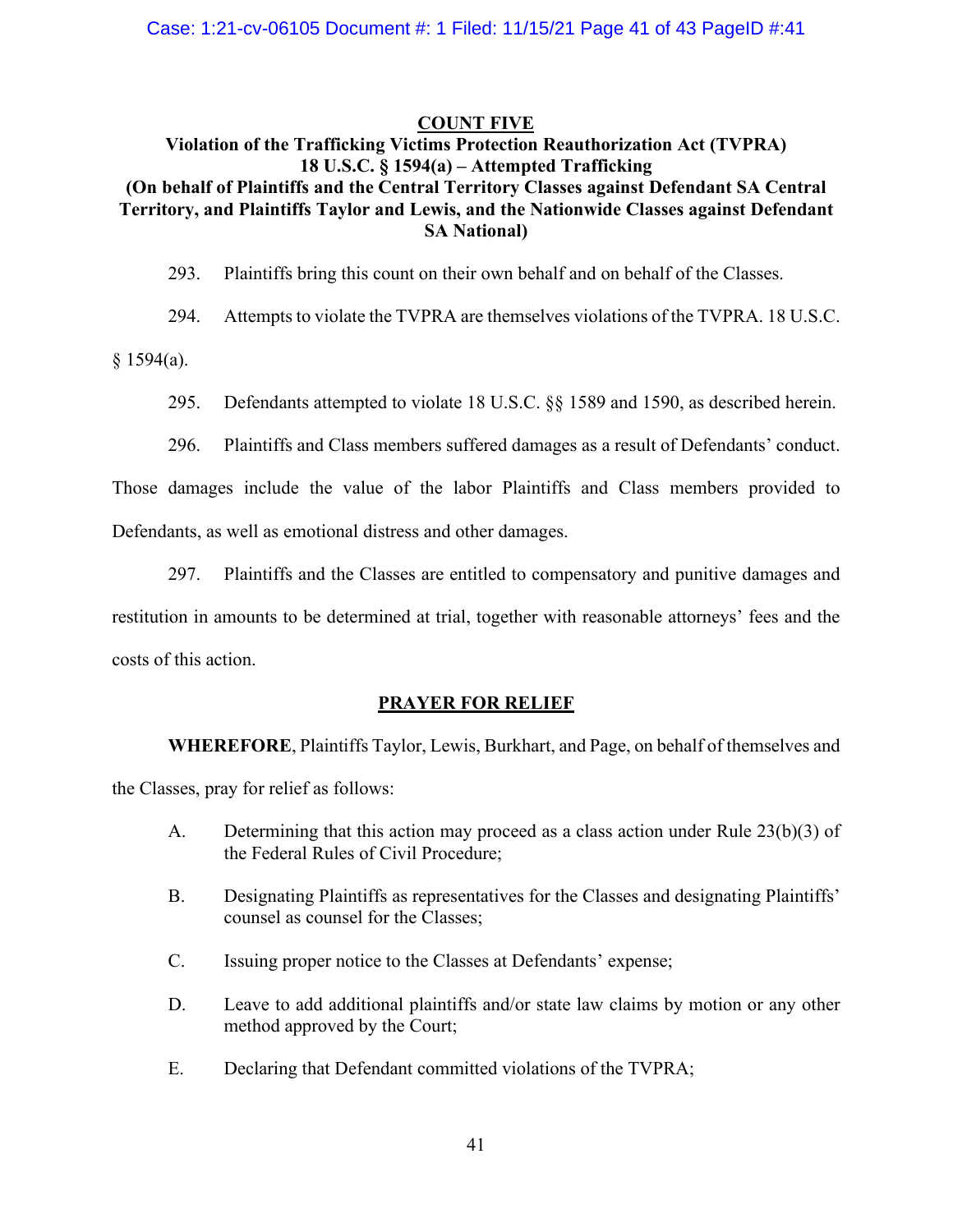- 
- 
- SE: 1:21-cv-06105 Document #: 1 Filed: 11/15/21 Page 42 of 43 PageID #:42<br>F. Awarding damages as provided by the TVPRA, including punitive damages;<br>G. Awarding reasonable attorneys' fees and costs as provided by law; and<br>H S. Awarding damages as provided by the TVPRA, including punitive damages;<br>G. Awarding reasonable attorneys' fees and costs as provided by law; and<br>H. Granting further relief, in law or equity, as this Court may deem approp H. Granting further relief, in law or equity, as this Court may deem appropriate and just.<br>
H. Granting further relief, in law or equity, as this Court may deem appropriate and just.<br>
DEMAND FOR A JURY TRIAL just.

### DEMAND FOR A JURY TRIAL

See: 1:21-cv-06105 Document #: 1 Filed: 11/15/21 Page 42 of 43 PagelD #:42<br>
F. Awarding damages as provided by the TVPRA, including punitive damages;<br>
G. Awarding reasonable attorneys' fees and costs as provided by law; an Case: 1:21-cv-06105 Document #: 1 Filed: 11/15/21 Page 42<br>F. Awarding damages as provided by the TVPRA, includin<br>G. Awarding reasonable attorneys' fees and costs as provid<br>H. Granting further relief, in law or equity, as t